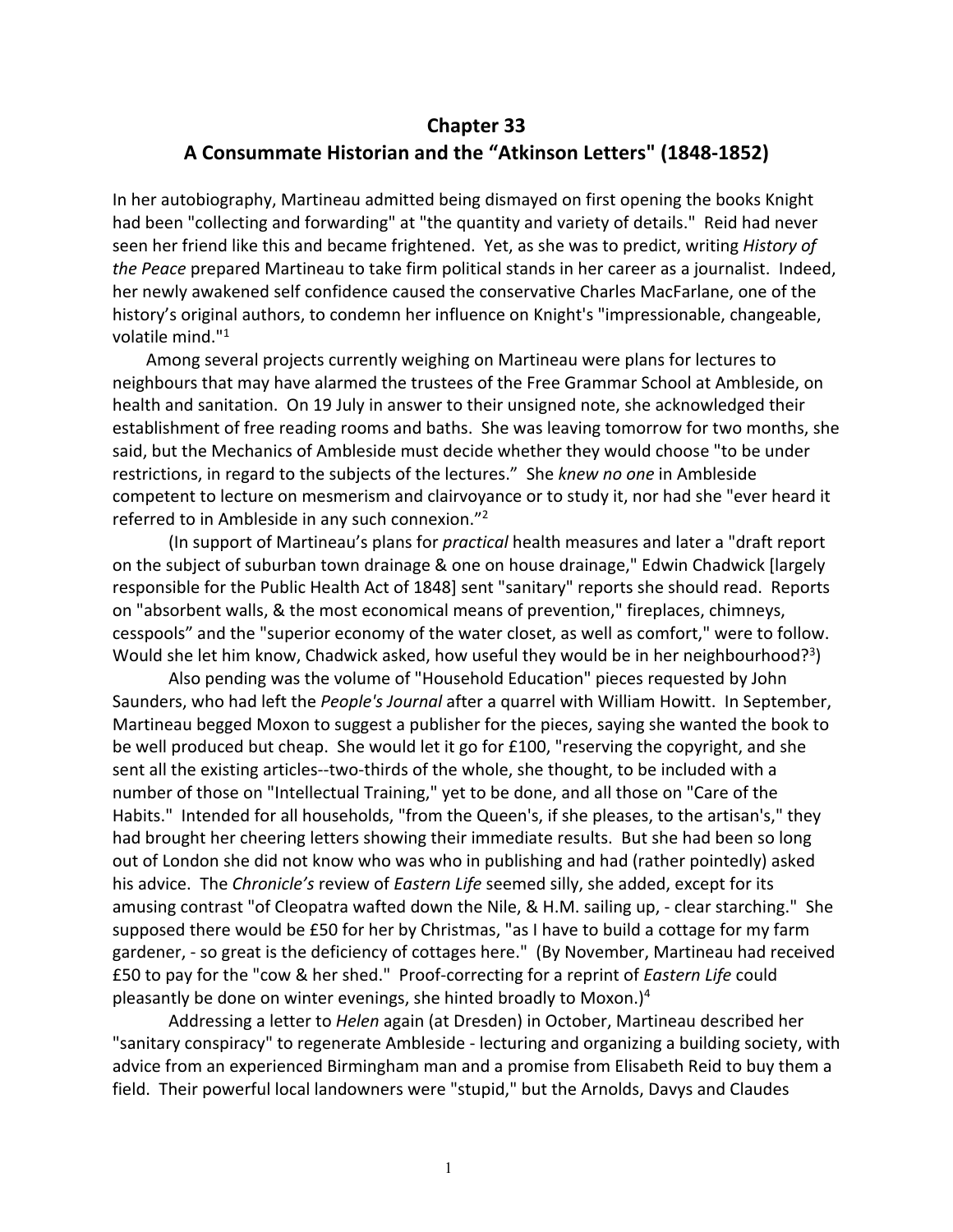approved of what she was doing. Informing Helen of family health matters, she said weak Lissey should spend the winter away from Eldon Square with its "roaring fires;" Fanny (Lissey's daughter, married to Francis Lupton of Leeds in 1847) could not nurse her baby after the doctor mismanaged her confinement; Robert and Jane were fine except for fatigue and anxiety; and Ellen had just been going home (from The Knoll?) when Alfred warned of "raging scarlet fever" in Liverpool.

Of other news, Martineau was amused by the kind and conscientious Misses Yates, who did not see why she should keep a cow, while Mrs. Ashton Yates worried that in Germany James would be contaminated by Strauss. Just that day, she had sent off the closing pages of the first book of her portion of *History of the Peace* (Book II, covering 1820-1830).

She was planning to grow vegetables and fruit in her field using manure from a pig and cow and leaving three-fourths of an acre in pasture. "Jane makes good butter," Martineau chatted on, "& we shall thus have butter & cream, hams & 4 flitches, & plenty of pork," vegetables, fruit, eggs "& plenty of fowls & ducks." She had written to the Union master in Norfolk about getting a farmhand, and the "fine fellow out of Norwich" who was coming (a brother of Martha Fulcher, her maid) could also wash windows, clean shoes and knives, garden and carry coal. Fulcher and his wife had even saved enough to get them to Ambleside. With Aunt Mary's "little legacy," she had built a model cottage for them under her copse, with cow house and fowl yard.

Happily, Martineau named her guests: Mrs. Reid had stayed for eleven weeks and now Mrs. Edwin Chadwick was there - he being detained in London by the cholera epidemic. Others coming were Miss Duckworth and her niece and C. Coltman. She had had the chimneys cleaned by itinerant sweeps, managed a house cleaning and the putting up of winter curtains.

 Helen and James's doings made her glad she knew German cities, for "I like the Sunday ev<sup>gs</sup> in them, the neat girls, with their fine hair, show<sup>g</sup> their innocent faces in the open air; & the children at their games in the highway." Basil and even Edith, the youngest, would remember this year - *she* had forgotten nothing of her visit to Newcastle at seven. Had they seen fine modern paintings? Martineau named a painting of a Madonna by Schnoor, "a print of w<sup>h</sup> adorns my walls . . . introduced by M' Fred Robinson" who called on her. "If you go to Frankfurt & Stuttgart I must get you to look at other pictures for me," she ended.<sup>5</sup>

Martineau's brief preface to *Household Education*, dated 16 November 1848, cited Lant Carpenter as her inspiration. In January, the *Athenaeum* pronounced the work consistent with *Life in the Sick-Room* in showing Martineau's "well known aspirations after perfection and progress" even if her "indefatigable energy and enthusiasm" depressed some people - like her advice in *Eastern Life* to *walk* on the desert rather than ride a camel. More generously in May, the *British Quarterly Review* called the book an "admirable volume, skillful in analysis of character, rich in wise suggestions."

Charlotte Brontë was to declare "the fears and miseries there described the same as her own." An American edition published by Lea and Blanchard in Philadelphia was reviewed in June by a former fellow guest (with Martineau) at a dinner party given by Governor Robert Hayne of South Carolina. He began with a slightly sardonic account of the "literary wonder of the day [Martineau]" during her visit to America in 1834-36; he remembered her animated face and the reaction to her support for abolitionists like Channing and Follen. Seemingly surprised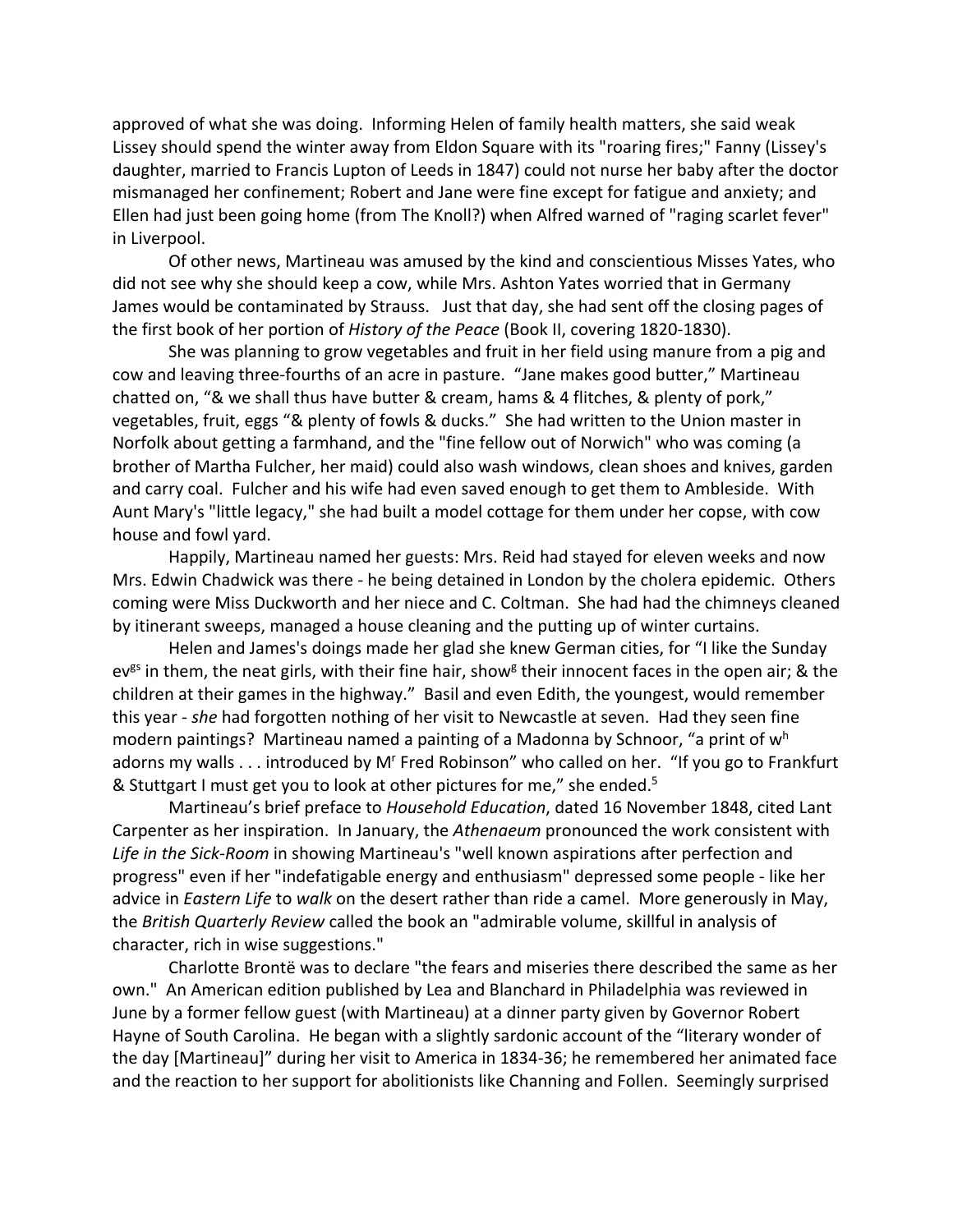by her new work, he termed the book unusual in "supplying . . . something better" for misjudged methods of education.6

 Meanwhile, through (Anglican) Margaret Davy, Graves asked Martineau for information about building societies. "You must be wealthy capitalists at Bowness if your people can support a society there alone," she fired back. At Ambleside, they reckoned "50 shareholders of £60 shares" to be the smallest safe number, but "why sh<sup>d</sup> not your neighbours & mine join, with only one set of officers to pay, - one set of rules, & one certificate to obtain? They can build where they please, you know." At Ambleside, they had "23 names down immediately; & I dare say more since I heard." If Graves came over soon, he must let her know his day and hour "& come to lunch, or dinner." Two weeks later sending Graves a sample prospectus copied from a successful building society, she added "When our Come<sup>e</sup> is founded, we shall see whether these terms will be adopted."7

 Martineau's reputation as a community benefactor had spread. In December, Frances Ogden asked the name of her ear-trumpet maker, which Martineau was pleased to provide, "both for the good woman's sake, & because it is a sign some deaf person is going to have the benefit of one." The Harrowins, trumpet-makers, would never let her pay, so she sent them her books, "now & then; & we don't know each others' prices!" Weiss, Strand, London, made them too but charged "30s/," while she thought "18s/" was the price of hers. Ogden's deaf neighbours mustn't be discouraged if at first they could "make nothing of the trumpet." It took ten days, she explained, to get "any good out of mine; & then it came, all in a minute, - as I am told sliding sometimes does to a boy." That kind of particularly powerful trumpet was known as "Miss Martineau's trumpet."

 Her last reports from Berlin "on the 10th" were of James and Helen's eldest daughter, Isabella, suffering from a dangerous fever. "We have said all we can to induce them to bring all the children away," she went on, "from that pestilential sand plain  $w<sup>h</sup>$  has caused the death of so many English children." Her neighbour, Louisa Claude, "brought her daughter away, on a mattress by railway, when even the doctors said that moving  $w<sup>d</sup>$  kill her." As a native of Berlin, Claude knew that her daughter "cd never get well there, - 'on that bad sand.'" It had been a "fatal mistake" by James to take the children there: "I wish they  $w<sup>d</sup>$  finish . . . their 'great year', as they called it, poor things!" Helen must be uncomfortable in a foreign country, while the children were "too young for much advantage [contrary to Martineau's earlier suggestion to Helen]. And poor James must be suffering grievously."

 At home, in a tragic outbreak of fever at Ambleside, Martineau had lost her "best friend & helper." Her house builder John Newton "had trained himself under the information with  $w<sup>h</sup>$ I am furnished by the Sanitary Board," and he seemed irreplaceable. "We go on with our Build<sup>g</sup> soc<sup>y</sup>; & I with my lectures: but it is with heavy hearts." Only "through ignorance & sin" did they have fever in their valley. If she lived, she hoped "to root it out." That day, Mary Arnold and her daughter Jane had come to see Martineau's new farm servants' cottage. She enjoyed her cow and meant to "have a second in April . . . to maintain both & two pigs, on my acre & half of land." The sale of milk would pay the farm servant, and she would have "milk & butter" [she repeated], "vegetables, fruit, hams, bacon, fowls & eggs, & many conveniences for next to nothing."8

In late December, Martineau advised Moxon she had finished "the reigns of the Georges" and would take a holiday by writing letters. Rehearsing the history of miserable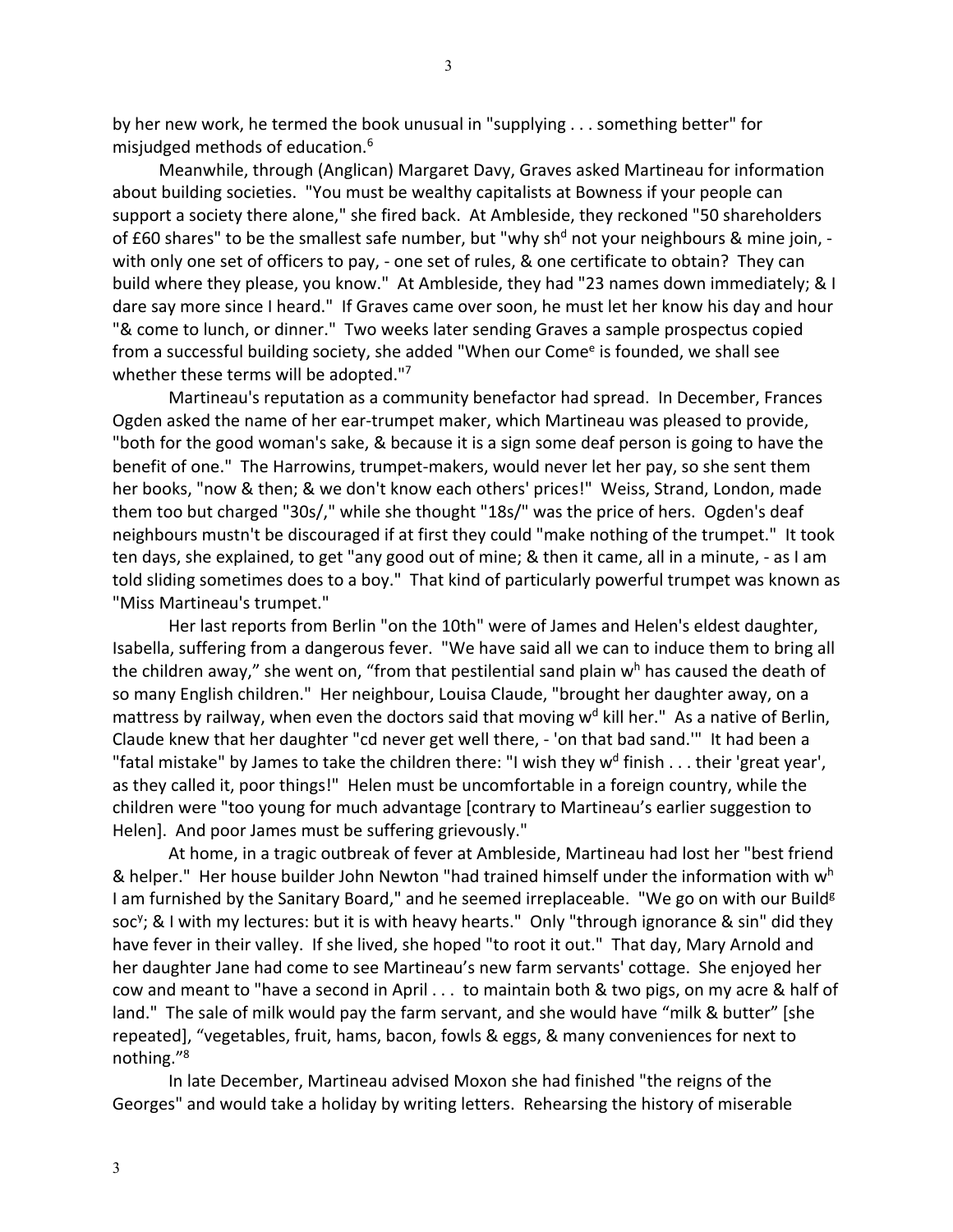cottages ("pigstyes") at Ambleside, she revealed plans for the building society. "A young lady is going to take a share (£120) at once: & her cottage will bring in from £8 to £8.15.0 rent & will be eagerly bid for," she tempted him. Meanwhile, copies of *Household Education* should be sent to (among others) Atkinson, Knight, Alfred Higginson and "Miss Rankin. 2. Ravensworth Terrace. Westgate Hill. Newcastle upon Tyne."9

(Crabb Robinson, again spending Christmas amid the "high church & tory" circle at Grasmere, found it "a relief to join with Mrs Arnold Mrs Fletcher or Miss Martineau." After seeing Martineau at the Arnolds' on 29 December, he told Isabella Fenwick what an object of envy she made herself "by the success of her domestic arrangements," now including a cottage and "Norfolk dairy maid," poultry-yard, piggery and cow-shed. Having walked home with Martineau from the Wordsworths' on the last day of the year, Robinson reported that she was also "full of the prospect of forming here building-societies for the benefit of the poor in imitation of the Birmingham societies." Hearing of her lectures, her "management of land" and her plans to sell butter and milk from her cow, he found her elated "with the prospect of setting a salutary example to the young women." In February, Mary Wordsworth added praise for Martineau's household economy: she made her servants happy and set "an example of activity to her neighbours." After seeing her at Eliza Fletcher's, Mary noted Martineau's "unfailing good spirits, talking of her Farm building schemes &c &c").<sup>10</sup>

In similar buoyant mood just after New Year's, Martineau had begun a letter to Fanny Wedgwood. She was sorry about "the death of D' Darwin," she said, "whose age, I imagine, did not act . . . in deadening his own powers, or altering the attachment of those about him." At Ambleside, "the ravages of the fever" had taken their toll. "My own share of the loss [I] shall never cease to feel," Newton having been "cut off, at little more than 40, leaving nine children" (Martineau's house carpenter, Thomas Cousins, was to die in January). It was "only from ignorance and guilt that there can be fever in a place so fitted for health as this," she raged. For the building society, "Dear M<sup>rs</sup> Reid" now authorized her to buy land, and that day she had seen "a glorious field." Hinting, she asked Fanny if she knew of "any benevolent person" who might invest "*small savings* . . . for a share (£120)," at a good return. What a nice thing it would be for Martineau's "two maids who have a share between them to be possessed, at 36, of each a substantial cottage of four rooms!" The gentry were "grinding their teeth" at her, she knew. Meanwhile, "the putrid church-yard and deficient drainage every where" led "the doctors and the Kendal Union" to take action and "tomorrow they must, as required, form a Board of Health."<sup>11</sup>

"You know that poor Hartley Coleridge is extremely ill, - I suppose dying . . . but that is, in fact, drink," Martineau went on. Margaret Davy was well, "and became so, even before the D<sup>r's</sup> return. O, dear! that return! . . . what shall I say? He is the extremist of bores," though Margaret seemed oddly unembarrassed. *Archy* Davy had grown, she found by her "measuring post," as had "his short sister Elizth."

The last edition of *Eastern Life* was nearly gone, in spite of abuse, "a book which was wanted by a large class of persons;" and her farming was "so pleasant." The Wedgwoods must come, not forgetting to "give a timely order for lodgings." She was to be at home "till quite the autumn," until her history was finished. Shockingly, James and his family had suffered at Berlin even more than she had foreboded, having nearly lost "their sweet eldest daughter . . . and all their plans of study &c were broken up." Ending, Martineau passed along a snip of gossip about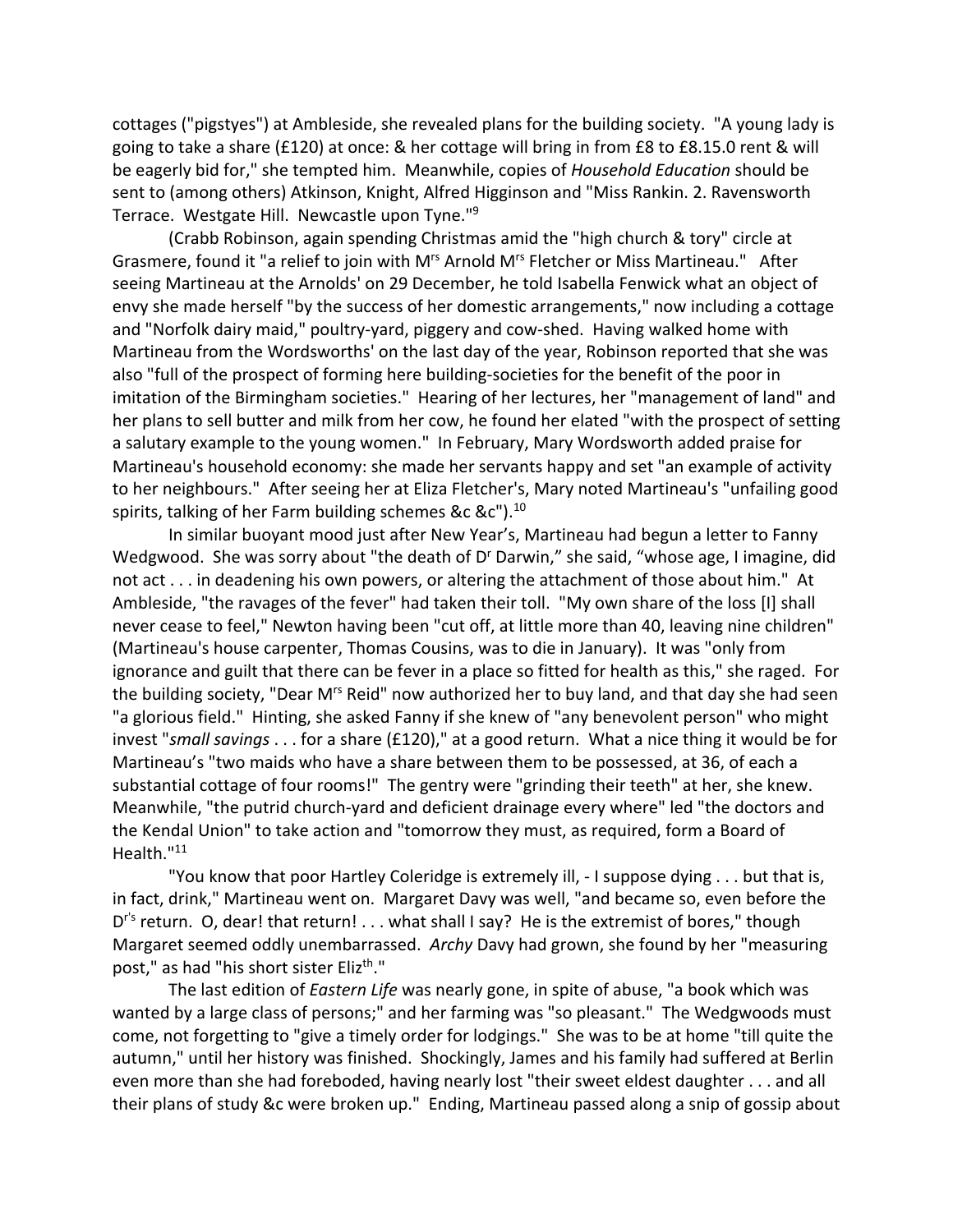Fanny Kemble Butler (now divorced) reappearing on the English stage as Julia in *The Hunchback of Notre Dame*. 12

(Charles Knight, staying at The Knoll, met a man he had felt to be a "household presence" for years. "Early on a bright morning, a tall man, not bowed by age but having the deep furrows of many winters on his massive face, entered the house." At once Knight recognized Wordsworth, with his "stout staff and his clouted shoon" and a countenance, "remarkable in its majestic dignity." Chatting with Martineau [who relished her role as literary hostess], Wordsworth invited Knight to walk with him to Rydal Mount. The old poet spoke sadly of Hartley Coleridge, but took little interest in recent poets and none in the novelists, Knight noted).13

The prospectus of The Windermere Permanent Land, Building and Investment Association having been issued in December, rules and regulations were agreed to on 3 February 1849. The trustees were Dr. John Davy (surprisingly), John Crosfield, Esq., with local chemist Thomas Bell to serve as chairman of trustees. Members each paid a shilling a week. In "A Year at Ambleside," the series published in 1850 in *Sartain's Union Magazine* of Philadelphia, Martineau described the founding of the Society and her hope for "a hamlet of thirty or forty wholesome dwellings adjoining the hillside."

Her lectures to the "workies" sitting "immovable for an hour and a half at a time" in the Methodist chapel were on topics like "the plague-visitations of former centuries, and the ravages of cholera in our own time." Martineau explained in her autobiography that "I placed one of my servants at the far end of the room, and relied on her to take out her handkerchief if she failed to hear me . . . I made notes on a half-a-sheet of paper, of dates . . . or of facts which might slip my memory." Otherwise she trusted to her "power at the time" for matter and words. "Workies" filled the room, the gentry not being admitted, though her own friends were welcome. In the "last two lectures of the Sanitary course" Martineau determined to deal with the "great curse of the place, - its intemperance." Drawing an outline of the stomach "on a large expanse of paper, which was fixed in front of the desk," she then passed around "coloured prints, used in Temperance Societies, of the appearances of progressive disease in the drunkard's stomach" (Mary Arnold forbade her daughters to attend such talks on the human body). Without Martineau's realizing it, the lecture "spread out to an hour and twenty minutes," the diagram causing one young man to stagger out and faint at the door.<sup>14</sup>

The title of Martineau's *History of England During the Thirty Years' Peace, 1816-1846* posed "a pleasing antithesis to Schiller's *Thirty Years' War*," John Forster was to comment. Nominally an objective chronicle history, the work nevertheless showed Martineau's radical sympathies (the *Spectator* called it a "commentary" rather than a history). In her preface dated 31 January 1849, Martineau praised Knight's efforts to raise "popular intelligence," explaining the goals of the Society for the Diffusion of Useful Knowledge and citing additional works published by Knight such as the *Penny Cyclopaedia*. Volume 1 of the history appeared in March 1849, Volume 2 in February 1850. In a two-part review of Volume 1, the *Athenaeum* admired the work's clear statement of principles and conceded that probable errors came from imperfect evidence - not from prejudice or negligence. In the *Examiner*, John Forster lauded Martineau's "concentration and deep reflection" but charged that she was sometimes led away "by ephemeral novelties" and prevented by her sex from understanding practical politics. Rather inconsistently, he added that the work was "full of political knowledge, and sound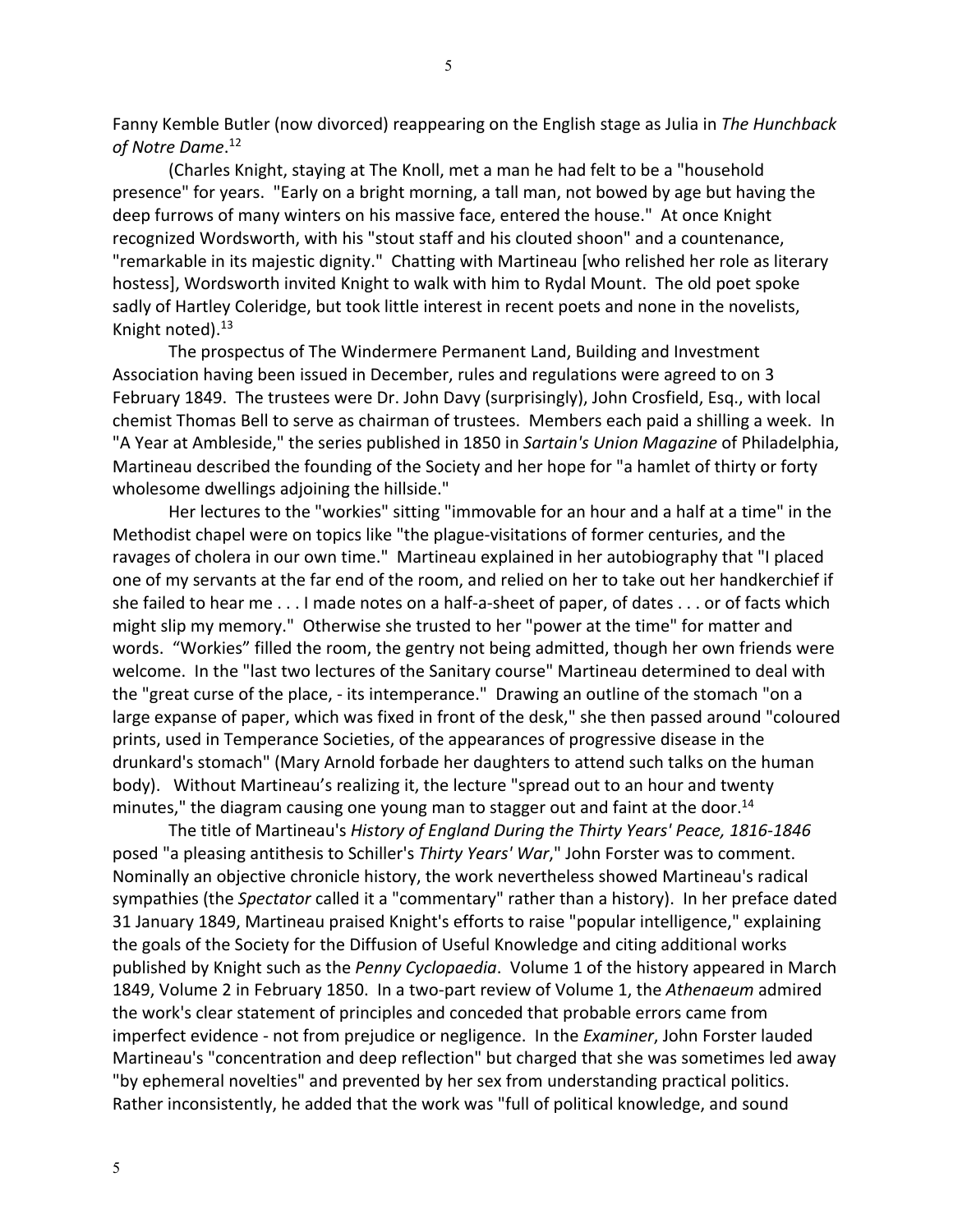philosophical reflection [while] every page teems with incident or character." (The *Spectator*, declining to review the first volume, waited for the publication of Martineau's *Introduction to the History of the Peace* to review all three volumes). 15

The heavy task of writing history seemed to limit Martineau's leisure to write letters. In March, however, she abruptly refused a request to "send some communication to be read" at a meeting on women's rights because she did not like the tone used by "some of the public advocates" of such rights. Moreover, because her refusal of a public pension was to be mentioned, she felt it would involve a compliment to herself.<sup>16</sup>

After sending the last proof-sheet of *Household Education* to Moxon on 9 April, Martineau "forthwith celebrated the event by walking off to Coniston," returning next day "by Yew-dale. Glorious!" The twenty-five recipients of complimentary copies of the work included Erasmus Darwin and probably Isabella Rankin - whose address Martineau had to learn. If Moxon got any money "from Carey & Lea's agent" (American publishers of *Eastern Life* and *Household Education*), she wanted it sent to her, but Richard Martineau should receive *his* payment as usual. Next, she had "*a bit of confidence*:" one of the Cabinet Ministers (presumably Carlisle) was urging her "to use the power attributed to me of enlightening the restless & malcontent among the people, about the true character of the French Revolution." Could he point to "any channel through  $w<sup>h</sup>$  these classes may be reached?"<sup>17</sup>

Martineau's reputation must have inspired a John Weale of High Holborn, London, to propose a new project. He forwarded a list of "Rudimentary little volumes for beginners" he wished to publish - histories for "popular reading, & for Schools." Asking Martineau to name her terms he sent a sample volume and hinted that "with respect to Rome, Niebhur would be a good guide," plus other German writers and "Would Oliver Goldsmith with respect to England be of service?" Evidently interested, Martineau consulted Richard who learned from the printer Richard Kinder of Old Bailey that Weale's publishing "amongst Engineers, Architects and scientific people" was satisfactory. She then sent Weale her terms:

15 Vols of 168 to 192 pp.

(360 words p<sup>r</sup> page print:--352 M.S)

(Say 170 to 200 pp. M. S.)

H.M. proposes to deliver M.S. of a vol: every two months; & to have  $£100 p<sup>r</sup>$  vol.

To be free, & secure from meddling.

Will be careful to avoid all objectionable matter.

(Apparently taken aback, Weale reconsidered. Though the payment named, "£100 each," was not unreasonable, *his* writers - a lady and several gentlemen - had previously "taken into account" the good that would be effected by providing good works for the public, and he offered "£800 for the 15 Vol<sup>s</sup>, to be paid in cash, the proportion to be paid in the completion of each Volume." If he did not hear within the next four days, he would consider their negotiation "terminated." No more was heard from Weale).<sup>18</sup>

After dismissing Weale's tightfistedness, Martineau evidently hoped to persuade the Ogdens, living at Sawrey, to join the Building Society. In April, she reported that Tidd Pratt (of Birmingham?) was busy with "Irish Savings Banks" so the rules had not been certified, and the lawyers' delay made her fear a difficulty about the title to the field. Meanwhile, the Ogdens' apples had been a treat; she "feasted on one a day, - quite ashamed to enjoy them so much." When she managed to rival the Americans in apple growing, she would send *them* apples. Of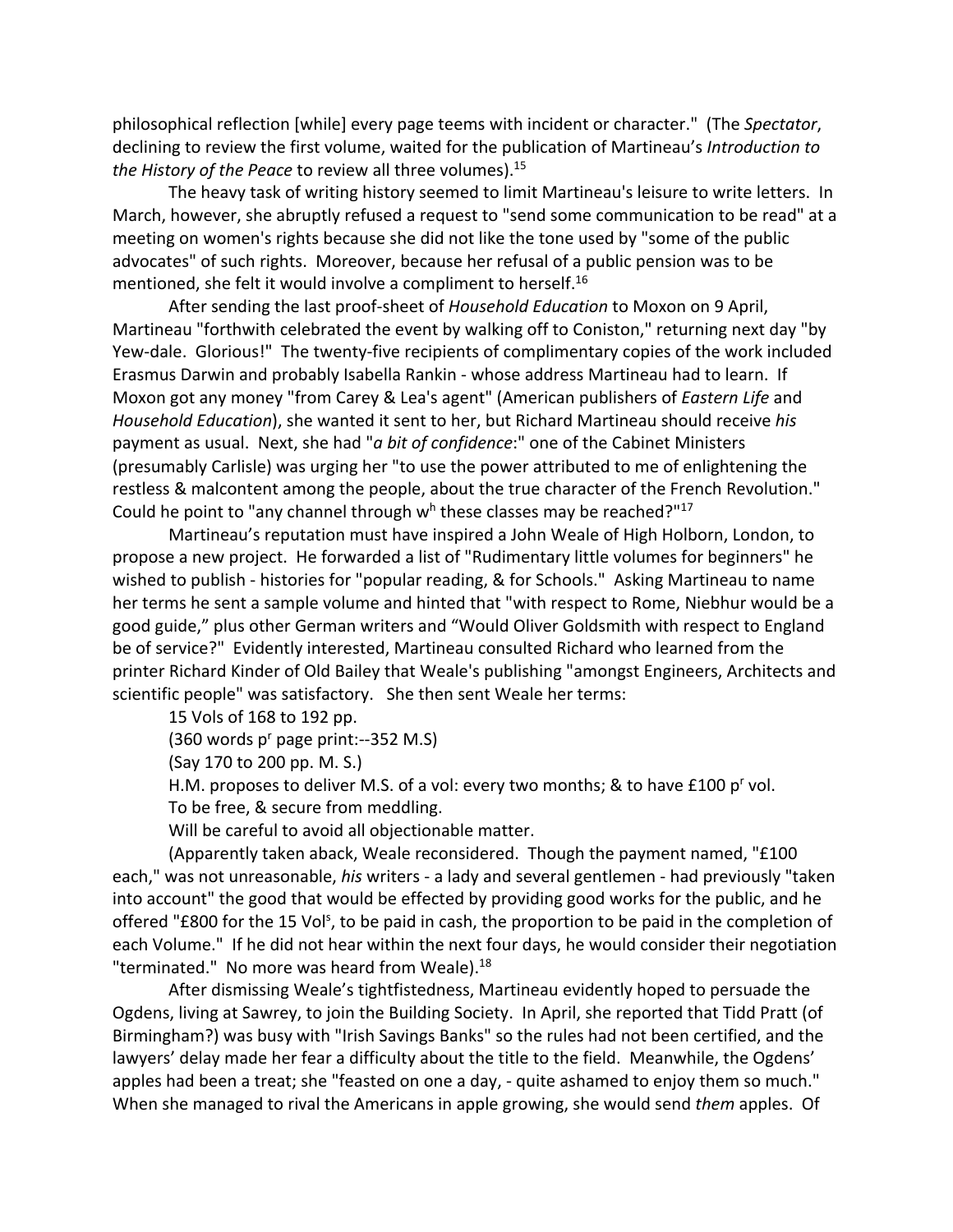her family, she added that "sister Greenhow" had been diagnosed with "a disease of the heart" and James's family were "now travelling about, - to Salzburg & the mountain region." She would like to come for a night to the Ogdens, "reckoning not a little on Mr Ogden's music," but Charles Knight and Douglass Jerrold were expected - "men too good to be called 'Mister,'" then Ewart, then her "dear old aunts, - & then M<sup>rs</sup> Follen and Charley, - & perhaps . . . M<sup>r</sup> & M<sup>rs</sup> Richd Yates in June."19

 Three weeks later, Martineau wrote soberly to Milnes to introduce an Italian gentleman "to confer with you about Italian affairs, on which your Letter to Lord Lansdowne shows you to be a high authority." Milnes must make her house his resting place, if he came "that way."

 Within another three weeks, Martineau was begging the Ogdens to come for early dinner or tea "any day after Tuesday next," as she could not leave her aunts. The "pressure of business" was increasing as summer came on, this being her tenth letter since breakfast. She hoped to go to London on 1 October for three months and to rent her house, including two maids "& all my comforts  $\dots$  plate, linen, books &c" at perhaps "4 guineas p' week for Oct<sup>br</sup>, less afterwards." She had received "a nice comfortable letter from Helen," James's family at last enjoying their travels; but *his* mind was "always in too much tension for true ease & heath."20

*Household Education*, based on Hartley and notions of perfectibility applied to childraising, family life and personal development attracted readers in both England and America. Martineau's commonsense psychology failed to placate Macready, however, just returned from an American tour where he had been terrorized by a New York mob stirred up by a rival actor. When Martineau declared his fright "all nonsense," Macready wrote heatedly in his diary that when Americans laughed at *her* for fearing a lynch mob, she "did not think *that* nonsense, but this touches another, and reflects upon the conduct of the American people! Ergo nonsense!"21

 In mid-June, Martineau sent Helen (and James?) at Berchtesgaden, Bavaria, another exhaustive account of family doings: Aunt Margaret Rankin was "the most wonderful woman of 69 ever seen." She had left within the hour; she and "Aunt G.A." (Georgina Rankin) had stayed with Martineau for a month. Lissey's heart condition was stable, though serious; Martineau herself - in defiance of Greenhow - *liked* being stout. Aunt Margaret's "parting caution . . . against so much walking while so hard at work over my History" made Martineau smile, but Aunt Margaret didn't know that the maids usually went on the "hot errands to the post &c." The "amiable, cheerful old ladies" *revelled* in her farming and went to see the cows milked, called them Meggie & Ailsie, after themselves, - watched the cabbages & peas & beans, almost as if they were babies, & thought every thing as charming as my vain heart  $c<sup>d</sup>$  desire." Yesterday was Martineau's birthday, and they had their first dish of fresh peas. She had caused "much amusement in this first enterprise of Flemish farming ever known in the district." Neighbours "laughed scornfully" at her high-priced milk, but now, the great cow-master, Ja<sup>s</sup> Fleming [no relation to the Le Fleming family, Wordsworth's unpleasant landlords], gives out that my man Fulcher is the best cow keeper in the district; & they see about 5000 enormous cabbages, - such as they never saw before, - growing, with Swedes & beets between the rows, - & they become respectful, & come & inquire. As she had planned, the sale of her milk and butter would about pay Fulcher's wages. Furthermore, *she* got good food without expense "while maintaining a most respectable couple." Fulcher's clownish, dead "Norfolk look," was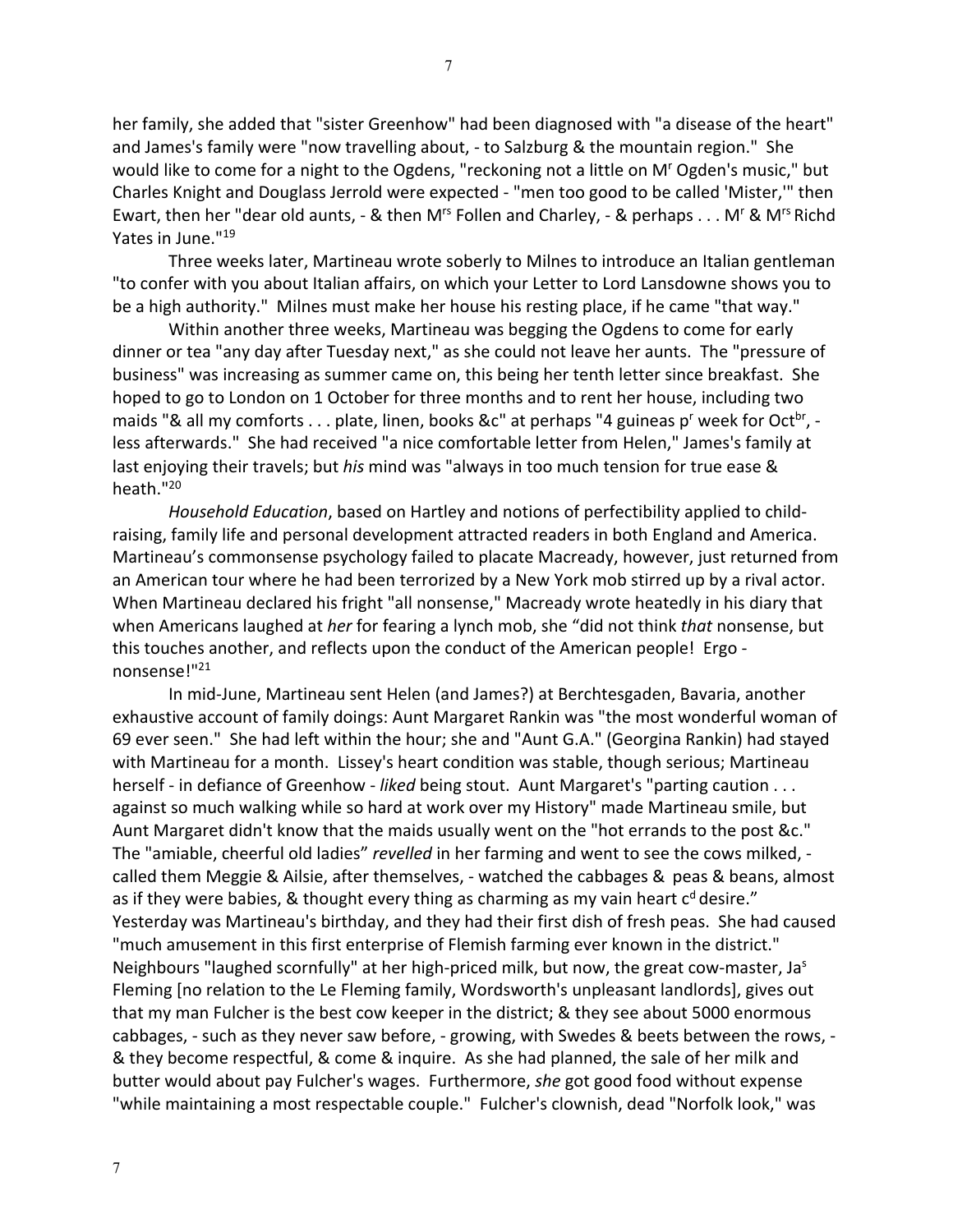gone; he was "bright, intelligent & *gentlemanly*." Her small field would give her "nearly 2 tons of hay," and winter vegetables for the cows, "white turnips, Swedes, Belgian carrots, beets &c &c." By next New Year's Day, the money from *History of the Peace* would let her "pay off the last farthing, - for land, house, furniture, cottage, cowhouse, hay & hen house, piggery, fence, implements & every thing."

Knight reported that sale of that work had doubled and was "daily on the increase," people having fancied her "a violent politician," which she never was. One result was an offer "from a respectable & substantial publisher, of work of a historical bearing  $w<sup>h</sup>$  would have taken me about 2 years from New Year's day, - bring<sup>g</sup> me in £1000." But the present task was "so laborious," she had let it go, having agreed to "some light & agreeable work" of a few days each month for next year for £200 and "some more for Amer<sup>a</sup>" (for *Sartain's*?). She must "lay by against 1860" when her annuity would expire, if she lived so long. Catherine Turner was coming in a fortnight, then the Cobdens and in August the Follens; then "two of the R. Huttons, as boarders, for a month while the Wedgwoods are lodging near." When her history was done, about the "1<sup>st</sup> of October," she was going to London "for 3 months, - spend X<sup>s</sup> day at Robert's, & home for work with the new year,--peeping in at A. & E. [Alfred and Ellen] on the way home, and hoping to "hear much of Germany from you & yours" (presumably to include James?).

At present, however, she had a complaint: "Two ladies, - if ladies they are) are . . . haunting my premises most perseveringly, - saying they live at L.pool, & hear Ja<sup>s</sup> preach." Besides staring up at her window "at 1/2 past 6 a. m," they send "Fulcher for my maid, - ask my servants 100 questions, waylay me in the fields." That morning trying to meet her in the fields, "seeing me crossing the meadow, they hurried back to the little bridge, & planted themselves there! whereupon, I struck down a meadow path, & baulked them." Tomorrow if they came on the porch, she would leave "by the piggery"!

Someone she *wanted* to see was Francis Newman, she continued to Helen, both she and Greg having invited him to come. Newman had replied that "my wife & I never like the same people." Yet here were "Plymouth Brethren . . . & Quakers, & some most charming Swedenborgians." Newman had sent her his "Soul book," which she felt would "do a world of good by its indication of the evils of 'Bibliolatry,' & its admirable example of plain speaking." The work, however, showed "the anxious Newman's unsoundness" and intolerance for those who did not agree. Jane Arnold and Margaret Davy *pitied* him for "regarding N.T. as a record & not an oracle."

Poor Greg, she went on, could not invite anybody now. His wife had been "confined 5 weeks since," the child dying immediately, and she became "suddenly insane, as formerly." Now Martineau must write to congratulate Lady Elgin. Her sister, Lady Alice, reported that she "had a son & heir in Canada." And Frances Ogden's brother Bolton was coming to lodge nearby. What route would Helen and James follow home, she wondered?<sup>22</sup>

Robert's eldest daughter, Susan, and his second-eldest son, Frank, must have stayed at The Knoll over the long summer and allowed Martineau to show them over the district and to incorporate their adventures in "A Year at Ambleside." In mid-July, she thanked Fox for his praise of *History of the Peace* and for pointing to an error "about those Radley's Hotel meetings" (of Irish nationalists in Dublin). She wanted to hear all mistakes of fact; a friend "exploring in Ireland" had confirmed her claim that O'Connell was now "universally despised [there] & believed by all but the priests to have set back Ireland half a century." Though she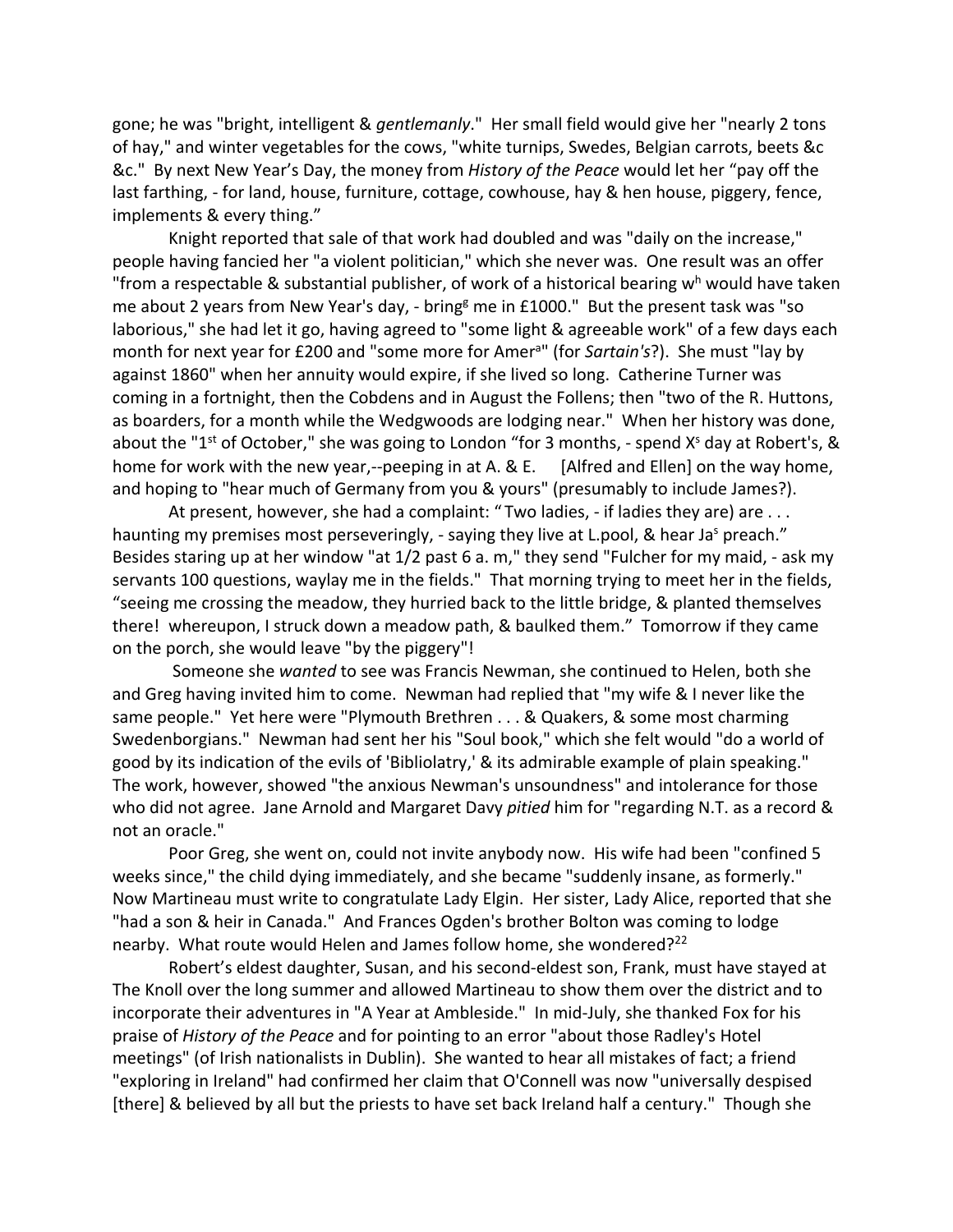had not seen Forster's review of her work in the *Examiner*, it did not surprise her. In spite of bluster, he lacked courage from having "no basis of ascertained principle" and feeling about women as "of the dubious & restless sort  $w<sup>h</sup>$  is the plague of the man of the world." When she came up to London, she must talk to Fox about "the state of the religious world," a subject "above all interesting." Froude was to spend the afternoon and had "a world of things to tell." Just now at Ambleside, she was "in the midst of the F. Newman friends . . . & at L.pool there is James's splendid *church* [in Hope Street], - & J<sup>as</sup> himself is coming home conservative, & full of religiosity."

 Doctrinal disputes among these men shocked her, such as listening "*at Fox How*, to Mr [Bonamy] Price of Rugby, congratulating the world" on Francis Newman's "clear psychological basis" for faith. Though she was aware that the Arnolds were staunch Anglicans, she had protested at Newman's assumption that "Pantheists & Atheists" lacked psychological bases. Moreover, the Arnold sons were

wandering away, - to New Zealand & elsewhere . . . & they (at least, the two eldest) give up revelation altogether  $\dots$  So poor M<sup>rs</sup> A. & Jane declined the loan of Froude's books, & they try to nestle closer together under the priestly wing, & plaintively grieve openly for Newman, while feeling in reality for Mat & Tom [Matthew and Thomas, eldest and second Arnold sons]. The third, - a very poor creature, - is in orders [Edward Penrose Arnold was a Fellow of All Souls College, Oxford]. They have *that* comfort.

Meanwhile, she watched eagerly for Fox's speeches in the Commons on the "Ballot" and "Representation." Price had told them of "Whig wickedness  $\dots$  cankering our whole polit life." She had worried that Knight would not let her portraits of Whig Ministers be published, so had "put him on the sofa, & read him sundry portraits, & he did not wish me to alter one word." She had, she said sarcastically, seen "that Wellington letter, & the sweet comment." And didn't he admire Croker's words about her: "'false, foul & - unfeminine!"<sup>23</sup>

(Martineau's popularity remained uncertain even at Ambleside. Though slightly ill when Edward Quillinan saw her, he thought she "looked as well as usual." Her energies seemed amazing and

Her manner, so pleasing, & so friendly, that if I disliked some portions of her writings ten times more than I do I could not help liking *her*. She told us the other evening when Jemima [his daughter] & I were at her house to meet M<sup>rs</sup> Wedgewood [sic]  $\dots$  that D<sup>r</sup> Davy had *cut* her for her observations on his brother Sir Humph's character, or rather his personal bearing in her book (30 years peace) . . . I am sorry for it; for Davy, with all his nervous weakness of manner &c, is a very friendly neighbour & I believe a good & honourable man.<sup>24</sup>)

To finish her history, Martineau was invited to spend a month with the Knights at St. Leonard's (near Hastings in Sussex) before going with them to London. Still doubtful whether Knight would like "the concluding portion," she recorded in her autobiography that the "Sunday when I put the last batch of MS. into Mr. Knight's hands was a memorable day." After breakfast, she had gone for "a long walk" with Atkinson to Primrose Hill, where she had never been, and to Regent's Park. "My heart fluttered all the way," she went on, and she could not eat lunch. Knight's "expression of countenance" puzzled her, but at last he beckoned her into the drawing room to congratulate her warmly. In "What remains; The Labour Question," Martineau had treated the failure of the working poor, with *large* families, to earn living wages while the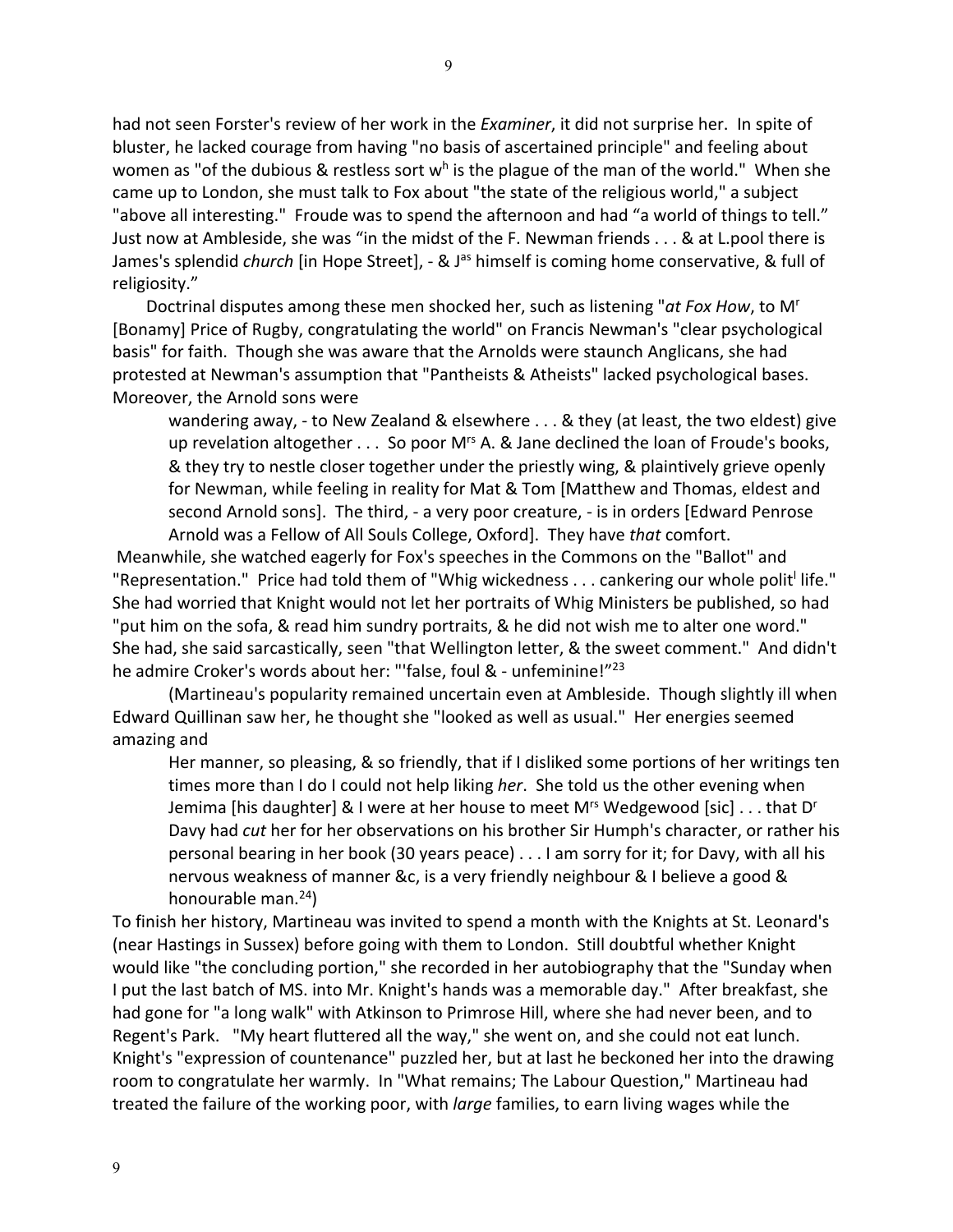middle-classes married late and had *few* children - a situation leading to sexual immorality and underscoring the need for birth control - a subject she may have feared Knight would refuse to touch. 25

While she was in London, Martineau heard from John Crosfield of the Building Society, who was continuing to look out for a good piece of land. Bell the ironmonger at Ambleside had bought a field of "three acres for £172," Crosfield wrote, with "a fine view and well watered & fenced," close to the chapel. Donaldson (owner of the Salutation Hotel?) had one adjoining the bobbin mill that "he might be induced to part with." Crosfield and Fell the Surgeon, whom he had consulted, agreed in thinking Elisabeth Reid's offer "most kind and liberal." "Thy servant delivered thy message," Crosfield (a Quaker) went on to Martineau. As to letting The Knoll, it seemed this year that a number of places were to let. A week and a half later, Crosfield confirmed that the Building Society members had accepted Reid's offer as "too good a one not to be embraced" (Reid was to pay for the field at Ellerigg in February 1850.) He had noticed a report in the *Morning Chronicle* of "the superiority (of the occupiers) of a group of cottages at Liskeard" in Cornwall, "built by the daughter of John Allen, one of our Society."<sup>26</sup>

In December, Martha Fulcher sent Martineau a report (in uncertain orthography) with "as near an account as Jane & Rob<sup>t</sup> can give," of farming at The Knoll. They had received her box, the land had been measured and bulbs planted. "Would you like," asked Martha, "to have a small flour stand [sic] to set the Pots on in the drawing room as the Pots are likely to spoil the tables?" They had already "taken the Paper of [sic] Behind the study shutters" because of dampness. "Shall the Post Man have his present at Christmas?"

Robert Fulcher's information was given under several headings: "In Cultivating the Ground," "The Produce of the Land last year," "The Produce of the Meadow" including the two cows, "Summer Management of Cows" and "Winter Management." Martineau then repeated Fulcher's details almost verbatim in two letters to the Assistant Poor-Law Commissioner, "who was earnest in his endeavours to get workhouses supplied with milk and vegetables, by the labour of the inmates on the land." To her amazement while she stayed at Bolton Abbey the following summer, her letters appeared in a newspaper.<sup>27</sup>

In the midst of Martineau's stint in London, a misunderstanding with Jane Carlyle arose over statements supposedly made to Geraldine Jewsbury. "Here is a capital, sensible note from M<sup>rs</sup> C. to M<sup>r</sup> Knight," Martineau wrote to Fanny Wedgwood from the Knights' in London. The Carlyles were asked "to dine at 5. on Monday." Afterwards, Jane commented wryly that Martineau had hoped to call on Captain Anthony Sterling [brother of John Sterling and friend of the Carlyles] to see her cousin Isabella Rankin, his "very lackadaisical governess."<sup>28</sup>

Jane Carlyle's often mixed reactions to Martineau contrasted dramatically with those of another so far unknown female contemporary. On the evening before Martineau was to leave the Knights', a parcel arrived for her containing a book and a note written in a "cramped and nervous" hand, declaring

Currer Bell offers a copy of 'Shirley' to Miss Martineau's acceptance, in acknowledgement of the pleasure and profit s⁄he [sic] has derived from her works. When C.B. first read "Deerbrook" he tasted new and keen pleasure and experienced a genuine benefit. In his mind, 'Deerbrook' ranks with the writings that have really done him good, added to his stock of ideas, and rectified his views of life.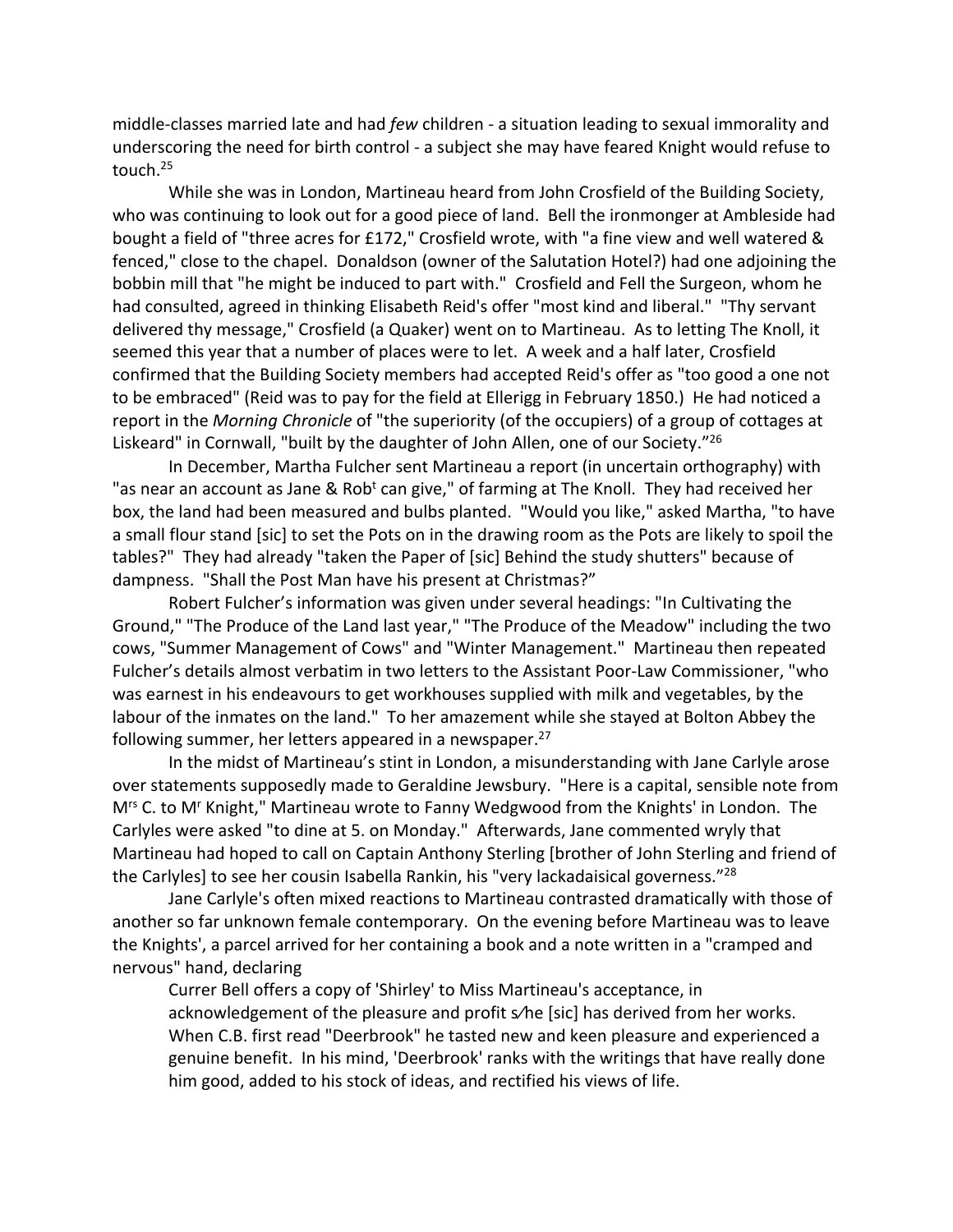The surprise note was "examined as few notes ever are," Martineau avowed later, the "erased 'she'"- *possibly* owing to a change of wording - left the sender a mystery. Martineau thought she had detected a woman's hand in *Jane Eyre* and shrewdly addressed an envelope to "Currer Bell, Esq." beginning her reply inside to "Madam."

Having left Miss Duckworth's in Hyde Park Street "for a dinner party" at the sociable Richard Martineaus' in Westbourne Street, Martineau received a second note from Currer Bell, who was staying in London and wished to call on her. Lucy and Richard concurred in asking "the favour of C.B.'s company the next day [for] tea at six," all agreeing that the answer was "a woman's" note. Then at five past six on 9 December, a carriage stopped, and the footman *roared* "'Miss Brogden'" so Martineau could catch the name, and she found herself staring at "the smallest creature I had ever seen (except at a fair) and her eyes blazed, as it seemed to me."

In her autobiography, Martineau generously portrayed what seemed a momentous meeting with the young writer whose novels were being reviewed by major journals now ignoring Martineau's fiction. More pertinently, Brontë's worshipful attitude during their twohour tête-a-tête and her asking "about the strictures of the reviewers she did not understand" seemed to flatter Martineau's sense of herself as a moral teacher. For the moment, the new friendship proved a delight.

Lucy, Richard's wife, wrote to their son the following day to confirm their suspense at "what sort of being this same Currer Bell  $w<sup>d</sup>$  turn out to be; whether a tall moustached man six feet high, or an aged female, or a girl, or - altogether a ghost, a hoax or a swindler!" News of the two writers' meeting quickly spread through the Unitarian network. Elizabeth Gaskell - who knew the Richard Martineaus only slightly - repeated Martineau's account almost verbatim and claimed that "Harriet Martineau has sworn an eternal friendship with the authoress of Shirley."<sup>29</sup>

On Christmas Eve, Catherine Turner joined a family party at Robert's in Birmingham, where Martineau was staying on her way north to Ambleside. "I have waited a post to see how I could manage a little visit to you," Martineau replied to Helen's "kind invitation" several days later. She *had* planned to return by 19 January for business that would not "bear delay" (perhaps concerning the building society), while a visit to Ellen had "been a promise since the summer." First she was going to the Darbishires' (in Manchester). Ellen could fix the day for her to leave from Manchester, whether on Saturday the 12th or Monday or Tuesday, but not on a Sunday, though (aiming dryly at James) she was not a "chapel-goer," as Helen knew. "It is a great sorrow to me, dear sister, that I shall not find you all well," she seemed to sympathize: "Gertrude's progress must be slow, at the best." Happily, Martineau had seen Russell several times in London and heard his beautiful playing, while "I dare say he told you of the singular scene of my drinking tea with nine young men, - I the only lady. It was uncommonly pleasant, I assure you."30

 Still in Liverpool on 19 January, caught by a "rainy thaw," Martineau reported to Fanny Wedgwood on herself and on the latest gossip of friends. At Manchester, she had seen "a great deal of Miss Jewsbury," who was a "wonderfully susceptible" mesmeric patient and "spoke much and confidingly of poor dear Jenny [Carlyle], with a good sense and clearsightedness," but without mentioning "M<sup>rs</sup> Paulet." Through the Darbishires, Martineau saw the Froudes, who were coming to stay with her, "by and by." She doubted whether Froude could make clear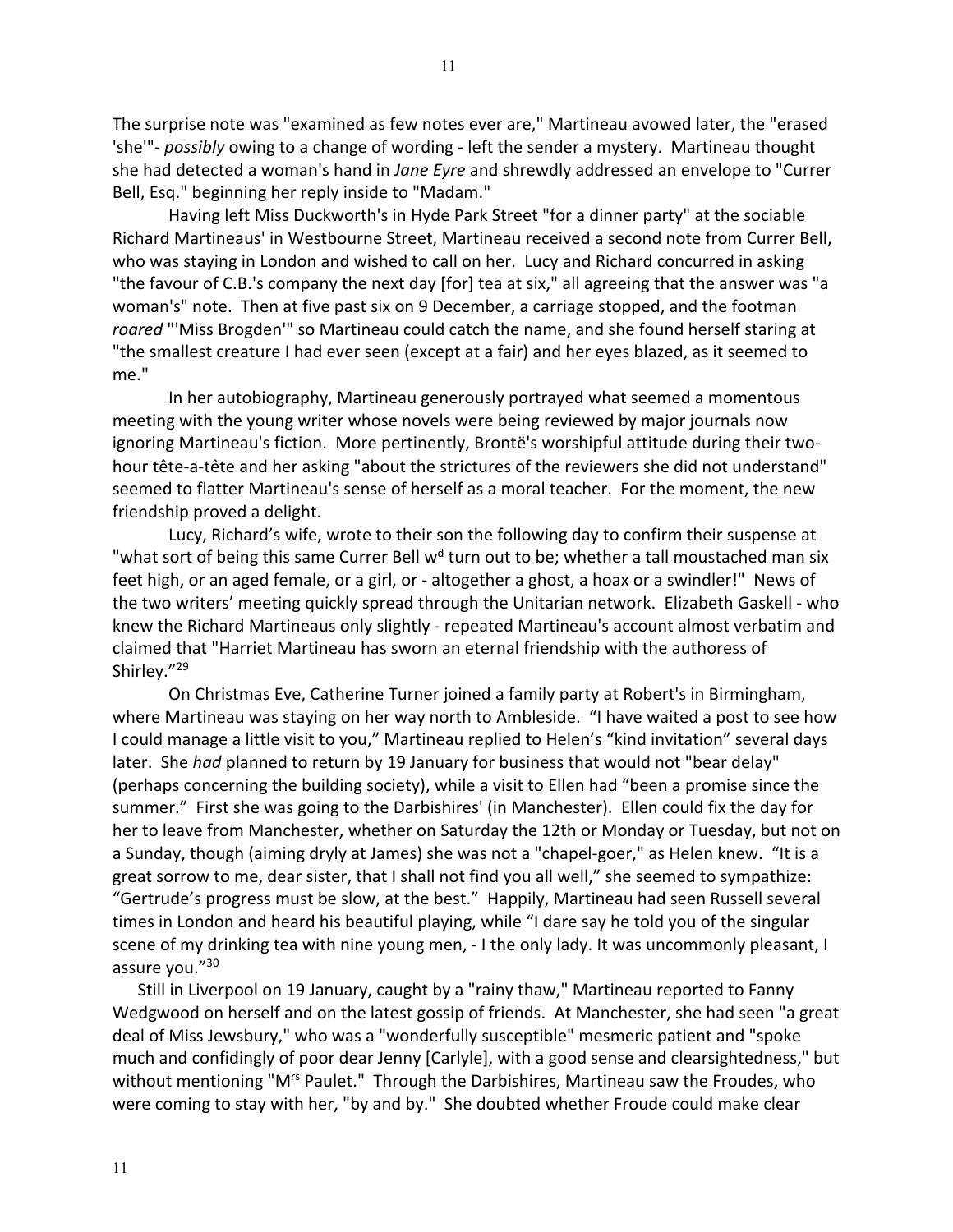what he believed, as his "cast of mind" seemed "any thing but affirmative." His wife (the former Charlotte Maria Grenfell) had been "dreadfully afraid" of Martineau beforehand, but proved amiable and was soon at ease. Yet something much more important and "wholly unaccountable" had taken place: Robert had encouraged her to accept the surprise invitation from Helen and James, and "I am wholly perplexed," she confessed to Fanny. Their children behaved lovingly, the eldest daughter (Isabella), now eighteen, seemed "really exquisite," and Helen "volunteered domestic confidences of every kind." Nevertheless, she and James differed "too widely on every subject that interests us most," to be more than superficially cordial. More satisfactorily, she had learned that "the Rich<sup>d</sup> Yateses and M' Ewart" were pleased at a second edition of *Eastern Life*. "Think of me," she ended to Fanny, "on Monday evening about 6, getting home to a meat tea, and being busy with my dear maids." Her former works were "rising, - especially 'Household Education," and Margaret Davy had written "charmingly."<sup>31</sup>

For the new edition of *Eastern Life*, Martineau sent Moxon corrections of misprints such as "'two' for 'twelve' feet as the breadth of the great obelisk," groaning at letters "from engineers & others, calculating the weight all wrong." And if the book "ever had the luck to come to a  $3<sup>d</sup>$  edition," she could use the researches of an Oxford scholar on the Essenes.<sup>32</sup> In addition, soon after she had come home, Knight pressed her to extend her history "from the opening of the century to the Peace, to be followed by the four years to 1850, if [she] should live to see the close of that year."

The *Athenaeum's* two-part review of Volume 2 of the work in February praised Martineau's thorough preparation and "conscientious judgment" but lamented her isolation from real knowledge of political drama: the Reform Bill excitement, for example, was coldly shown. In the second notice the reviewer cited the paucity of "striking incidents to illustrate the manners of the age," the lack of an index and mistakes - yet admitted the author was to be congratulated on her "mental energy" and (contradictorily) on producing the "fullest history" of the period.<sup>33</sup>

(Martineau's former *subjective* effusion, *Life in the Sick-Room*, kept its appeal for a few of her friends. Macready - who expressed disgust with *Letters on Mesmerism* - had recently lost a beloved daughter and noted in April that he read "that precious book of Martineau's, *The Strength of the Lonely* [*Life in the Sick-Room*?], which was a comfort to me."34

Martineau now sent *Sartain's* the last of her sketches for "A Year at Ambleside," proceeds to be donated to the abolitionist cause. Starting with "January," she described "a piece of old English life," hedged in by the mountains, where "the Druids were still collecting . . . wild Britons under the foresty shades [while] the Romans were . . . building walls around the towns, and stretching roads from point to point of the island." Remains of the Normans, who followed, included Furness and Calder Abbeys, their feudal retainers becoming the present dalesmen, now nominal owners of the land (yet Martineau paid nine pence a year to Lord Lonsdale for her field). During "February" morning walks, she noted the names of the mountains, valleys and streams as well as the houses of well-known residents like Christopher North and the Arnolds. Also in the "February" sketch, she began to worry about the "health and morals" of her neighbours owing to the scarcity of houses and their frequent proximity to churchyards. Naming the hotels in Ambleside, she told of the various shops and small clusters of houses and described seeing newly installed windows in her house glittering in the sunset. In "March," she retailed the planting of trees including Wordsworth's ceremonial putting in of the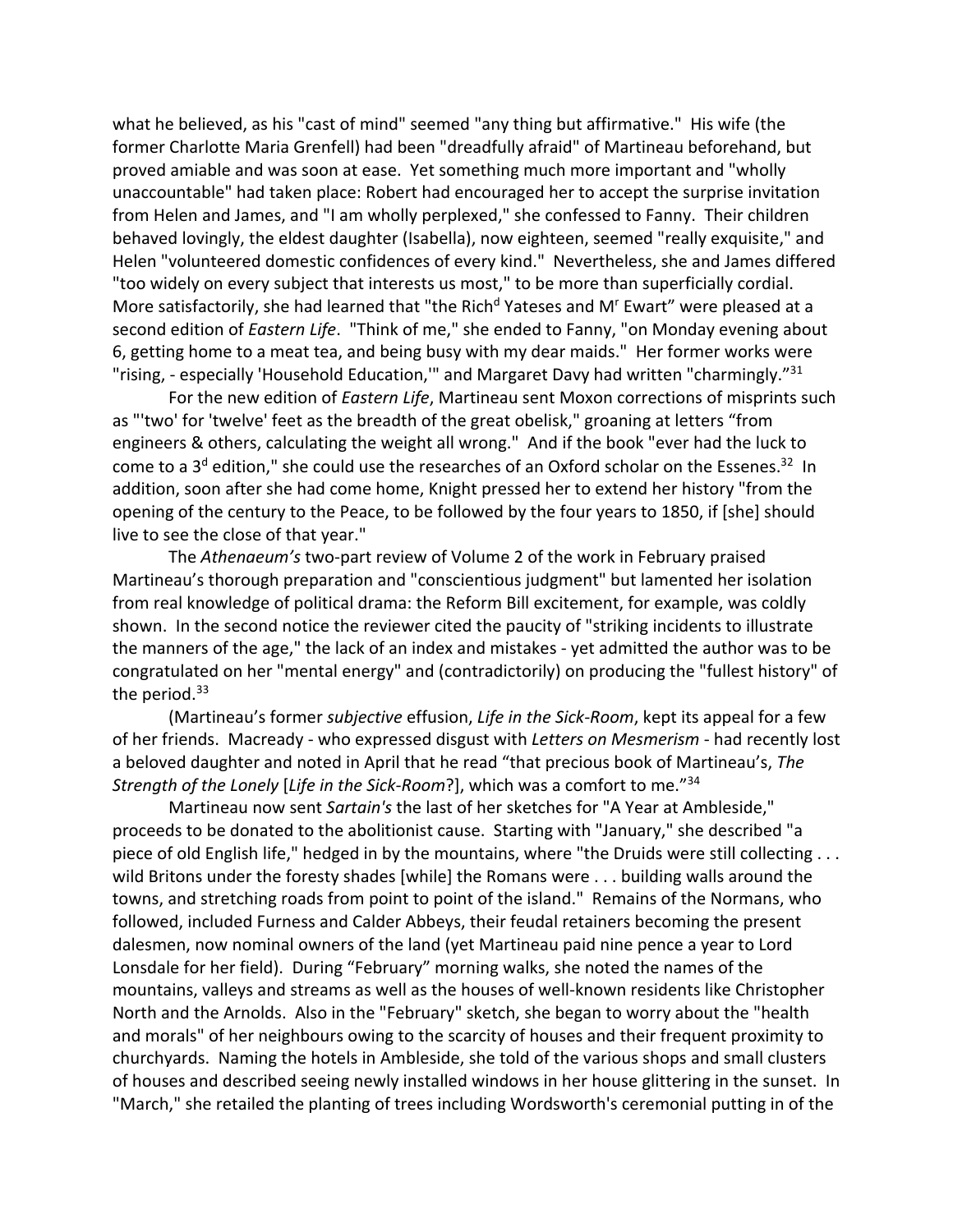13

stone pine, her gathering of plants in the woods with her maid Jane, and fishing on Lake Windermere with her German friend Frederika [Bremer].

In "April," Martineau described moving into her house, then trudging with Jane to Troutbeck to attend a sale of household goods by a family who had lost their land. Socioeconomic changes had brought about such ruin, she pointed out and told of the auctioneer walking "to and fro, to collect the bids, restless as a beast in a cage."

There - goes the old carved chair - the straight, highbacked, black chair, so curiously carved, with its date, 1607 . . . bought at once, evidently for some moneyed person probably some London gentleman, or West End cabinet maker. . . . Ah! now the old cabinet is going; and this, at last, is too much for the humbled owner. Why, even I cannot bear it.

Martineau's walks and gardening continued in "May" and "June." Added excitement arises with the swarming of a neighbour's bees - she having paid £1 to obtain a swarm for her own new hive. In "July," Martineau and her niece and nephew Susan and Frank witness Rushbearing day at Grasmere, have tea at Rydal Mount and make an excursion to Calder Abbey. By "August," tourists have filled "[e]very bed in the town" and Martineau promises the butcher "to think of keeping [her own] pigs and fowls" in future. After a long trek with Susan and Frank, she comments on the "blank ignorance and apathy" of the dalesmen who live far up on the fells. In "September," they all go nutting and come home by way of a ridge, "the scene of Wordsworth's 'Excursion.'" Invited to "a harvest supper," Frank is balked from "asking some of the local lasses to dance" by the wild fiddling and drumming of the musicians. By "October," swallows are gathering, and Martineau describes her lectures on sanitary matters and hopes for a building society. In "November" she tells of the sad death from fever of her builder and the (anti-Catholic and distasteful) Guy Fawkes Day bonfire. By "December," however, she enjoys walking over the icy roads and coming "home to breakfast by a bright fireside." Ending with tales of past "heroes" of the district, she recounts the sad death of Hartley Coleridge.<sup>35</sup>

On the day of Wordsworth's funeral, 27 April 1850, Martineau had gone to stay for a fortnight with "high Swedenborgian" friends Dr. and Mrs. Stolterforth at Armathwaite, "a beautiful place between Penrith and Carlisle." While walking in the fields, she had a painful accident she described rather frankly to Atkinson. Crossing a stile of "friable sandstone," she fell "heavily & helplessly, in an awkward attitude, & instantly felt myself hurt within," supposing "the bladder ruptured." For two days, she could not stand upright, and when she stood on either foot, "it was like a wedge driven in." The pain disappeared only when she treated herself with laudanum. Meanwhile, she began to *lightly* edit Atkinson's "philosophical" letters and had just finished the second, which she *liked*. Thick snow had fallen that day, she broke in. *Had* he seen "the assertion of the truth (partial) of Mesmerism, in the last Edinburgh? Who'd have thought it!" Somebody, she laughed, "must have mesmerized poor old Empson, to give him courage to put such matter into his review." Surely the article was by "some friend of Elliotson's [and was] small & superficial," but encouraging. Their own book must "bring out Bacon's atheism, on every account, supposing, of course, that we make sure of it," perhaps by verifying Lemaistre's statements. "That done, I think it will be a great public benefit, & no little security to ourselves to adduce his views."

Next Martineau confided to Atkinson that "the life of a literary woman" continued to bring on "love-making by strangers," some no doubt mercenary or from "the spirit of hero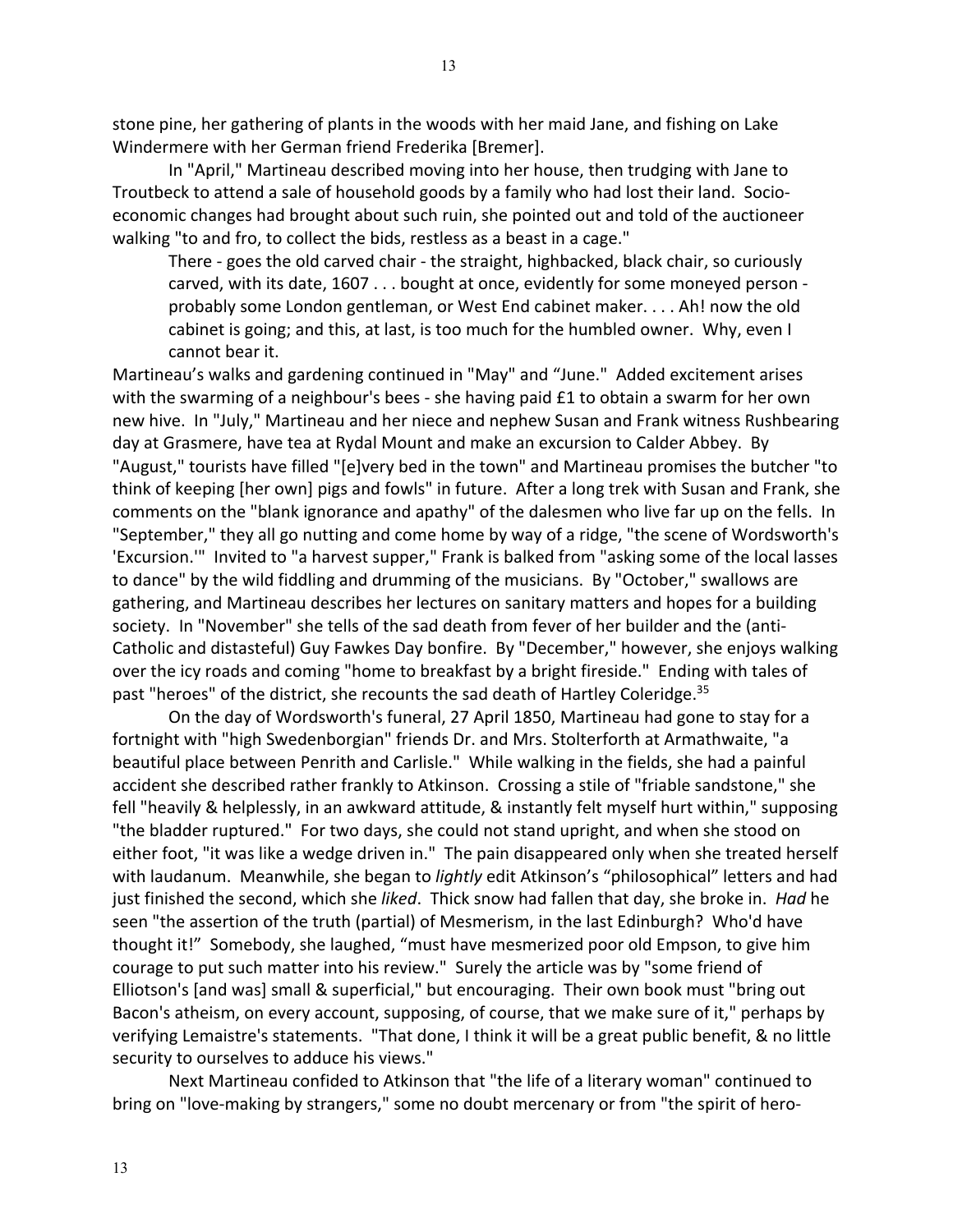worship," but others odd! "When Miss Meyer came last to see me, I had just got one from a German; & I read it to her [in confidence]. She laughed as if she  $w<sup>d</sup>$  kill herself: but I was more inclined to cry" - and sent a note of brief and quiet rebuke. "Men can be just as romantic & silly as any schoolgirls. - And some join the pelf with it, oddly enough."36

In early May, Martineau promised to go to the Ogdens, having come back from "a little journey," but she would not stay the night if Jerrold was with her. "Mrs. Grundy," she explained to Frances, was "a personage in a farce," but who in the world was "Blenkinsop?<sup>37</sup>

With her houseguests Knight, Atkinson and Jerrold, Martineau spent four days "making that circuit of the district which forms the ground-plan of my 'Complete Guide.'" She also worked on the portion of her history "from 1800 to the Peace," as well as on *Letters on the Laws of Man's Nature and Development*. "The publication of those letters was my doing," she asserted, having found Atkinson's "knowledge of Man, general and particular, physical, intellectual and moral, theoretical and practical, greater than I ever met with elsewhere." At her urging, he had agreed to publish the series of their letters. Martineau's sense of professionalism, however, led her to insist on copying out *his* letters: solely, she claimed because of his bad handwriting, for his style seemed "beautiful" and "remarkable." Her patient copying was now in progress - and Knight, she went on, took Jerrold for a walk "on the last day of their visit, to leave Mr. Atkinson and me at liberty to read our manuscript.<sup>38</sup>

In addition to her ever-growing list of writing chores, Martineau took time to ask Fanny Wedgwood in late May if she should query "M<sup>rs</sup> Thompson . . . about those Waterhead lodgings which you missed last year." *She* was "going into hiding, at the end of July till the 1<sup>st</sup> of October," being "immersed in work, up to Oct<sup>br</sup> 1851. Having done her opening sketch for the "His<sup>y</sup> of the Half Century," she was "so deep in Pitt politics that the Palmerston have less effect on my temper than they otherwise might," she quipped (William Pitt the Younger and Palmerston were both accused of sycophancy with Continental despots). "After writing up to 1815, I am to rewrite the *dull* chapters of Craik and McFarlane" and finish the whole by Christmas. In a new commitment, she went on, "Dickens has also in his hands M.S. of mine for 7 weeks" for his newly-founded *Household Words*, and there was "more in prospect."

(Martineau's first stories for Dickens, "The Sickness and Health of the People of Bleaburn" [on the life of the early public health nurse, Mary Pickard Ware], in four parts, and "The Home of Woodruffe the Gardener" [on village sanitation], in three parts, began to appear in late May). 39

"For a quiet place to work" Martineau's neighbour W. E. Forster recommended "the Steward's house at Bolton Abbey," she told Fanny. Accordingly, she had taken rooms "for 8 or 10 weeks from the end of July," with "one maid at a time, to utter stillness," the Knoll being let for August and September. Until then, she would have "a series of guests."

That day the thunder crashed so loud she thought "the chimney was down" or "the great oak" struck. Sadly, Wordsworth knew "nothing of these things, - lying under the sod, vacating his place among these shows of nature." When the news spread that he was gone, everyone on the road "looked grave, and the blinds were down in his cottage, and the place itself would have looked dead in the midst of the sunshine but for the little column of smoke going up straight from the chimney." Now a greater local tragedy seemed imminent, which Martineau could "hardly speak of . . . in a letter." She had thought "that engagement of Jane A's the best piece of news in private life" she had ever heard, and for "one short week," was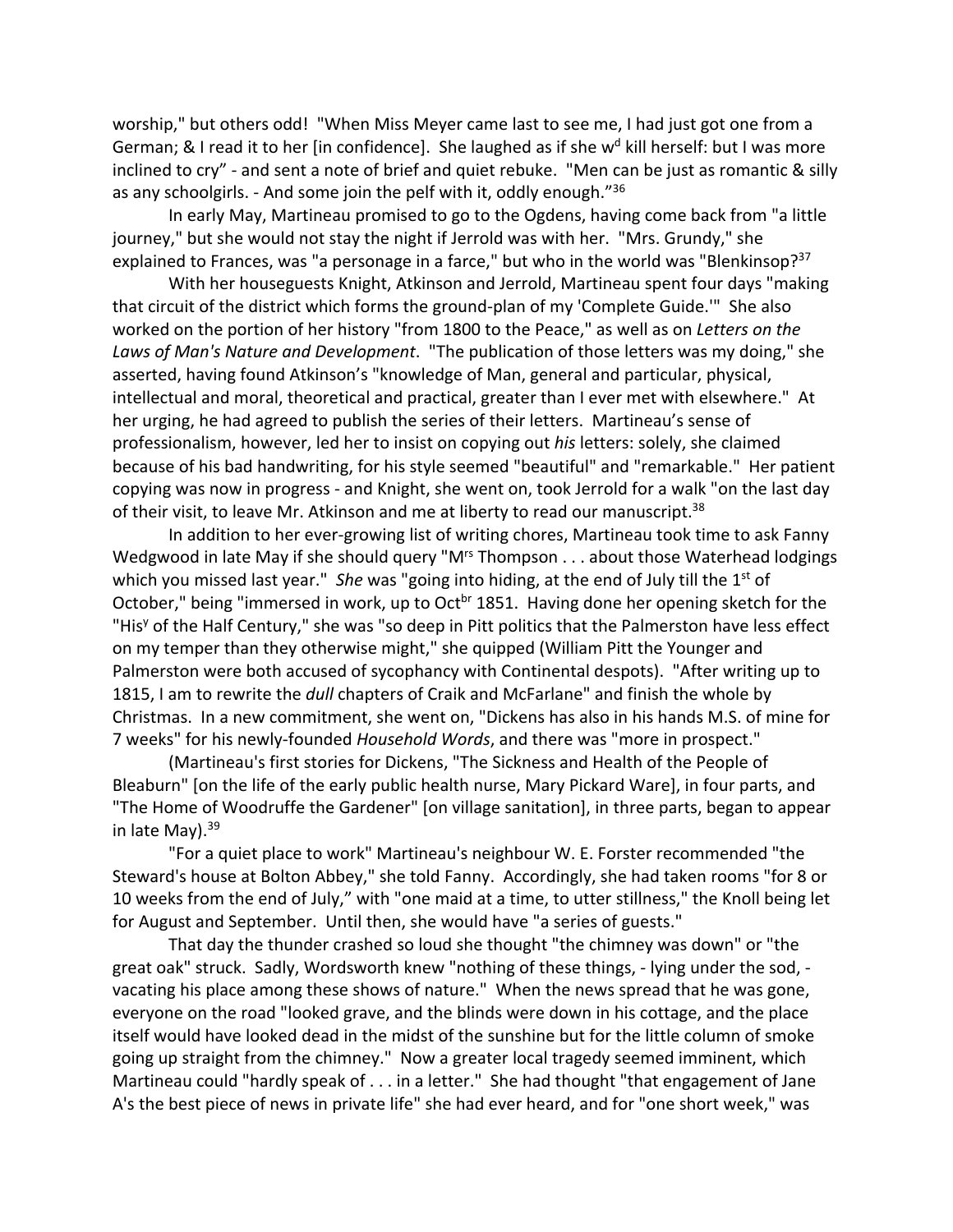"almost too happy to sleep." Yet now Jane, the eldest Arnold daughter who was to be married on May day, seemed "between the altar and the grave," and the doctor had "no opinion as to the cause of the dropsy."40

Of other deaths, Martineau thought "M<sup>rs</sup> Jeffrey's . . . must be very affecting" to Fanny, and she pitied "that cherished daughter, losing both her parents thus near together, [and with] her poor old failing husband." Martineau's sister Lissey's death had been "easy, & even cheerful," and she "left messages and little gifts for us all." And "how such a spirit as this of Mr Newman's book cheers one!" The Froudes, leaving Manchester (which they had come to hate), had written to her "about getting a house for them hereabouts." Yet she had the impression they would never be "quiet and settled." Had Fanny seen James's "masterly" article, "The Church of England," in the *Westminster Review*?" She felt *herself* growing old "at a quicker rate," and must "let myself down gently." In closing, she asked especially about Erasmus, Charles, and Snow.41

(In Paris in mid-June, Crabb Robinson met "some of the most agreeable Americans" he had ever seen: Eliza Follen and Maria Chapman. The latter was an anti-slavery "enthusiast," he recorded in his diary, and the drawback to their society was their seldom allowing themselves "to talk on any other subject" while demanding full agreement with their views).<sup>42</sup>

Martineau partly disagreed. "Ah! What a woman that is! - M<sup>rs</sup> Chapman." Follen was "vivacious, & impulsive & sweet," but Chapman had reasoning powers that could not be baffled, "learning and literary *fulness* . . . knowledge of the world [and] the noblest martyr spirit . . . of our time." With Chapman, too, she agreed "about the non-voting matter" (probably concerning female delegates at antislavery conventions) as a concession to gaining their object. Had Susan Cabot made any impression on Robinson? Follen's sister, "one of the plain, humble old maids whom nobody notices," *was* clever.

*Phases of Faith*, Martineau went on to Robinson, seemed "curious." Though noble, it lowered Newman's admirers' opinion of his intellect. *She* had lately taken him to task for censuring higher opinions than his own - his mind being "thoroughly logical & conscientious at once," *not* speculative. But she could not write letters as she pleased, acting as "a hostess" plus working five or six hours in the morning and dealing with a "constant flow of business." And just as she had been "in the act of writing the death of Pitt" for *Introduction to History of the Peace*, "the news of Peel's departure" reached her (Peel had died on 2 July after a fall from his horse), causing her such pain she could not write or sleep or think of anything else all day. "Among the living benefactors to whom I paid my tribute at the close of my Hist<sup>y</sup> . . . Jeffrey, Wordsworth & Peel are gone," she noted sorrowfully.

She herself was "growing old," and she did not often get to the Wordsworths' in the "summer heats." However, a trip was planned for Monday, possibly with her two aunts "aged 79 & 75" and a cousin staying in Ambleside. A source of "heartfelt pleasure" was the intended marriage of Jane Arnold, now "much better," to serve as "a new tie between the Arnolds & me." Margaret Davy's husband, meanwhile, was "a hopeless obstacle in the way of all comfort with her," *Margaret's* friends being "rarely invited to the house now (I, *never*)," yet "*she* comes here when I invite them all; - she, & her mother & the children" while Dr. Davy "neither answers my invitations, nor comes, nor apologizes for staying away."<sup>43</sup>

While Martineau had remained with friends in Yorkshire, she gained "a clear preparatory view" of the writing of Auguste Comte (she had heard of Comte "for many years,"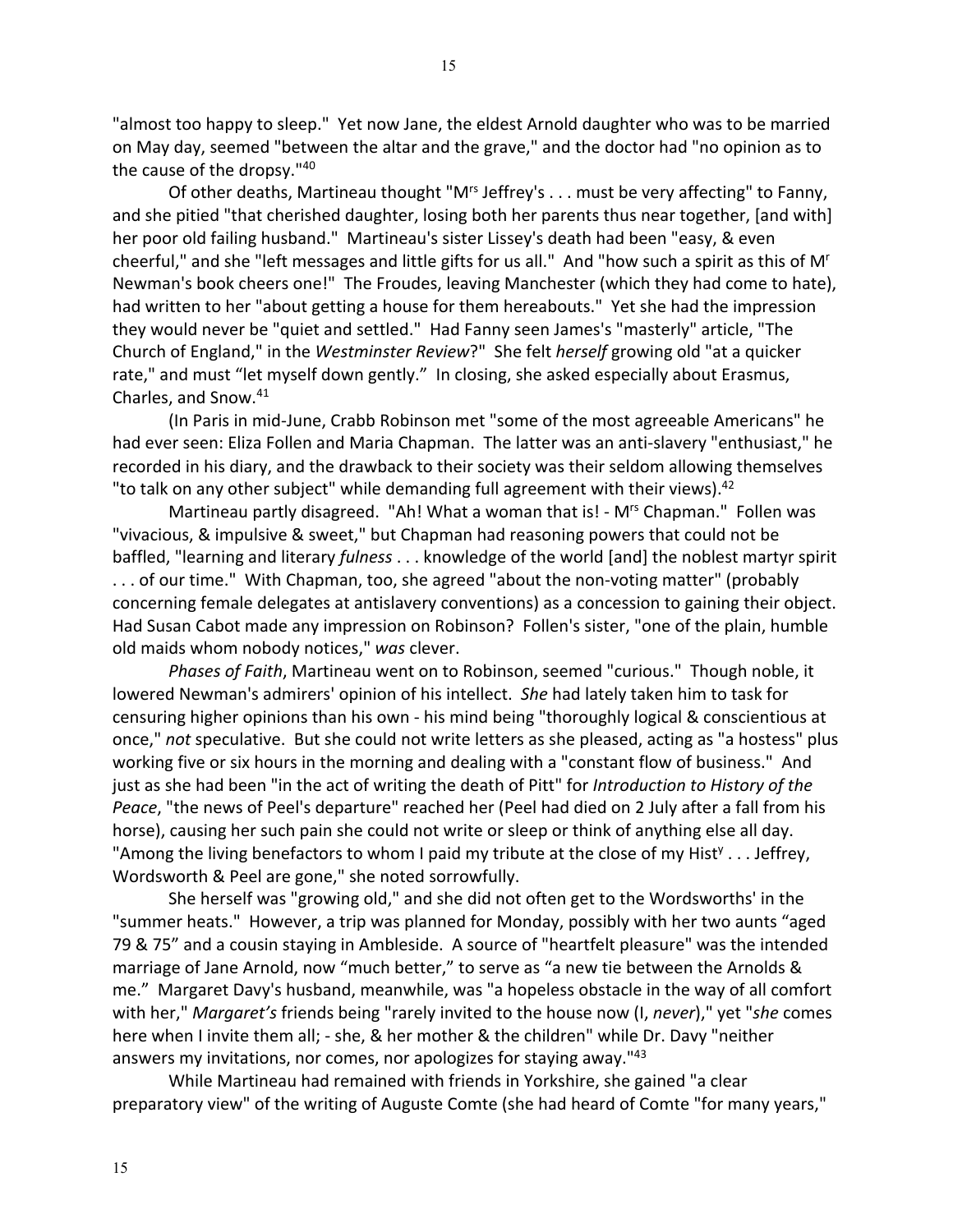she noted in her autobiography, but had always been too busy to begin reading him). At Armathwaite, she had not been disposed to "do any work that would bear postponement," but at Bolton Abbey, "the History got on very well in the mornings, and the transcribing of the [Atkinson] Letters in the evening." Pleasure excursions with a "dear, faithful old friend" included "Ilkley and Benrhydding, and some of the finest parts of the West of Yorkshire."

(In late August, Crabb Robinson found Martineau "as happy and full of zeal as ever . . . full of work and full of confidence both in the utility of what she does and of her capacity to do it." She was writing for "Knight's *History of England*, and by way of change . . . Sanitary Tales for Dickens's *Household Words*.")

For Dickens, Martineau wrote "The Marsh Fog and the Sea Breeze" a tale about the children of a smuggler during the Napoleonic years. She also "engaged to make my subscription to the new weekly journal, 'the Leader' (which has lagged terribly instead of leading [she later scoffed]) in the form of twelve [in fact, thirteen] 'Sketches from Life' which I began before the Atkinson Letters were well off my hands." By 4 October, she was back at The Knoll.44

"Another small piece of authorship . . . was really no fault of mine," Martineau continued in her autobiography. Her experiment in small farming had begun to be known, and on 25 January 1850 she had written to "Mr. Bowyer," assistant poor-law commissioner, with a follow-up letter dated 5 October 1850.45

Surprisingly, Martineau next featured in a *Times* article citing Elliotson in the *Zoist* on cases of animals being mesmerized. With praise for Martineau's courage in telling the story, Elliotson had quoted her account of Ailsie's illness, bleeding by a cow-doctor and recovery only after being mesmerized. A second article quoted Martineau on the "prodigious rage" of the cow-doctor, who came all the way from Rydal to abuse her. Elliotson cited the *Athenaeum's* scepticism of Ailsie's cure and charged the editor (Dilke) with ordering mesmerism to "be scouted as another quackery." In the *Reasoner* Elliotson next asserted that Martineau was a good agricultural improver who showed farmers their "great and unsuspected power over some of the diseases of their live stock." Following Elliotson's first article, Martineau evidently sent him a note from the wife of a Birmingham surgeon, Partridge, "both of them hearty and patient mesmerizers," and she added "Capital news of Mesmeric Wonders, & new discoveries, today from Prof<sup>r</sup> Gregory, who has just returned from abroad."46

"I am happy to find from Mr Forster that you will reprint my farming letter," Martineau had written earlier to Charles Gilpin from Rawdon in late September. She promised to "reckon up my crops, & survey my stock, & report progress" when she reached home. Oddly, on Wednesday 2 October Martineau returned a proof of the first letter on "cowkeeping" to John Chapman saying she hoped to write a second letter on Saturday, if she arrived home by daylight on Friday to see "the ground, & make out the state of our affairs."47

Inquiries about farming at The Knoll included ones from the Carlyles and possibly Dr. Samuel Brown of Edinburgh, now a public lecturer and writer on the philosophy and history of the sciences. "Look here!" she wrote playfully to Brown on her new stationery showing The Knoll in a bower of trees with decorative plants and birds down the right hand side. "Do you like the look of us? Won't you come?" With her two spare rooms, she could put up Brown and his wife, even if "a brother or sister or other friend sh<sup>d</sup> be here." She had hastened home, she repeated, in order "to get out, without any delay, the reprint of my farming Letter, with a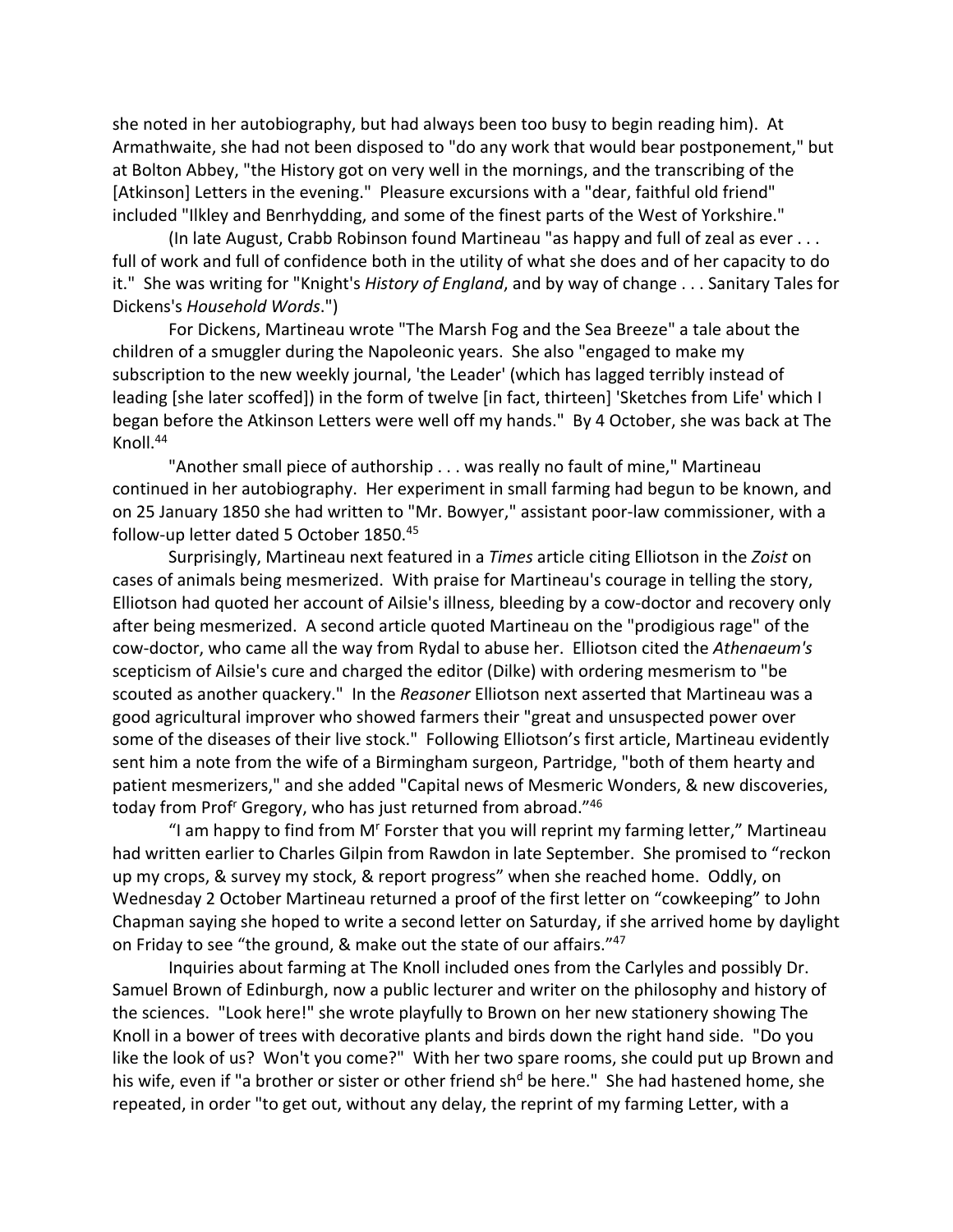Second letter, reporting progress up to the present time" - after almost throwing out the official missive asking for publication of her original cow-keeping one. Gilpin of London was to publish the pamphlet at no profit to herself, at "6/". Would Brown help to make it known? Her neighbours were "vicious in temper" towards her man, not liking "new ways, - nor his delight in hard work, - nor his being a water-drinker." The gentry, however, were impressed with the size of her turnips and cabbages, "& that the milk, butter & eggs have, during my long absence, just paid Fulcher's wages." The "worthy couple" were in fine health and spirits, and "their cottage beautiful, with climbing roses &c, - & actually, a sovereign sent to the old father in Norfolk."

For Brown's perusal she sent letters relating to "the land question" by Thornton Hunt of the *Leader*. "You don't say how long you stay with M<sup>rs</sup> Crowe," she ended graciously. "I want . . . to learn many things from you, & consult about some; & I have long wished to know you."<sup>48</sup>

William Lloyd Garrison's forwarding the *Liberator* made Martineau long to "throw my mite into your treasury" and that of "the 'Standard.'" If her American publisher paid up (of which she wasn't certain) she would donate £10 through Ellis Gray Loring.<sup>49</sup>

Playfully, Martineau sent Jane Carlyle her "very prestigious publication." If it did not set the two of them "cowkeeping in Cheyne Row," it would give some idea of *her* "proceedings & recreations." From the engraving on her stationery, "a present from two artist friends . . . & no dandyism of my own," Jane could obtain a notion of the home she had "earned, built, furnished, & got to love." Perhaps trying to cheer the gloomy Carlyles, she added that observing "W.E. Forster & wife in their home, you w<sup>d</sup> think you never saw two such blissful beings."50

Gossiping about public men, Martineau next told the Wedgwoods her "History" would occupy her "three or four months longer." Did Fanny [?] know "the Kingsleys?" *He* had lately "begun a correspondence" with her, and she hoped they would pay her a visit "in the spring or early next summer." But she had not had time to read *Alton Locke* - could Fanny "fancy such a thing?" Other topics - the Froudes, "the Pope," and "the *fall* of John Russell and certain other unfaithful professors of religious liberty doctrine [a dig at Russell's 'Durham letter' protesting the establishment of a Roman Catholic hierarchy in England] must wait till we meet." But she wanted to get back to their "*confidence* of this time twelvemonth:" she had sent Jenny Carlyle "the Cow pamphlet" and received "an extraordinary letter" pouring out "a quantity of woe," sickening to think of. Jane's wretchedness, she felt, "must be real enough to make her thus confess herself to *me*," and she had asked Jane "to come and rest here."

Margaret Davy was looking "old and ill, and anxious" and was suffering from rheumatism. "The D' - as usual. What can one say more?" On a cheerful note, Martineau had paid "a pleasant and *thoroughly* comfortable" visit when in Yorkshire to her niece, "Fanny Greenhow that was."51

On 5 November, Martineau began an "arduous" course of "twenty lectures on the History of England," the third series for earnest working-class neighbours and her friends. Soon afterwards, Atkinson arrived to put the finishing touches on their joint publication. Querying Moxon "whether or not" he wished to publish their "daring book," Martineau did not advise understanding his "last year's reason for not doing it." She thought the work "very striking & extremely valuable [though] the public wh certainly *is* ready for such works, may not be *your* public" (Moxon *failed* to publish *Letters on the Laws of Man's Nature and Development*, and John Chapman agreed to accept responsibility).<sup>52</sup>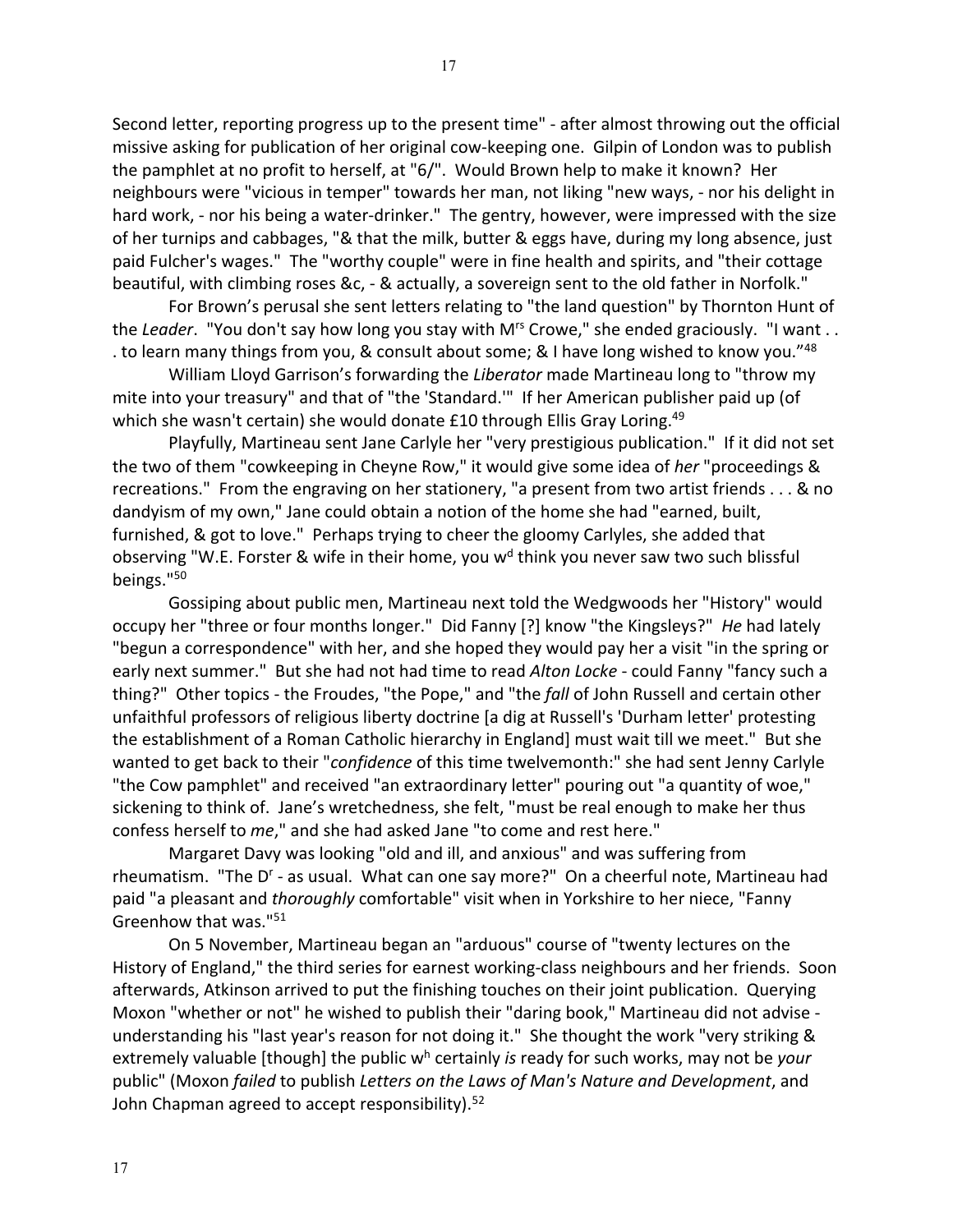After Jane Carlyle had confessed to "inveterate malheur" and failed to say whether or not she would come to The Knoll, Martineau lectured her firmly. *She* was an example of overcoming "sickness & suffering, all my childhood & youth; & much of my womanhood," and of the blessings of her present life and *work*. Jane had "a rare intellect," she knew, and loved "taking in hand" the comfort of husband and guests, but she fancied "some other parts of your nature . . . want employment." At Ambleside, Jane could enjoy the pleasant neighbours, her farm and weekly lectures, "books & sofas . . . & a warm room." Atkinson was leaving tomorrow. After she had written the title page of their book, he wrote "finis," and they were now "just going to scud through the rain to the post for exercise." The "real Nov<sup>br</sup> down pour" she hoped would clear before tonight's lecture.<sup>53</sup>

While she corrected the troublesome proofs of the new book, Edward Quillinan called to invite Martineau to dine next day with a physician and his party who had agreed to meet her. Martineau, however, had no interest in meeting *them*, she vaunted in her autobiography. Moreover, she was pressed for time because Charlotte Brontë was coming the following Monday to stay for two weeks.<sup>54</sup>

The *Leader* had begun to publish Martineau's "Sketches from Life," and she told G.H. Lewes of an earlier article, "Associated Homes for Poor Ladies," where she declared that "emancipations & reforms" should be carried out "by the sufferers themselves." Later she asked Lewes for two or three copies as she had given a London clergyman leave to reprint it. Moreover, she had half a mind to send Hunt (Lewes's partner) a "curious letter" from the "Master of the Union Workhouse" to whom her "Cow-letters" were addressed. An "extraordinary demand for Norfolk labourers" (skilled in stall-feeding livestock) had arisen, "nearly 100 persons, M'R[ockham] says," had been placed out at triple wages. Yet she could not let him print the facts "about labourers and their wages" which might make mischief in the Norfolk district.

"About Currer Bell's letter & the Catholics," she went on, "I don't exactly understand." Even as an "impartial spectator of theological fights," she felt "much ashamed of the Protestant bigotry at present," the "mocking street processions, & effigy burnings,  $w<sup>h</sup>$  nobody seems even to rebuke." She congratulated the *Leader*, along with the "'Northern Whig' . . . & the Unitarians at Cheltenham" for protesting. "Currer Bell's" letters usually pleased her. "I wish we may have such sunshine as this for her tomorrow," she could not help boasting. "All this December . . . we have had this yellow glow the whole day long." In her starlight walks the rushing Rotha seemed to "carry down gushes of stars to the lake; & there they come up to the surface, & float quietly till the dawn melts them." Lewes would get another "'Sketch'" from her "in two or three posts."55

(Charlotte Brontë confessed to William Williams, her publisher's reader, that the fact of Martineau's presence when they first met seemed visionary. Since then, Anne [her last living sibling] had died, and "a heavy burden of depression" was "sinking [her] to the earth." To her friend Ellen Nussey, Brontë reported that she had come to "Miss Martineau's for a week" and that the house was pleasantly "arranged at all points with admirable neatness and comfort." Owing to Martineau's work schedule, Brontë spent the mornings alone "in the drawing room she in her study." At two in the afternoon, they met to "work, talk and walk together till 5 - her dinner hour - [and] spend the evening together - when she converses fluently." Martineau, Brontë went on, seemed "both hard and warm-hearted, abrupt and affectionate - liberal and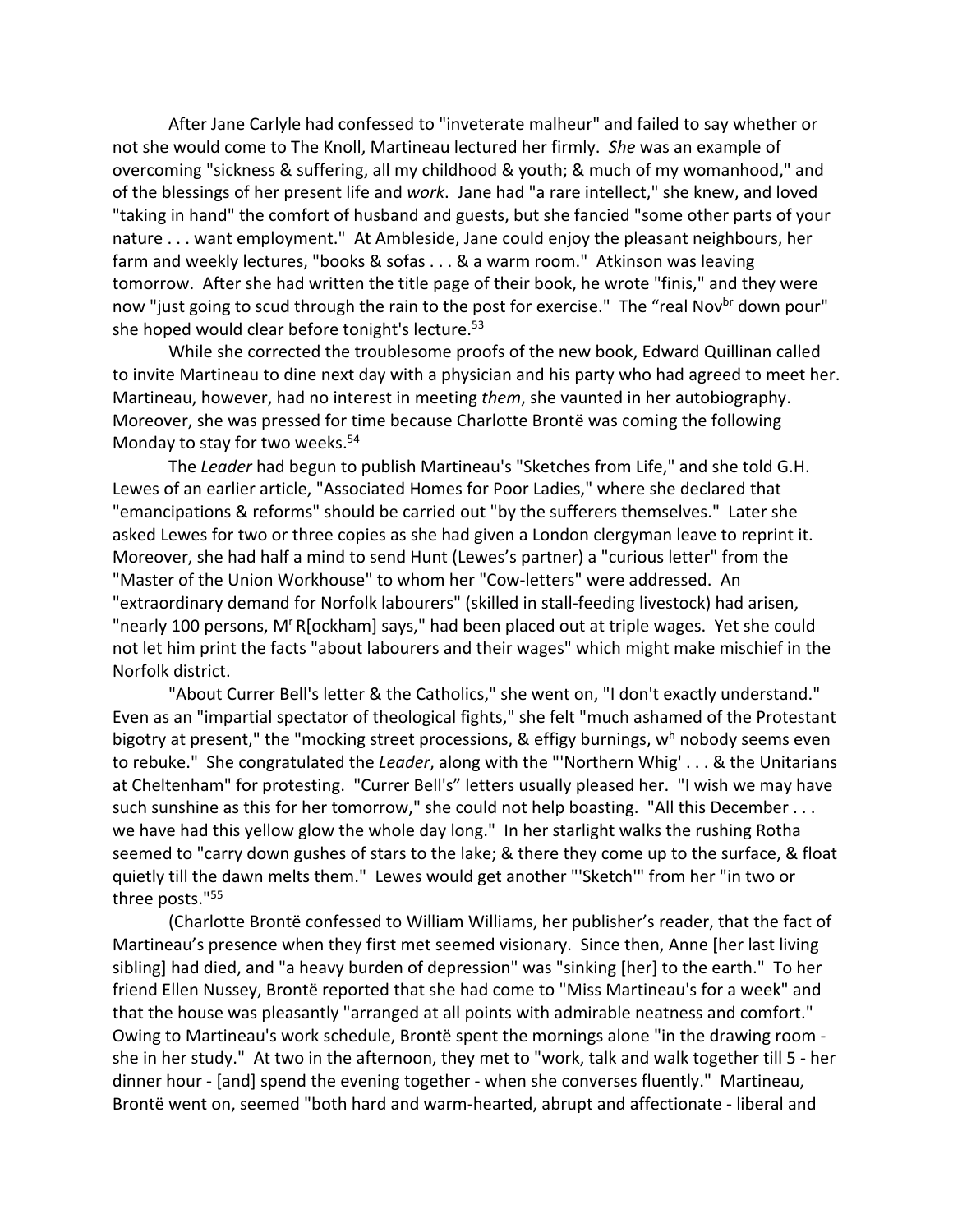despotic. I believe she rules Ambleside." Kay-Shuttleworth [whom Brontë had hoped to avoid] came for her in his carriage almost every day and Martineau took her to see other distinguished lakers. On 21 December, for example, the two ladies dined at Quillinan's with Matthew Arnold, who spoke to Brontë "of her curates [targets of irony in *Shirley*], of French novels, and her education in a school at Brussels." Arnold, perhaps uneasy at Brontë's seeming naiveté, later described her to a woman friend as "past thirty and plain, with expressive grey eyes though." Brontë on the other hand noticed Arnold's "seeming foppery" but concluded that it was an "assumed conceit.")

Later that night, Martineau recorded in her autobiography, "there were proof-sheets lying; and I read her Mr. Atkinson's three letters about the distribution of the brain." She "was exceedingly impressed by what she called 'the tone of calm power in all he wrote'" and "insisted on having the whole book, when it came out." On their last evening together, Brontë coaxed Martineau to mesmerize her. When Martineau saw the ease with which her guest seemed to respond, however, she felt frightened and stopped - telling Brontë simply that she might prove an excellent subject in time.<sup>56</sup>

"'Currer Bell' spent a nice week here," Martineau told Louisa Jeffery McKee's husband, "ie, she grew fat & cheered up, & I enjoyed it, & every body liked her." Today Martineau was dining "at the Shuttleworths' with Forsters & Matt: Arnold" - and she wished Louisa joy on the birth of her son.<sup>57</sup>

In her autobiography, Martineau was to admit feeling that "the plain-speaking of the Atkinson Letters" would result in her "excommunication from the world of literature." In her preface to *Letters on Laws* dated "Ambleside, [19] November, 1850," she explained that the work consisted of letters between two friends, while *she* was responsible for its publication. Having for some years taken a deep interest in Atkinson's views on subjects of lifelong interest to her, she now felt it her duty to impart what the two inquirers after truth had learned. In his painstaking answers to Martineau's "letters" Atkinson declared the origin of all philosophies and religions to be material conditions and causes, the human brain being the sole source of "mind." Distinguishing the role of the cerebrum from that of the cerebellum - shown by means of mesmerism - he located the sites of various human characteristics. Referring to Bacon's views on matter and causation, Atkinson weighed phenomena such as inferences and dreams, the association of ideas, the results of knowledge and notions, the natural history of superstition, theology and science, the nature of *light*, the sense of identity and truth-seekers. Twenty-seven appendices, A to AA (a fourth of the work) included references to the life of Joan of Arc, experiments involving spontaneous life, instances from the *Life of Mackintosh* and Carlyle's *Cromwell* and "The Preaching Epidemic of Sweden," by Mary Howitt. When printing began, Martineau "highly enjoyed the proof-correcting," except for the "shameful mess" by the printers of the appendix, partly copied out by "the sickly retired clerk" living close to her gate. He declined accepting payment, she noted in her autobiography, but afterwards had the loan of her daily newspaper.<sup>58</sup>

(Martineau's friends seemed to react to her new book with a mixture of sadness and dislike. Hearing of the work, Macready wrote in his diary: "alas! alas! . . . a direct and positive declaration and avowal of atheistical opinions!" No reasoning being could "*really* entertain such a belief," and if there were any, *what right* had they "to promulgate such opinions?" Crabb Robinson noted drily: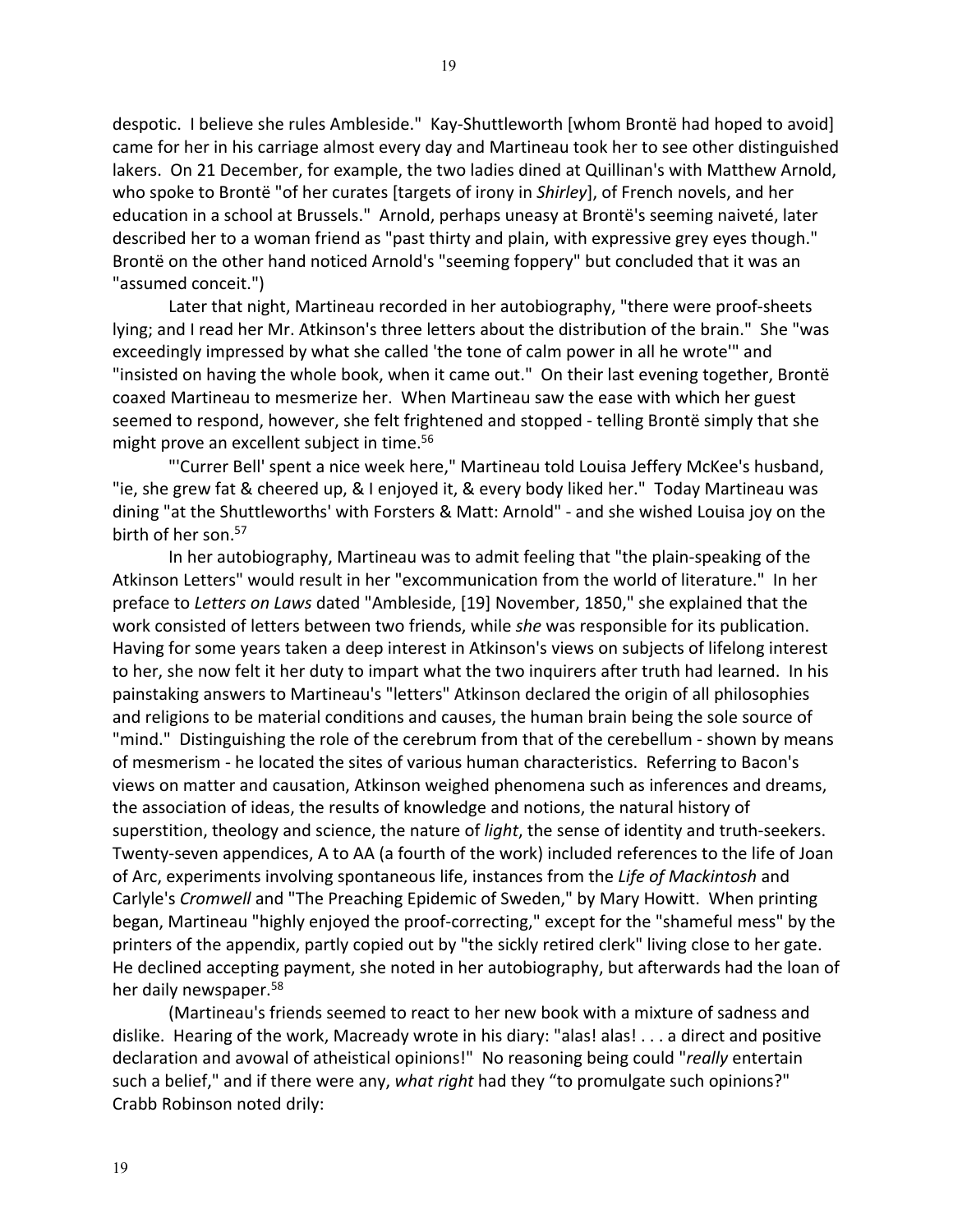I devoted all the day to the reading of Atkinson's and Miss Martineau's letters on the Formation of Man, and went over half the volume with no pleasure and yet with less disgust than I expected. I have not fallen in with any atheistical sentiments, but the arrogant tone is offensive . . . I shall make no *sacrifice* if I break with her entirely. George Eliot recorded Eliza Follen's reacting "in extreme horror" at the book. Like Follen, Charlotte Brontë felt horror at the authors' cheerful "disbelief in the existence of God or

a Future Life." Shrewdly, Fanny Wedgwood told Julia Smith she was sure "Miss M would like the éclat of noise and reprobation, and crowds of anonymous letters," sure to follow).<sup>59</sup>

From February to May almost all the reviewers of *Letters on Laws* censured the authors' want of understanding and logic. Francis Espinasse in *The Critic* noted [without mentioning Martineau] that while "[a]n honest truth-seeker is the rarest character humanity produces," Atkinson had failed to demonstrate organic laws, claiming phrenology to be the "true science of mind" without seeing that mesmerism had *disproved* materialism, i.e., that brain *was* mind. The *Athenaeum* reviewer accused Martineau of credulity, dogmatism, bigotry, inability to conduct an argument on the basis of reasoning or evidence and unquestioning faith in Atkinson's intellect. George Eliot commented privately: "Whatever else one may think of the book it certainly is the boldest I have seen in the English language;" in the *Leader*, she protested that religious faith was above logic and that Martineau's "faith" in clairvoyance and Atkinson's "evidence" of his phrenological theories were illogical [William Empson had declined John Chapman's offer on behalf of the then unknown Marian Evans to review the work for the *Edinburgh Review*].60

In *Fraser's*, James Anthony Froude called Atkinson's letters "deplorable" and his reasoning sophistical. Indignant at the authors' failure to account for "inner instinct" about the existence of God and their use of Bacon as mentor, he scorned the fuzziness of the question and answer form and noted that Lucretius had expressed Atkinson's ideas, of which Atkinson seemed ignorant. The *Eclectic* saw *no* meaning in "such a jumble of words:" Atkinson's denial of other systems was unphilosophical, the authors failing to consider man's spiritual element. By contrast, the secularist *Reasoner and Theological Examiner* referred approvingly to the work three times, the *Westminster* taking the tack of first lauding Martineau's service to the community. In an age abounding in female writers, the [unidentified] reviewer said, she had aided progress with her *Illustrations of Political Economy* and had left the best record of the times in *History of the Peace*. Her readers thus hoped for much from her "literary matrimony" with Atkinson. Yet the book proved "unphilosophical," the ideas confused and the observations lacking in scientific accuracy. He admired the authors' honesty and boldness, but found their metaphysics and theology fallacious. W.E. Hickson, reviewing the work for the second time in the *Westminster* in October, declared his respect for Atkinson's "moral courage" but objected that such works were self-contradictory. Finally James entered the lists to attack the work mercilessly in the *Prospective Review*, calling Atkinson "a man not without intelligence of a certain order" who had studied Bacon and was acquainted with physiology and especially phrenology and mesmerism. Yet he was *not* an "unappreciated genius" and was hardly known except through Martineau, his superior. The master-disciple letters between them showed a "crude and superficial handling of man's deepest and dearest faiths." Atkinson was simply a charlatan, and both authors displayed "flimsy logic and shallow sophistry." (James's review of the work ended Martineau's budding rapprochement with her younger brother).<sup>61</sup>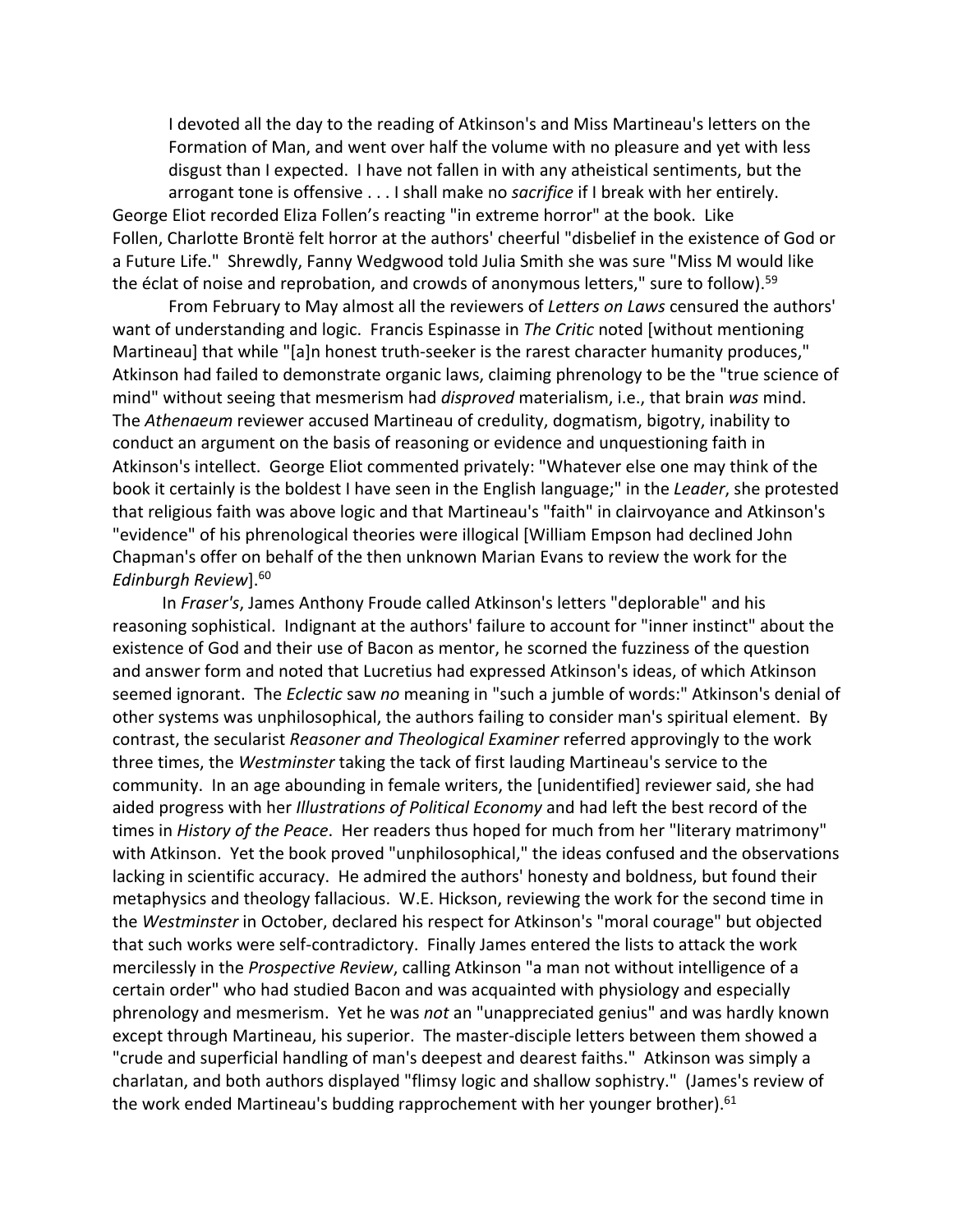In the midst of published reactions to *Letters on the Laws*, Martineau sternly scolded Eliza Fletcher for her *letter* decrying the work. While they differed about many things, she thought "the rectitude of the disinterested pursuit & avowal of truth" was the one point on which they would agree. While *some* unexpectedly *sympathized* with the book, Fletcher was condemning it "without having made yourself acquainted with the state of the case," which bore no relation to "'Socialism'" but exalted "'conscience.'" It was "not atheistical" nor "a work of 'proselytism', but a philosophical work, grounded on & supported by Bacon's principles & methods." Ending her sermon, Martineau cited homilies and (more obligingly) asked Fletcher for "any recent printed statements of the destitution in the Highlands of which you spoke yesterday" that might be "of use in my paper for 'Household Words', which I must write this week." Soon Fletcher would receive, from Mary Arnold, a long letter from the Crafts that Martineau must send on "to Lady Byron."62

(A droll scene may have taken place shortly afterwards. Passing with her mother in a carriage, Margaret Davy "stopped . . . and detained me with questions, - I fancy in hopes of giving M<sup>rs</sup> F. a fair opportunity of being civil. . . . But she looked straight before her, and smelled away, with all her might, at a bouquet she held." Carrying on earlier gossip with the Wedgwood circle, Martineau could not help adding: "D' D. is abundantly hated, I find").<sup>63</sup>

Earlier in April, Eliza Fletcher had evidently come to tea at The Knoll on two separate occasions, first with the "large party of neighbours, - Arnolds, M<sup>r</sup> Greg & some quakers," to meet William and Ellen Craft - escaped American slaves sent by Boston abolitionist friends of Martineau's on a lecture and fund-raising tour of Britain. To Lucy (probably cousin Richard's wife), Martineau reported the excitement caused at Ambleside by the arrival of the young black couple and another man. The evening before they came, she had given "an anti-slavery lecture to my neighbours," and next night invited the visitors for "a quiet talk" at home. They seemed "sensible, full of information . . . simple & upright [and] longing for education." On the following day (29 March), she and her visitors walked in the valley and dined at home, and "Sir J.K. Shuttleworth sent his barouche, to take us a fine drive by High Close & Grasmere," before the tea party. "On Sunday," Martineau continued, "one went with my quaker friends, tosHawkshead; another climbed a mountain, & third stayed at home, for the serious work of writing a letter. (They can *just* read & write)." Margaret Davy and her mother had come to tea on that day, "to discuss what  $c<sup>d</sup>$  be done about getting the Crafts educated."

 Martineau then wrote to Lady Byron, and "the good creatures" were "to be received into [Lady Byron's] school at Ockham, & be under the direct care of D<sup>r</sup> Lushington & his family." Next week, they would stay "with the [John Bishop] Estlins at Bristol." The "hubbub" over the Crafts" was a sign of "the greatest cause now moving in the world," protest over passage of the Fugitive Slave Act of 1850.<sup>64</sup>

Just then Maria and Jane (Robert's younger daughters) were staying at the Knoll. "How clever [Maria] is!" Martineau exclaimed to Lucy, and "a thinker, - & so benevolent, & - true, & earnest!" Jane was, rather, "a sweet little creature." Soon Martineau would go to Edgbaston on her way "to & from the sea." Last week, she had an application to let The Knoll "for six months from the 1<sup>st</sup> of May," though she "grudged being away during the whole leafy season." To her relief, the prospective tenant backed out. Had Lucy seen "Mme. Pulszky's last book, - of legends"? *Her* next guests would be "D' Sam<sup>1</sup> Brown, wife & baby . . . then probably Lady Byron, & perhaps M<sup>rs</sup> Ker & others," depending on whether the house was let.<sup>65</sup>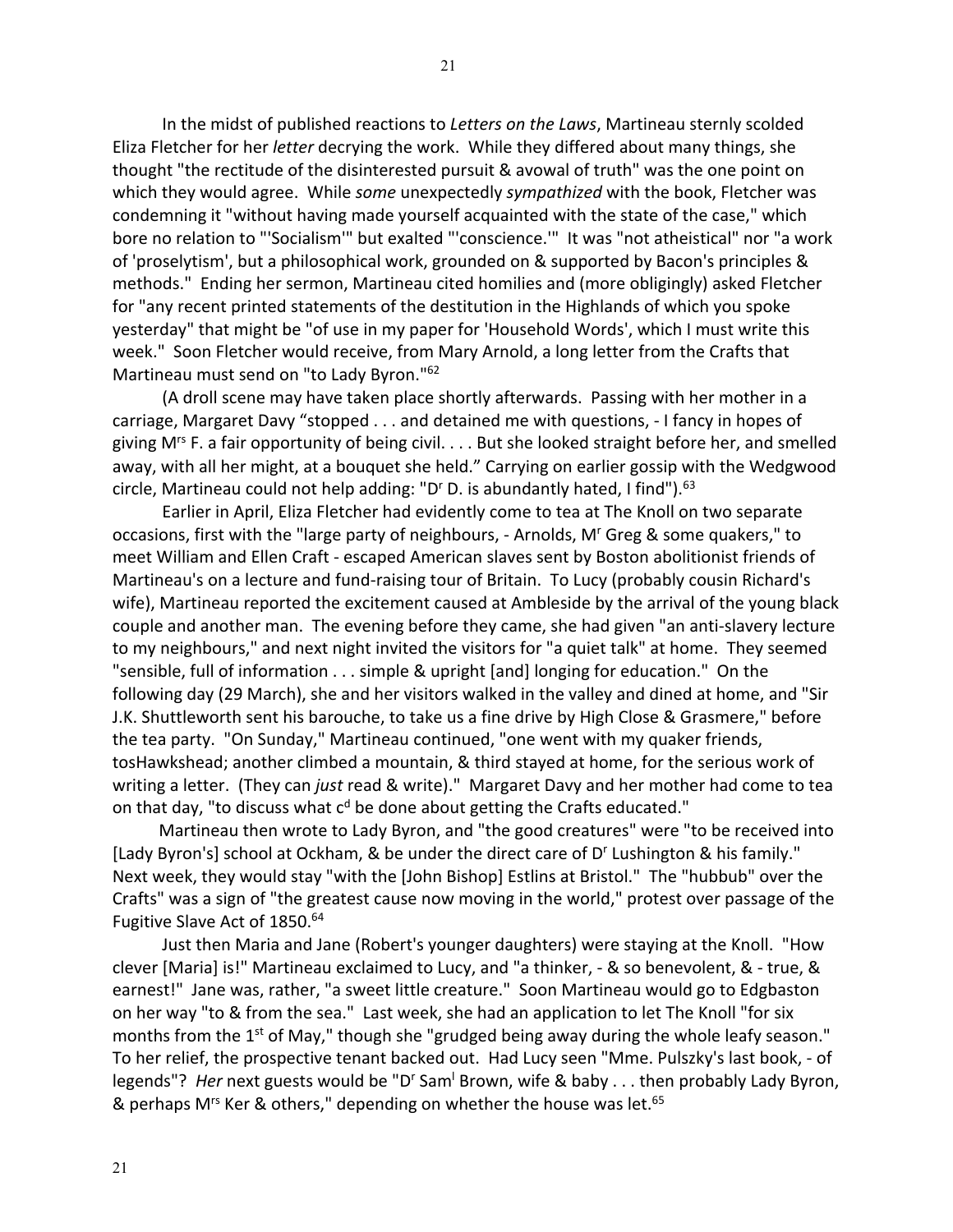Frances Ogden must have dropped off a "capital" review of *Letters on the Laws*, and Martineau responded that she thought "one  $c<sup>d</sup>$  make a game of ninepins of the article, & make one part knock down the other." The "opening about Comte" was the most unfortunate, for "interest in theology must exist till we have a *Positive Science of Human Nature*." Positive science had "exorcised the outward frame of Nature, got rid of Apollo & Neptune, & Iris & the Naiads &c" - the relation of the supernatural and metaphysical systems being now to the human mind. Mesmerism was proven, and she believed in the eventual "overthrow of the dogmatic theology [of the English Church] altogether, - not stopping at the extinction of the Sacerdotal principle." (Ogden had called while Martineau and her nieces were on a short excursion). Yesterday they opened "a bottle of Elder flower wine (M' Greg being here) & found it delectable. I shall take care & have some every summer." Among her family, she hoped Russell would obtain a tutorship, James having "worked very hard till past middle age." Her nieces were out sketching, and she was going to the building field at Ellerrigg where she had had "a meeting yesterday for M<sup>rs</sup> Twining to choose her lot." Would not "M' Ogden do a very good deed by taking a share or two in our Society?" It was a good investment "& a method of doing as much good as by any use of money whatever." Meantime, she would return the review to the Ogdens by way of the butcher on Saturday.<sup>66</sup>

 When a reader named Cowper pointed out a mistake in *History of the Peace* regarding Faraday's countenance of the *Acarus Crosii* (i.e., spontaneous generation of insects under electrical stimuli), Martineau hurriedly wrote to Faraday that she was "anxious to be informed of every error of statement . . . as there will be a new edition next year," but it had never occurred to her to doubt the *Annual Register*. Within days, she learned that there was to be a *delay* in a new edition of the history, owing, she assured John Chapman, to the illness of Knight's foreman and not to Knight's reluctance after publication of the Atkinson letters. Knight had sent kind letters to her and to Atkinson, and now their book was being discussed among scientific men and at the clubs, with a growing respect for Atkinson's "curious ability." Martineau did not understand, she went on to Chapman, why Comte was so misunderstood in England. Even James had made errors about Comte's philosophy "at the outset of his magnificent article, 'The Battle of the Churches,'" in the January *Westminster*. Friends of Grote and Mill and her friends who did not *publish* were the only ones to see the grand effect Comte must work in Great Britain. The *Westminster* she had thought would discuss him, the *Edinburgh* being too feeble, and the temptation was strong "to bring him and the English mind into contact."

If William Hickson was still proprietor of the *Westminster*, Edward Lombe - a philanthropic "Norfolk country gentleman . . . residing in Florence" - must still support him. Taking Martineau's hint, Chapman wrote to Lombe about subsidizing a translation of Auguste Comte's *Cours de philosophie positive*. 67

 In her autobiography, Martineau explained that she delayed a year in reading Comte owing to work on "the 'Atkinson Letters' . . . and the History," but that "meantime [she had] looked at Lewes's chapter on Comte in Mr. Knight's Weekly [Monthly] Volume, and at Littré's epitome" in French, which gave her a notion of the whole. Her lectures ended on the first of April, and on the eighth,

I sent off the last proof-sheet of my history. On the fourteenth, my nieces left me; and there was an interval before my spring visits which I employed in a close study of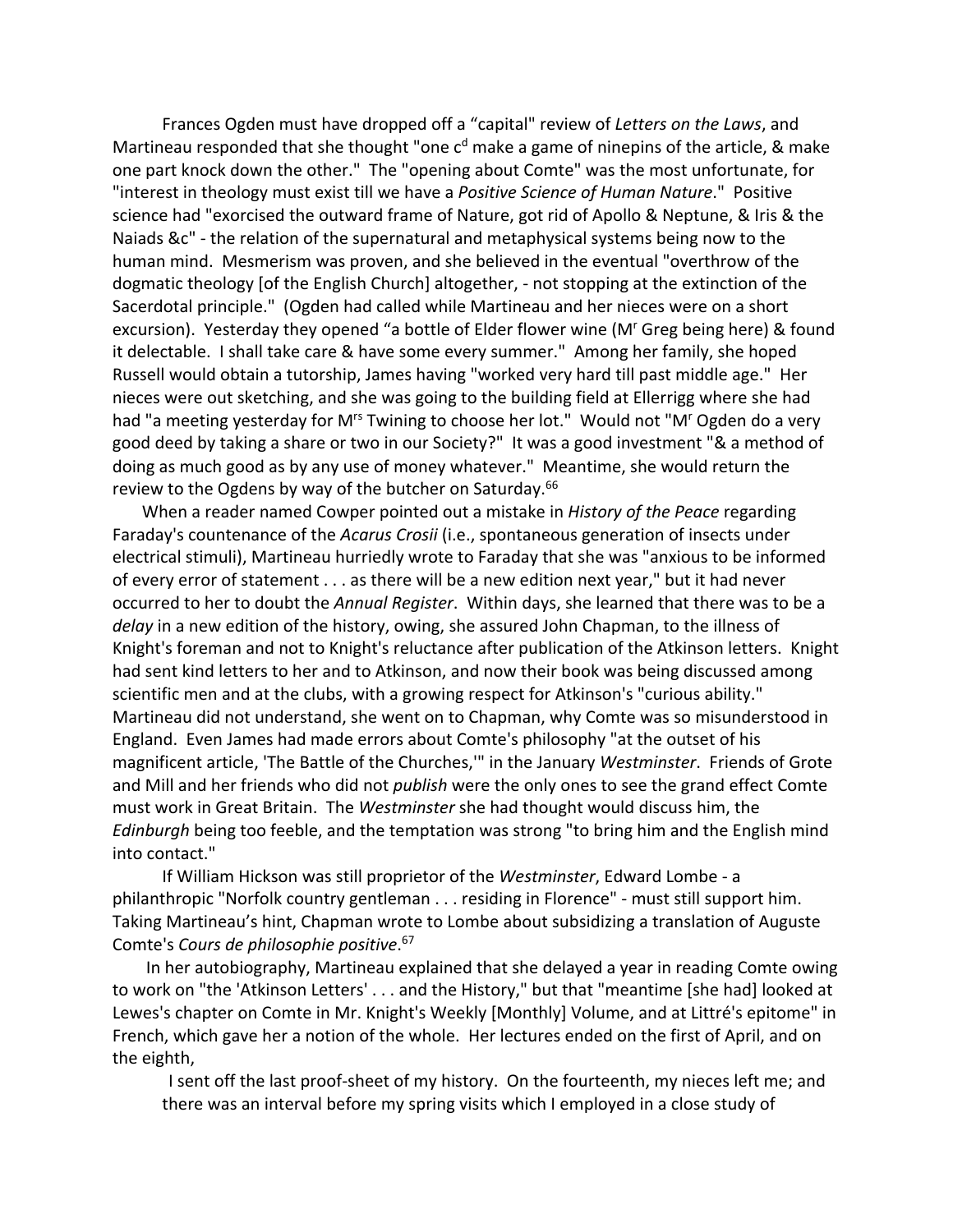Comte's work. On the twenty-fourth, the book arrived from London; and I am amazed . .

. to see by my Diary, that on the twenty-sixth, I began to "dream" of translating it.<sup>68</sup> Martineau's sensitivity about her public image after the Atkinson letters may have caused her to fuss over a new engraving of Richmond's portrait. Copies "ordered by M<sup>rs</sup> Claude" had not been ready for her Ambleside friend to bring from London, she complained to the engraver. He should send them with the weekly parcel from "Whitaker & C<sup>o</sup>" in care of Ambleside's "postmistress, book & printseller, M<sup>rs</sup> Nicholson," who would also be pleased to have a few copies to sell to tourists - Martineau having sent orders for all *she* wanted to printsellers in Liverpool and Birmingham. However, she cautioned, "there must be no 'Miss' at the bottom of the print:" on matters of public interest, her letters were addressed to "'Harriet Martineau,'" and she had no doubt that was "the best designation." More approvingly, she had heard "but one opinion . . . that it is a *true* likeness, - a pleasant likeness, - beautiful as a work of art."69

By mid-May, Martineau must have seen James's "Mesmeric Atheism." To Fanny Wedgwood, however, she admitted only that the book had been "as you said it would [be], abundantly 'misunderstood and abused.'" She and Atkinson had had *some sympathy* and agreement, and now knew who their friends and comrades were. She was gratified, moreover, "to find a way fairly opened to M' A, to say what more he has to say  $\dots$  without the trammels of a partnership." *She* had been advised "to collect the reviews into a volume, - with their lies, tricks, arrogance, spite, railing &c, - as a body of Christian morality."

The low state of "pauper and rural morals" next drew Martineau's censure: "the stir among the 'workies' every where, - the quarrels and horrible hatreds in the religious world, with nincompoops for bishops, and paralytic Whigs for rulers." Armathwaite, though outwardly a perfect paradise, - where  $L<sup>d</sup>$  Carlisle, when he comes, glides in a boat under his woods, in the sweetest piece of scenery he knows; - his mind being full of sweet sentiment and fine sensibilities," on the other side of the bridge abounded in "hoggish sensuality," malice, trickery and "reckless crime." She was trying "to *change* the state of things" at Ambleside, as Fanny knew, her lectures having "gone on capitally to the end, - though the course [on the History of England] extended to 20" - but "the grandest thing" was the building society:

It was only in February that M<sup>rs</sup> Reid bought the field for us: and now every yard of it is sold, - and all to members of the Society. I am beginning to build  $M<sup>rs</sup>$  Reid's own two cottages; and within the half year, she will be wholly repaid, and the entire site be drained, fenced, allotted, and traversed with roads, - and every conveyance completed, and every bill paid.

There remained the "delight of seeing 16 or 18 cottage dwellings, rising on that healthy and beautiful spot, - to the saving of more life and health than any one will dare compute." Reid's first tenant was to be "a good man," who had lost three children in a bad dwelling. Meanwhile, Martineau enjoyed "merry meetings on the ground" with eager locals:

We all cry out for M<sup>rs</sup> Reid. The land will cease to be hers before she sees it. But I have reserved for her and myself the pretty sheltered knoll at the furtherest end of the field; and there our 3 cottages will be; with M<sup>rs</sup> Twining's and M<sup>rs</sup> Arnold's close at hand.

While poorer owners preferred lots nearer the main road, there would be "a sprinkling of good houses, - the druggist's and the post-mistress's," and with the parsonage close by she hoped it would save them "from the rising up of any pot house."<sup>70</sup>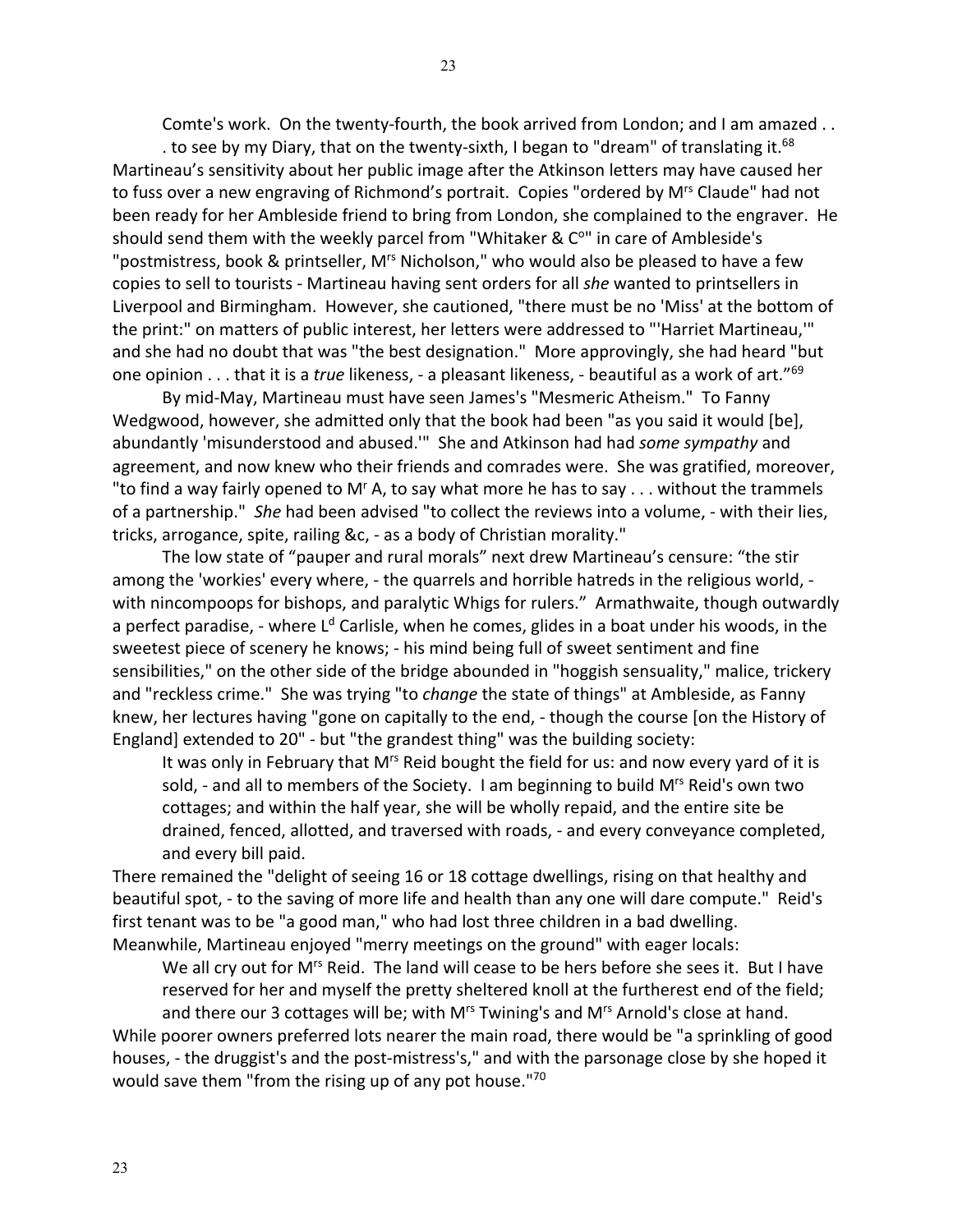Despite having looked forward to her holiday, she was returning home in a week, being "as weak as ever about resisting solicitations to work" and having "two new engagements." Dr. Stolterfoth had been called to Belgium, so their intended trip to Naworth Castle (where Mary, Queen of Scots was held captive) had to be put off. Tomorrow, she went on playfully, she hoped to take Martha (her maid) to Carlisle to "look for Fergus McIvor's bones [leader of the Highlanders in Scott's *Waverley*] and other antiquities." If her house let, she would go to Robert's for a few weeks, before going "to the Norfolk coast" to see Ellen and her children and to comfort her "bereaved cousin Fanny" whose mother had died in March. Though she had not meant to see "the Exhibition," friends near London felt she must. "How is Snow?" she went on. Martineau's "two nieces and a nephew" had stayed for a month, "the last promising, and the sisters, older, really glorious girls." Finally, she gossiped about

Jenny Carlyle's outpouring to me, more than half a year ago, and of my immediate answer, - wherein I invited her to come to me . . . . Do you know - she has never taken the least notice of that letter! What a queer little body she is! $71$ 

"[O]ne of the best-informed men . . . in the kingdom" (probably George Jacob Holyoake, a selfstyled "secularist") had advised Martineau to try to make an abstract of Comte's philosophy using illustrations of her own. After beginning an "analysis" of Comte's work, she spent evenings reading about "the lives and the history of . . . eminent mathematicians, and other scientific men." In April, she wrote to John Chapman about making a translation and abridgment and sent him a further "interesting account of M<sup>r</sup> Lombe."<sup>72</sup>

(Chapman later recorded that Martineau and Atkinson appeared at his office in London in July to inquire whether "I should be disposed to publish at my own risk 'dividing the profits' an abridgment [of Comte] in one or two vols." Chapman thought Martineau looked "exceedingly well" and was "a perfect zealot in her new Negative faith").<sup>73</sup>

In the meantime, Holyoake evidently asked Martineau to contribute to his *Reasoner* (begun in 1846). Although she "always read every line" and admired the temper of the journal, she replied that besides Comte she had engagements allowing her "to speak to so very large a multitude" she dared not decline "any part of that duty for new work whatever." The Atkinson book had not ruined her, as both friends and enemies predicted. Indeed, she was "more prosperous . . . than at any time since the first uproar of success" over her political economy tales, "nearly 20 years ago."74

Coyly confiding "a little bit of a secret" to Fanny Wedgwood in June, Martineau announced she was coming to London to visit "Chapmans, Follens, Reid & Knights," and would spend "Friday & Sat<sup>y</sup> [27 and 28 June] with the Chapmans, at '39 Devonshire S<sup>t</sup>, Portland Place.'" Maria Chapman and her daughters had come to see the Exhibition, as had Eliza Follen and her sister, Susan Copley Cabot, and Eliza's son "Charley," just graduated from Harvard. Fanny mustn't "heat & worry" herself with coming after her, for she was wholly "at the disposal of the Cs," and should probably be out. So much business had arisen with "publishers, editors & the like" that she must stay longer than she had hoped, though her house was let "capitally for August & Sep<sup>r</sup> (not yet for July)." For London she had refused invitations to two houses "because I shall be so hot & tired as to need the independence of a lodging." However, she heard none were to be had for less than a month and might "go to a hotel . . . for 3 days or so." Her inclination was "to avoid Hyde Park altogether," but good Martha longed to go. Then she was to sleep at a "Workhouse! - the famous Guiltcross one, in Norfolk," where she would be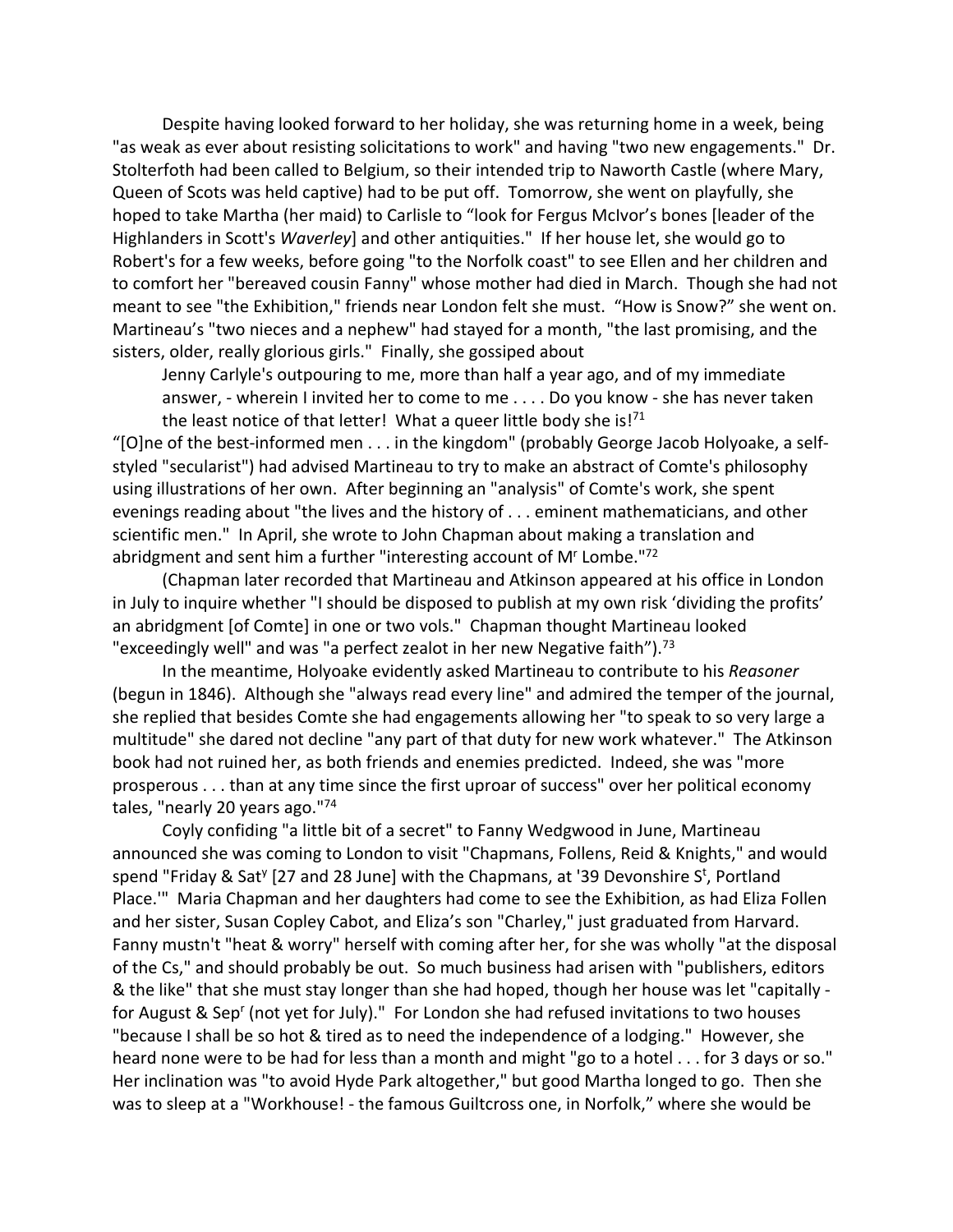the guest of "good M' Rockham, who sent Fulcher to me." While there, she would "inspect the farm & schools." Next she would go to Bracondale to collect "Ellen & her bairns; & take them to Cromer for a few weeks. Then I drop Martha with her family, & go to the Kers' & my brother Robert's, & return about the  $1<sup>st</sup>$  of October." Just now she had "a bit of authorship to finish" and was scribbling fast. No one but Erasmus must know she was coming. In London she meant to see the latest spectacles - "the Nile & North Pole, & Wyld's world" - and she had "an absurd fancy for the opera, "the Prodigue, - for the sake of its orientalism," but she wouldn't attempt it.75

Telling Frances Ogden of her London plans, Martineau added that she meant to show her Richmond's crayon portrait (of herself), "hanging up here." The engraving by Francis Holl seemed "beautiful as a work of art" and the portrait "a perfect likeness." In London she would treat herself to "the Ordnance maps of our district." Plans for a book club were also underway, Greg recommending Mudie's as "being liberal, punctual, & supplying the best books." Were the Dawsons willing?<sup>76</sup>

After the twenty-sixth of June, Martineau recorded in her autobiography, she went to the Exhibition with "beloved American friends [Maria Chapman's party]," heard "the last of Mr. Thackeray's lectures of that season and paid evening visits." (Once meeting Thackeray at a dinner party - after feeling skeptical of his sincerity regarding "the Bullers [then all dead]" - she mentioned "Dobbin's admirable turning the tables on Amelia." Suddenly Thackeray showed a "most genuine change of tone, - of voice, face, and feeling," thereby winning her "trust and regard more than [by] any thing he had said yet.")<sup>77</sup>

After calling on John Chapman with Atkinson, Martineau assured Frances Ogden she took "no notice" of idle tales that publishers avoided her after *Letters on the Laws*. Chapman, she insisted, allowed authors freedom to write what they wished and was intent on republishing her history in cheap form as *History of the Half Century* - so much "for the small gossip of the Unitarian world,  $w<sup>h</sup>$  can't bear to lose a member from the body."<sup>78</sup>

Staying at Cromer with Ellen and her children, Martineau read Thackeray's *Pendennis* for the first time. Seized with "a strange impulse" to try to write another novel, she nevertheless feared that "the methods and habits of historical composition" had spoiled her ability to write fiction. Cannily, she sent an appeal for help to Charlotte Brontë (perhaps believing a reputable publisher would not touch a novel by *herself* after *Letters on the Laws*). Brontë then sent Martineau a packet of envelopes addressed to her own publisher, George Smith.<sup>79</sup>

After Cromer, on Martineau's last day of a week in London "with a cousin [possibly Isabella Rankin] in a lodging," John Chapman tracked her down "with a wonderful piece of news." Lombe, "for many years a disciple of Comte," who "had wished to translate the 'Positive Philosophy,' but had been prevented by ill health," had sent Chapman "a draft on his bankers for 500£." Chapman had tea with Martineau and her cousin and "staid until 12 o'clock." He proposed that "she should appropriate £150 as remuneration [and] devote the remainder [?] to its publication," to which she assented. She asked Chapman further about publishing *Deerbrook* "in the Cheap Series," but he "did not encourage the idea." Following Richard's advice on "how to act, in regard to so important a trust [as the Comte]," she "immediately invested the whole amount [500£] in the Three per Cents."80

While she stayed with Robert's family in Birmingham for five weeks, Martineau was struck with the notion "that a clear, picturesque account of manufacturers might suit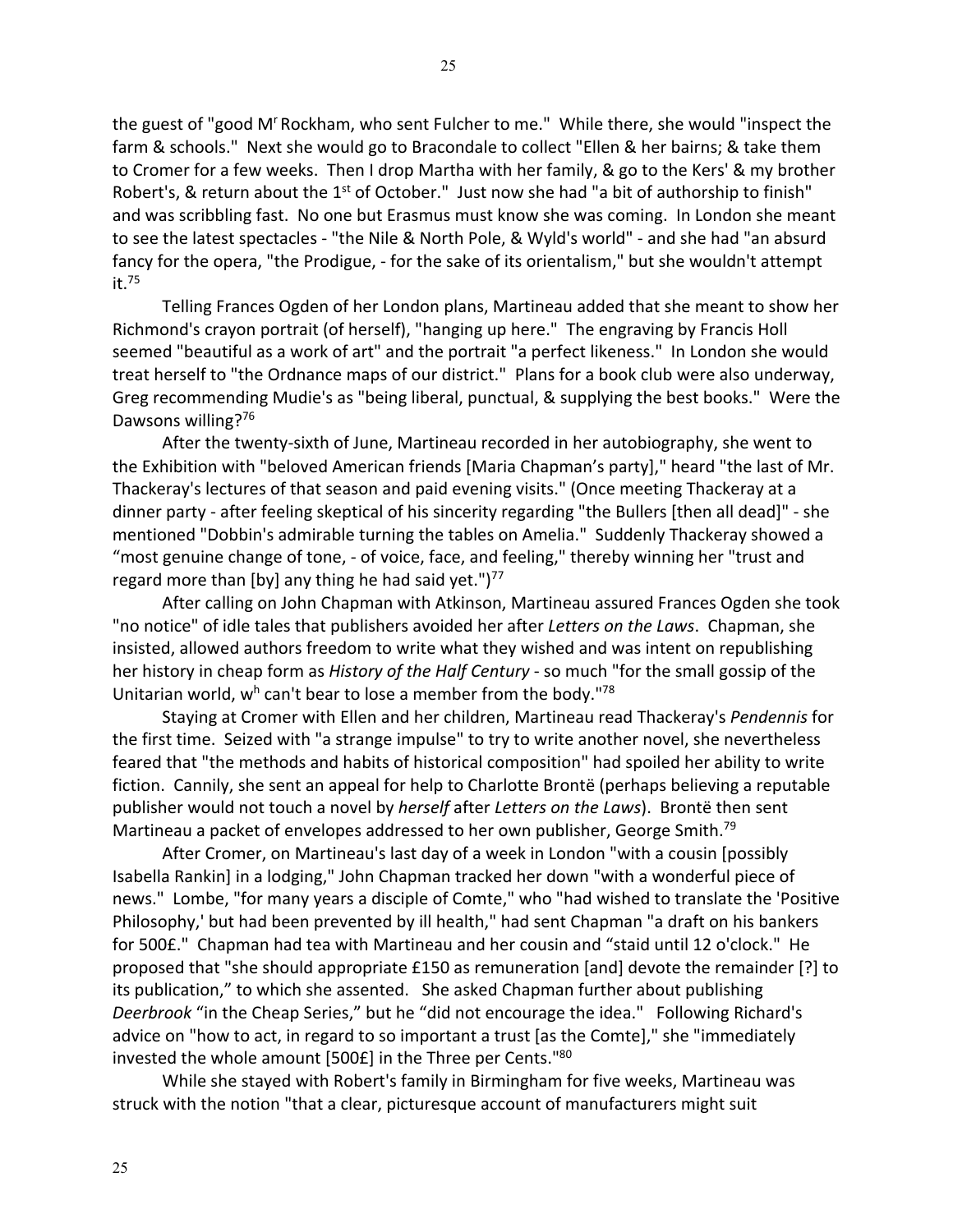'Household Words.'" Dickens "jumped at the offer," she later told Fanny Wedgwood; "and before I left Birm<sup>m</sup>, I did three . . . and since my return, I have done Kendal carpets, and Ambleside Bobbins."81

A letter from Holyoake reached Martineau at Birmingham, she answering that Hickson had sent her the last *Westminster* with his review of *Letters on Laws* and Holyoake's *The Logic of Death*, but before even *reading* the review, she spotted "sad quibbling & confusion."

For her Comte "enterprise," she confirmed that she would take only the £150, but needed a year and a half, or perhaps two; interest on the money would then aid "diffusion." Only yesterday she learned that Mill was *not* translating it and that another translation, "*not in popular form*," caused the author to offer her the use of his manuscript, seeing he could not compete. The work would come to "2 8vo vols," yet she was *trying* to make it cheap and had an American translation to use for the first part. Could Holyoake recommend aid for the "Mathematical & Astronomical" portions? If he came that way, he must stay at The Knoll, just giving her a day's notice.82

Probably in October, Martineau welcomed Samuel Brown and his wife, Helen, at The Knoll. Brown was "worn out and chilled in London," she told Fanny Wedgwood, but "I think it settles my going to Portobello next summer." In her autobiography, Martineau recorded having invited to dinner a friend of "an eminent philosopher from Scotland," who was staying with her, and being insulted by the friend as the translator of Comte. Realizing the man had never seen the work, she told him to look around at the "six volumes in green paper" on her bookshelf. "Now," she sniffed, "you can say that you have *seen* the book."83

Rumors about the disposition of Lombe's gift bothered Martineau. When the Browns left, she explained the matter to Frances Ogden. "Dear Friend, I dare say there is no need, but yet it may be well, - to say . . . that I am not going to pocket the £500 sent me for Comte [but] only the smallest sum I can name to him; - probably £150." The translator whom she had "innocently stopped in the midst" would get something, if his work merged with hers. Of local news, she had renewed friendships with Mrs. Green and Miss Morse and yesterday saw "Mrs Wordsworth . . . fastened to her chair by rheumatism, & so small!"84

Keeping an eye on the sale of her books, Martineau noted to Holyoake (whose shop sold advanced literature) the want of books on education without theology. *Household Education*, written on a "philosophical basis," might be useful to the "workies," and she had asked the publisher to send him a copy. If he approved, they could arrange to sell a large number cheaper. The great point was ignoring *rank* in the development of human beings, her work being written for both Buckingham Palace and the "humblest cottage." A German translation, she had learned (mistakenly, as it turned out), was about to appear at Stuttgart.<sup>85</sup>

Fanny Wedgwood, perhaps curious about the response to Martineau's notions of childrearing and family relations, asked to see the reviews of *Household Education*. Martineau responded a bit defensively that the notices had been "cursory, because the vol. was regarded as a reprint, (wh it was not, - for the most part)." Of Fanny's other queries, Martineau had *not* seen Carlyle's (idiosyncratic, anti-Church) biography of his friend and disciple John Sterling and sadly feared she would not: "M' Greg can't now afford book buying, any more than myself. M<sup>rs</sup> Arnold w<sup>d</sup> expect the ignition of Fox How, if the book was under its roof, (& we have no fire brigade here)"; furthermore, Margaret Davy would keep it a "profound secret," if she had seen it. The Forsters might lend it to her "quietly," but they were "not expected till after I have to go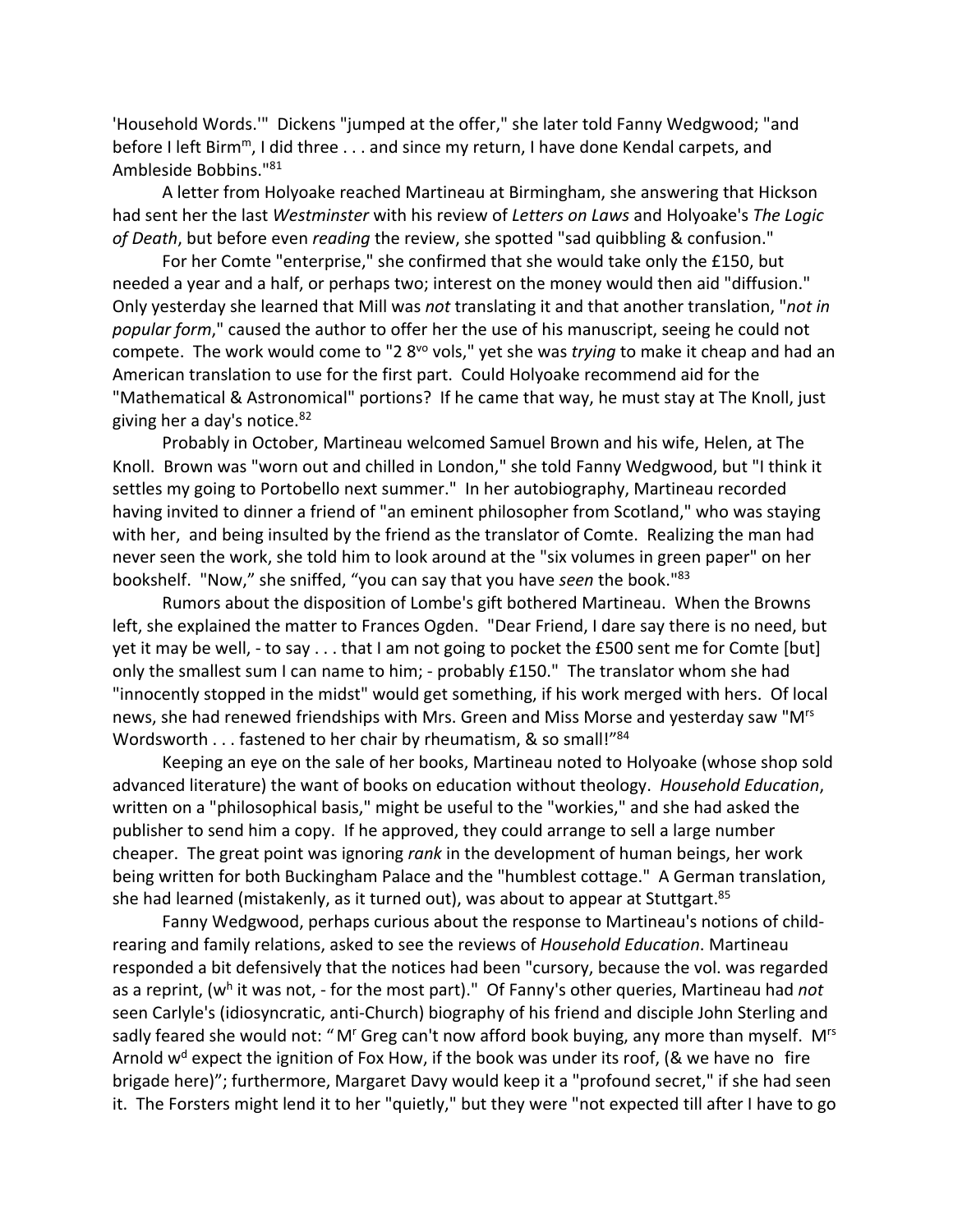27

south for a month." Atkinson, she chortled, "read it through" at a sitting, and in his next letter outdid Carlyle himself on the "'chopped straw' of the church &c."

On another subject, she thought Macaulay a "Whig of the cold-blooded sort." Next, she retailed an account from her nieces and nephews of the recent visit to Birmingham by the Hungarian exile Kossuth: "whereas the weather felt cold (at near 4)," while they were waiting for the procession, "it was hot & positively suffocating when the hero passed." Yet she had "small confidence in refugee patriots," for circumstances always proved too strong for individual "conviction, conscience, capacity, - every thing." Lately, young Edward Baring of Norfolk had been staying with her and claimed that Henry Reeve, her second cousin, was responsible for the "the pro-Austrian & anti-Hungarian" leaders in *The Times* calling Kossuth a political opportunist. Reeve's anti-liberalism disgusted her, and she repeated the five-year-old Henry's impudence to her mother at a family gathering.

"I wish I could give you a true impression of how sweet & fresh all is with me," she went on to Fanny. Her "good maids," Jane and Martha, were "well & merry" and came "for an hour in the ev<sup>gs</sup> . . . to write from dictation. One spells ill & writes well; & the other the converse: & they improve very fast." Meanwhile, Dickens had engaged her "to send him 8 or 10 more" articles on manufacturing from Birmingham and neighbourhood, and she was going there for a month with her maid Jane, "to do the exploring with me." The work would be fatiguing and require independence, so she was going to a lodging - her nieces being busy, one in Genoa with the Peter Taylors. She would go before "the holidays" if Rugby friends of Mary Arnold's wanted The Knoll, otherwise the first week in January. Dickens was "so taken with the plan" and had "so *many* readers . . . & the proceeds build such a nice additional cottage," she was willing to leave her "Paradise." On her recent return, she found her experiment with a passion flower had produced "37 blossoms peeping in at the study window." She was planting arbutus, had bought "no vegetables" and built "a nice root-house for the cow-food." Among her friends, Elisabeth Reid had been taking the waters at Malvern while Martineau was there to research a piece for *Household Words*. But Eliza Follen - staying on in England - seemed "(entre nous) to go off... to become so aristocratic, - so weak, - so querulous. And S. Cabot too!" $86$ 

Having "stipulated for a year & a half, or two years, if necessary" before producing her "Epitome or Analysis" of Comte, Martineau turned aside to work on her novel. At Christmas she "sent the first volume to Charlotte Brontë," who "wrote gloriously about it." Then to Martineau's evident surprise and chagrin, George Smith (Brontë's publisher) wrote that he dared not publish the novel because of its "favourable representations and auguries on behalf of the Catholics." Smith said that as a child he had heard *Illustrations of Political Economy* read aloud to him by his father, and he urged Martineau to write another novel like *Deerbrook*.

(As summarized by Smith, who smiled at the idea of Martineau's keeping a secret, "Oliver Weld" was set in an England of 100 years in the future and featured "idle and desolate fields, spotted over with crowded and strongly fortified cities," a countryside inhabited by wild men *hunted* by the townspeople and a romance between a town-maiden and a handsome wild man). Martineau put aside and later burned the manuscript, but "when the scheme was at an end," she told Atkinson and her cousin Richard about it.<sup>87</sup>

Her "Xmas kitchen" festivity would keep her at home until the first, to put "the Snapdragons on fire myself, & read the fairy tale myself, round the kitchen fire," Martineau reported. Yet rumblings of war on the continent seemed troubling. "Our Xmas ghosts this year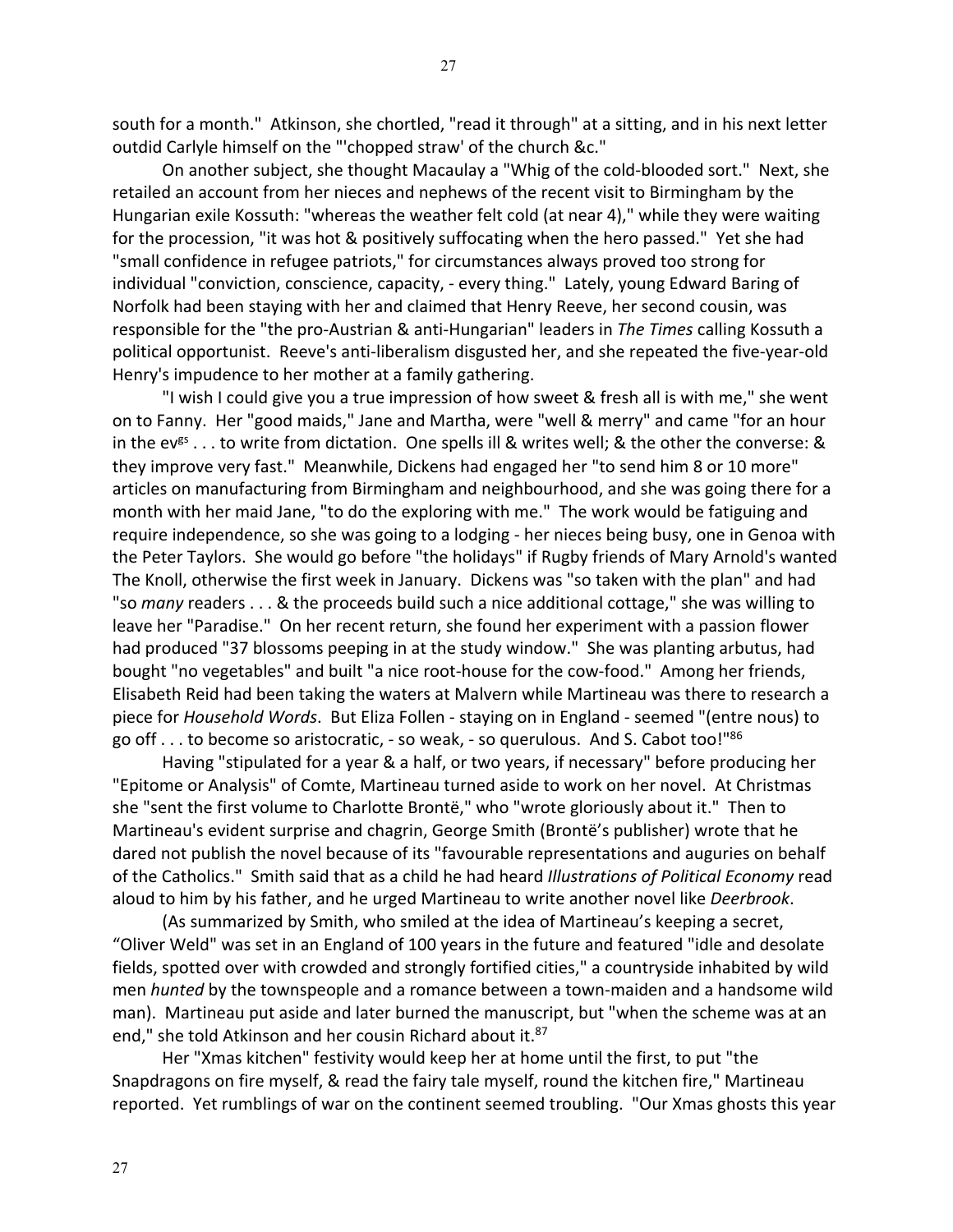are Napoleon & Canning, - the one foretelling, - the other foreshowing what the world is now to enter upon. I have been familiar with the idea for 1/4 of a century" (i.e., Canning's "war of opinion"). Two of her great anxieties were "the want of a Ministry, & P. Albert's tendencies." She had means of knowing that only his youth and "the Ministers being elderly men" had kept him "in any order at all since Feb<sup>ry</sup> 1848: & when he is middleaged, & the Ministers a set of younger men, matters will not be so easy." *Had* she loaned the Ogdens her copy of *Mansfield Park*, missing from her shelves? Today she was busy "with an odd correspondence" about who was to have her ears after her death. "An eminent surgeon" begged for them, but she did not know whether his having them was compatible with her legacy of her "skull & brain to another."88

Possibly in late December 1851, Martineau wrote to George Combe [?] about an experiment to test her hearing. When the Arnolds had let her try their new piano, she reported, she struck it first with a piece of wood, then metal - which was truer and pleasanter. Over her left (worse) ear, she heard distinctly; over her right, perfectly; and by her teeth, "loud & *drumming*." Though Ker believed Martineau could recover her hearing, she compared the idea to reducing a hump back. If Combe would say whether he thought anything could be done for her hearing, she could satisfy Ker, and she hoped Combe and Atkinson might meet. After Tuesday's post, she added, she would be in Birmingham at Highfield Road, Edgbaston.<sup>89</sup>

A small piece by Martineau, "What Christmas Is in Country Places," appeared in *Household Words* in December. The Atkinson book had not hurt her reputation, she wrote in her diary, adding "this remarkable year [has been] an improving and happy one . . . full of blessings." On 31 December, she would travel to Birmingham to research and write up the manufacturing papers for Dickens.90

In January, Martineau tried once again to interest Holyoake in getting *Household Education* into the hands of common readers. The book now seemed cheap at six shillings, but anyone buying a *number* could have them at three shillings. She believed there were "about 300 or 400 copies left [and] once sold off, we might put forth a *very* cheap edition, - merely paying paper & print of a cheap kind." People would be glad to have it at "a very low price," and if he judged half-a-crown better than three shillings, he should *say* so.<sup>91</sup>

Still concerned about her income after disappointment and anger at George Smith's rejection, Martineau's spirits seemed to revive with the cosseting she received from Robert's family in Birmingham. She had warned that business "would occupy all the daylight hours," she must dine late and "preferred going to a lodging" - but she would take tea in the evenings and spend Sundays with the family. Seeming to agree to her stipulations, the family warned of "highway robberies . . . taking place at Edgbaston almost every evening." A nephew then wrote that rooms had been found with a woman who had left her old home "'for a better situation'" and Martineau would not have far to walk to their tea-table. Not *wholly* taken in, Martineau was still surprised and delighted at "the preparation they had made for me and my work." They arranged "one of the prettiest rooms in the house" with writing table, sofa, lamp, "and all possible conveniences," she declared in her autobiography. Moreover, Jane or one of Martineau's nieces insisted on going along to help her "listen" and to make notes.<sup>92</sup>

On the "Shortest Day" of 1851, Martineau apparently wrote to *Jonathan* Ogden with advice from her nephew Frank about ordering a gun from Birmingham for his son. Nothing made "Birmingham manufacturers more angry than hearing of cheap guns," she avowed. Her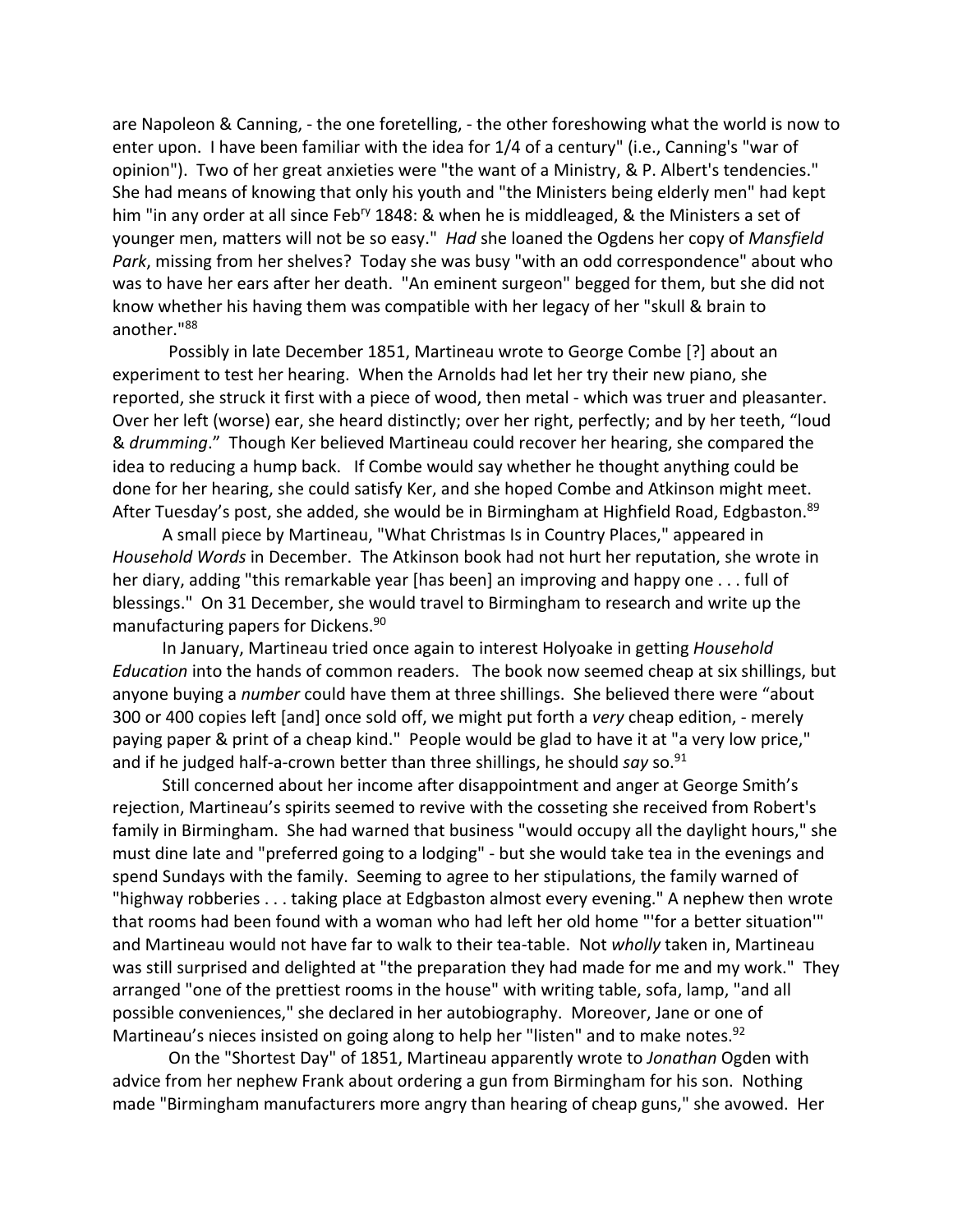"brother & nephews" not only understood the matter thoroughly, but their standing in the town made them "sure to be well served." After a week, Martineau reported to Frances Ogden that her nephews had sent the gun, which might seem slow in coming - but that armorers there had a government order for 6,000 double rifles, while heavy guns were to be sent to seaports. To confirm the war scare, 10,000 infantry were being levied, also to be armed, and there was a great increase in the need for artillery. A French officer had shown a friend little strips of paper smuggled to him and revealing Louis Napoleon's war plans.

Martineau had now visited her first "manufacture" and tomorrow morning would go to Coventry for three days to stay in the homes of two hearty families she did not know. On Monday, she would travel to London on Toynbee business and would call on William Henry Wills, sub-editor of *Household Words*. Staying with Elisabeth Reid, she would see just two or three friends - her time being short and her errand odd - before she returned to Birmingham.<sup>93</sup>

Clearly pleased at Dickens's taking up her idea, Martineau carefully listed in her autobiography the "ten more papers" spun out for *Household Words*:

'The Miller and his Men,' - The Birmingham Flour mills.

'Account of some treatment of Gold and Gems,['] - Gold refining, Gold Chains and Jewellery.

'Rainbow-Making,' - Coventry Ribbons.

'Needles,' - the Redditch Manufacture.

'Time and the Hour,' - Coventry Watches.

'Guns and Pistols,' - Birmingham Gun-manufacture.

'Birmingham Glass-works,' - Messrs. Chances and Messrs. Oslers.

'What there is in a Button,' - Birmingham buttons.

'Tubal Cain,' - Brass-founding.

'New School for Wives,' - Evening School for Women.<sup>94</sup>

Back at Ambleside in late February, Martineau wrote to Emerson to thank him for his *Representative Men*, which she had "highly" enjoyed. The third volume of Margaret Fuller's memoirs (partly edited by Emerson) she was sending to Margaret Davy, to "get rid of the bad odour cast about the subject by the vile Athenaeum." Fuller's escape into mysticism horrified Martineau, but she felt marriage had sobered her. Fuller's sufferings arose from the "obvious transgressions of the laws of our nature, - by herself & others" (in the language of *Letters on the Laws*). Her death came as a shock, her husband only able to pray - though people *could not* know the details. Emerson's part of the memoirs was dear because sincere, but Channing's part was "dreadful." A sad person, Fuller revealed women's needs - though her judgment of Atkinson as not being a "thinker" amused Martineau. "An old sage of 80 [Basil Montagu?] said last year that he had known all the greatest thinkers in Europe for the last 60 years; & he knew no mind to compare with Henry Atkinson's."

Samuel Brown had sent a bad report of Emerson's eyesight (Emerson stayed with Brown in Edinburgh), but how were Lidian and the "little girls?" In London, she met the Carlyles, "just saw them & O! dear! felt them too." They had put her between them at Thackeray's last lecture, "& both got the fidgets." After the first half hour, Carlyle looked at his watch, "& held it across me, about once every two minutes; & he filled up the intervals with shaking himself, & drumming his elbows into my side. Such was the interview!" They asked her to Chelsea afterwards, but her time in London had been too short. His life of Sterling was beautiful,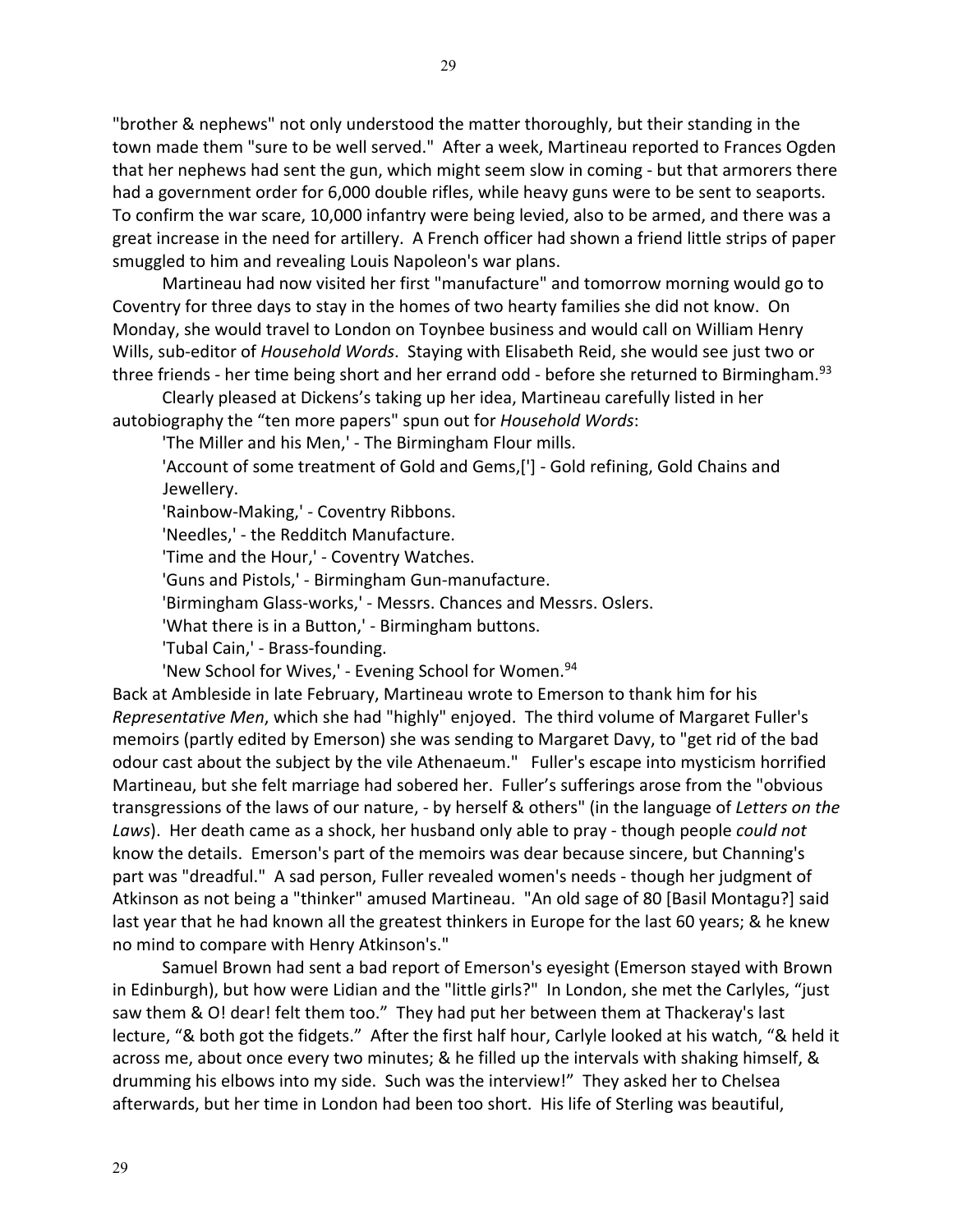however, more worthy than the Papal aggression issue to unite the nation. "As for myself . . . . It is curious that one so solemn in youth sh<sup>d</sup> be growing merry in her 50<sup>th</sup> year," while "M. Fuller w<sup>d</sup> have thought me more commonplace than ever." Her work on Comte was enough - plus work for Dickens, her farm, her lectures "(by request)," the building society and all her nephews, nieces and friends who came to stay. She was feeling again the "constitutional *contentedness*" with which she had been born [?], "& w<sup>h</sup> was obscured in a thick environment of cares."

Martineau's servants remembered *him*, she told Emerson. Jane Arnold had married, and Greg had "gone some miles off, - his wife hopelessly insane at last." Though Quillinan and Wordsworth were both dead and three other families gone, "I don't try to fill their places with new acquaintances," she ended; "I have enough to keep myself awake: & plenty of family & friends to visit or to welcome."95

Thanking Holyoake for sending her a notice of *Household Education* (being sold by Watson?), Martineau explained that Chapman would soon take stock and send her an account for *Letters on the Laws* and then let her know about *Household Education*. Though certain she and Chapman could agree on terms with Watson, she feared she'd been too hasty (probably about making the work cheaper), but rejoiced over its present circulation among the "workies." Moxon's not agreeing to his former price surprised her: he used to be liberal, but he had lawyer brothers "growing sharp in their dealings."96

Notes

<sup>1</sup> *Auto*. 2: 301 and 318-19; Charles MacFarlane, *Reminiscences of a Literary Life* (London: John Murray, 1917) 94.

<sup>&</sup>lt;sup>2</sup> Acknowledgement to the Trustees of the Free Grammar School at Ambleside, 19 July [1848?], BUL 1228.

<sup>&</sup>lt;sup>3</sup> Edwin Chadwick to HM, 7 September 1848, BUL 1303.

<sup>4</sup> HM to Moxon, 15, 24 September and 18 November 1848, *CL* 3: 125-26, 127 and *HM/FL* 163- 64; to the earlier articles on "Household Education," Martineau added "No. VII. Care of the Frame," on infant care, "No. VIII. Care of the Powers," on growing children (to the latter, she was to add "Conscientiousness" [one], "Intellectual Training" [five], XVII-XXVI, "Care of the Habits" [three] and a conclusion) 172-86, 262-74, 275-97, 298-319 and 320-26; [rev.] *Household Education*] *Morning Chronicle*, 13 September 1848: 6, cols. 5-6--7, cols. 1-2 (lighthearted but disparaging of Martineau's "theories and views of sacred themes and characters"); see also [rev.] "*Household Education*," *Sartain's Union Magazine* 4 (May 1849): 350; for the cowshed, see below.

<sup>5</sup> HM to Helen Martineau, 15 October [1848], *CL* 3: 128-31; Louisa Augusta Claude lived with her daughter Jane at Broadlands, Ambleside; David Friedrich Strauss's *Das Leben Jesu* treated Christ as an exceptional, but *human* being; Martineau's writing began with Book 2: see Preface, *HP* 1: iii; Robert Fulcher and his wife were to inspire one of Martineau's "Sketches from Life" (*Household Education* **v** [not included in the edition of 1861 published by Smith, Elder]: see note 44.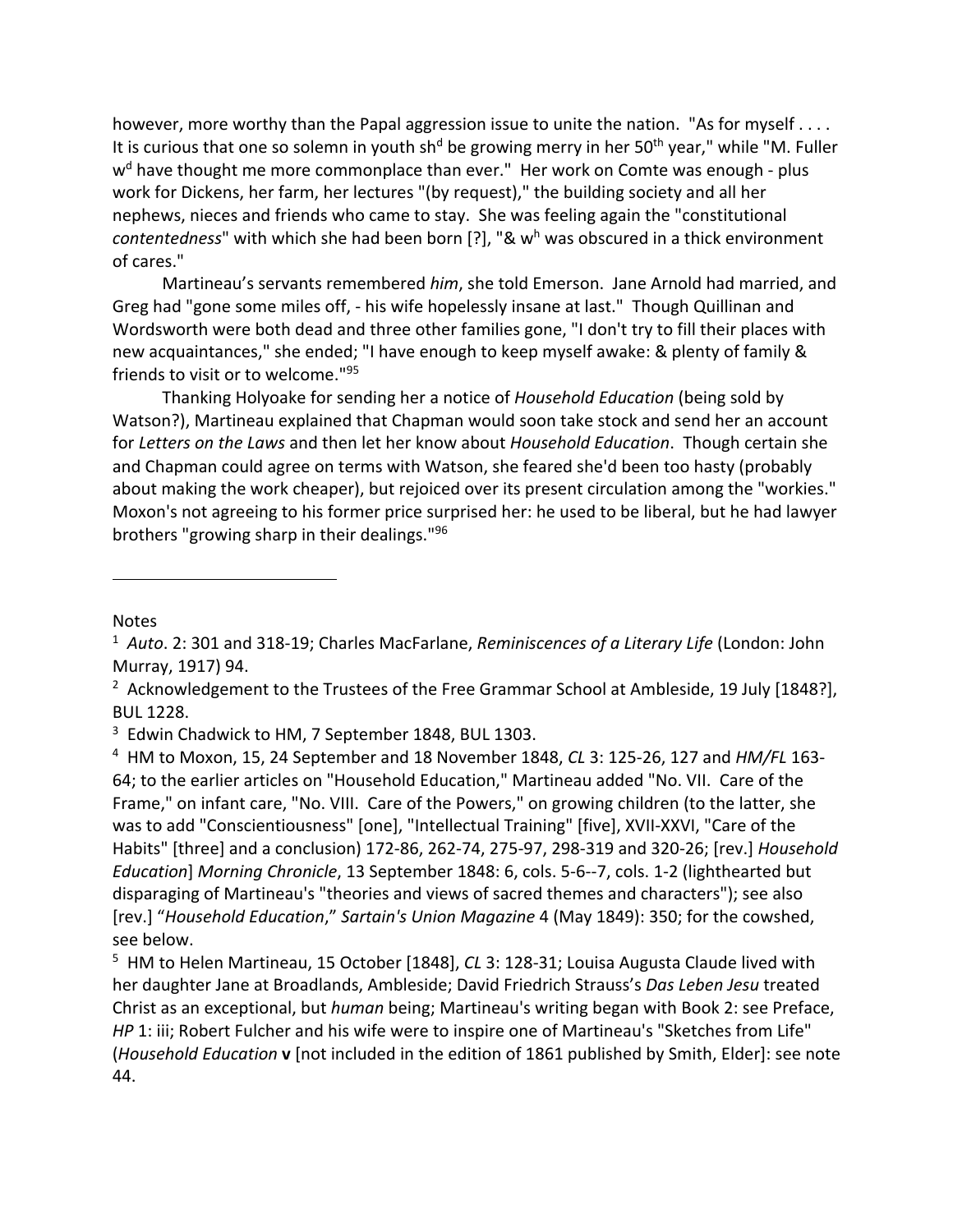6 See Lant Carpenter, *Principles of Education, Intellectual, Moral, and Physical* (London: Longman, Hurst, Rees, Orme, and Brown, 1820); *Athen*., 27 January 1849: 89; *British Quarterly Review* 9 (May 1849): 568-69; *Auto*. 2: 324; *Household Education* (Philadelphia: Lea and Blanchard, 1849).

7 HM to Graves, 30 November and 15 December [1848], *CL* 3: 133-34 and *HM/FL* 164.

<sup>8</sup> HM to Frances Ogden, Saturday evening [?December 1848], Armitt Library MS 367.22 (partly pbd. *CL* 3: 135-36); Mrs. Ann Harrowin, ironmonger, Kingsland high street, London; after Dresden, James moved briefly to Switzerland and then for the winter term to Berlin, where Isabella "was seized with a nervous fever, and hovered for weeks between life and death," Carpenter, *James Martineau* 315.

9 HM to Moxon, 21 December 1848, *CL* 3: 134 (the book must have been for Aunt Margaret Rankin**).**

<sup>10</sup> HCR to Thomas Robinson, 28 December 1848; HCR to Isabella Fenwick, 15 January 1849; Mary Wordsworth to HCR, [24 February 1849], *Robinson/Wordsworth Circle*, Morley 2: 680, 684-87 and 687-91; *The Diary of Henry Crabb Robinson*, ed. Derek Hudson (Oxford: Oxford UP, 1967) [entry for 1 December 1848] 250.

11 HM to FW, 2 January [1849], *HM/FW*101-105; Dr. Robert Darwin's dominating personality in fact seemed to cause all six of his children to become ill at the time of his funeral (see *The Wedgwood Circle* 249-50); the field was at Ellerrigg, a steep climb from the Ambleside market cross; under the Public Health Act of 1848 planned by Chadwick, local boards of health became compulsory when mortality rose above a specified level.

<sup>12</sup> Samuel Taylor Coleridge's eldest son, Hartley, lived at Nab Cottage, Grasmere (at times passing Martineau on the road he execrated her no doubt disapproving looks); Hartley died on 6 January of bronchitis caught from lying outside while drunk; contrary to Martineau's claim, James's studies led him to "'a new intellectual birth'": Carpenter 315.

13 Knight, *Passages* 3: 27-29.

14 John Crosfield, Rothay Bank, Ambleside (*A Complete Guide to the English Lakes* vi); Thomas Bell, chemist and druggist (*Guide to Windermere* 95); Todd, *Harriet Martineau at Ambleside* 168; *Auto*. 2: 301-10.

15 John Forster, *Examiner*, 14 July 1849: 436-37; in an "Advertisement" of January 1846, Knight declared *The History of England During the Thirty Years' Peace, 1816-1846* to be an account of the progress of society and humanity, resulting from the people, private capital and industry; Preface, 1: iii-iv; *Athen*., 31 March and 7 April 1849: 317-19 and 353-55; "Publications Received," *Spec*., 24 March 1849: 279; "Miss Martineau's Introduction to the History of the Peace," *Spec*., 31 May 1851: 520-21.

16 HM to "Madam," 20 March [1849], *CL* 3: 141; see (?) "League of Fidelity for Women," *The Times*, 7 August 1849: 2, col. 6.

17 HM to Moxon, 10 April [1849], *SL* 116-17; Isabella must have taken up a new governess post; *EL* [complete in one volume] (Philadelphia: Lea and Blanchard, 1848); from 1833, the firm of Lea and Carey was usually termed Carey, Lea and Blanchard.

 $18$  John Weale to HM, 13, 17 and 21 April 1849; notes of terms in Martineau's hand; R. Kinder to Richard Martineau, 23 April 1849; Richard Martineau to HM, 23 April 1849: BUL 1213, 1214, 1217, 1218, 1215 and 1216.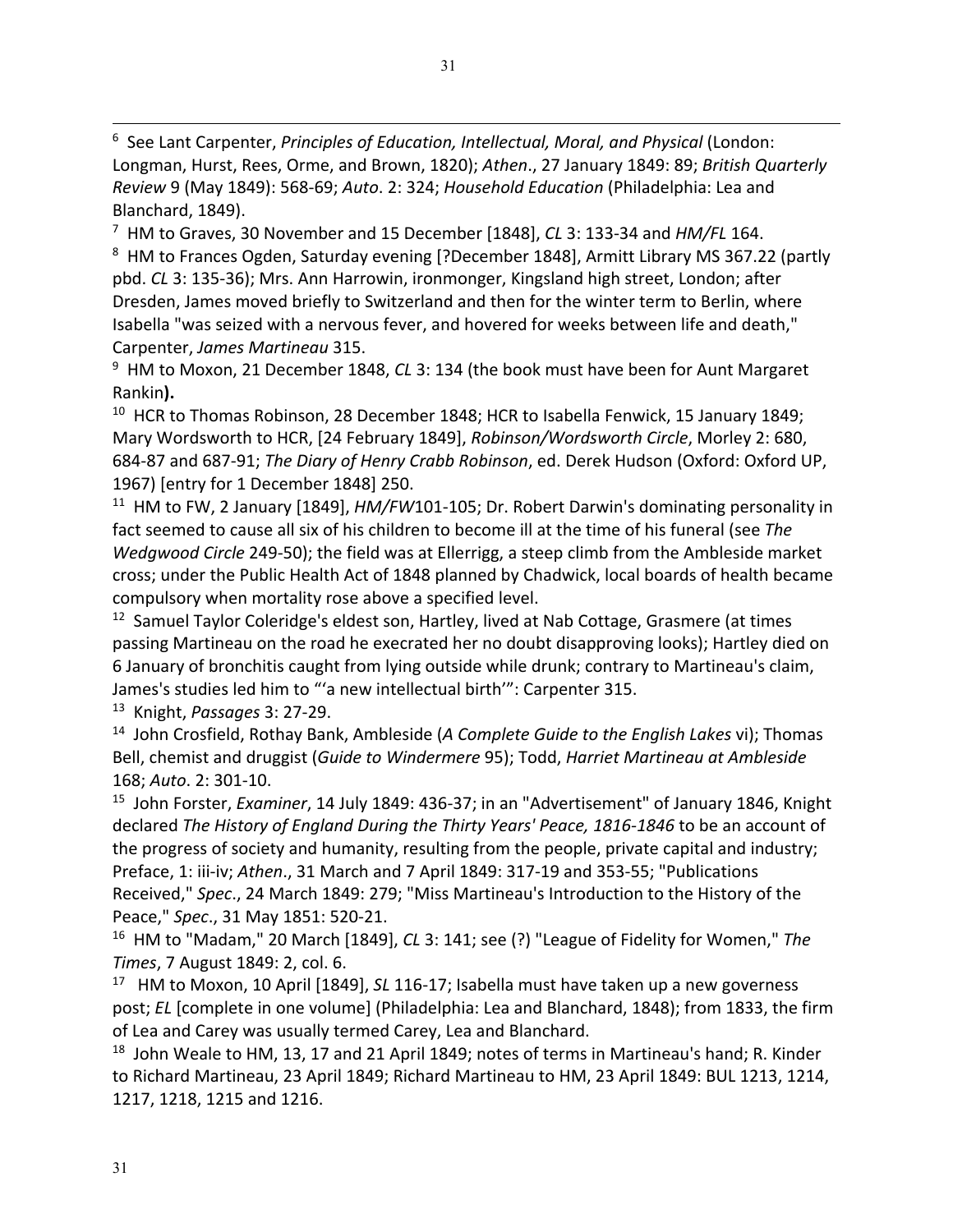19 HM to Frances Ogden, 18 April [1849], *CL* 3: 142-43; Tidd Pratt, a solicitor?; Knight and Jerrold stayed with Martineau the *following* year: see note 38.

20 HM to Milnes, 10 May [1849?], *HM/FL* 166**;** Richard Monckton Milnes, *The Events of 1848, Especially in their Relation to Great Britain. A Letter to the Marquis of Lansdowne* (London: John Ollivier, 1849), pleading support for Italy against Austrian aggression; HM to Frances Ogden, 28 May [1849], *CL* 3: 143.

21 *Macready*, Toynbee [entry for 9 June (1849)] 2: 429; see *The Times* for "Theatricals in the United States" (24 May 1849: 8, col. 4), "The Riots at New York" (29 May 1849: 5, col. 4-6 and 6, col. 1) and [riots mentioned] 6 June 1849: 6, col. 5.<br><sup>22</sup> HM to Helen Martineau, 13 June 1849, HMC MS H. Martineau 1 fols. 26-27 (partly pbd. *CL* 3:

145-46); Fulcher's "rise" at last caused a blowup with Martineau; a note in *Sartain's* (5 [December 1849]: 386) stated that Martineau was engaged to write exclusively for that journal (she was working on *History of the Peace*, vol. 2); Francis William Newman (brother of John Henry Newman), professor of Latin at University College, London, and his wife, Maria, a Plymouth Brother; for Newman's "soul" book, see next note; Lord Elgin served as Governor of Canada from 1846 to 1854 (see *CL* 3: 146, note 2).

23 "A Year at Ambleside. July [and August]," *Sartain's* (see note 35; in 1852, Susan was to accompany Martineau on her Irish journey); HM to WJF, 18 July [1849], *CL* 3: 147-49; for Forster's review of *History of the Peace*, see note 15; for Fox's speeches in favor of constitutional representation, but not "extreme democracy," see *The Times*, 25 May 1849: 3, col. 6 and 4 July 1849: 3, col. 6-4, col. 1; Martineau may have begun the exchange of letters with Atkinson to be published in *Letters on the Laws of Man's Nature and Development* (London: John Chapman, 1851); Francis William Newman, *The Soul, Her Sorrows and Her Aspirations: An Essay Towards the Natural History of the Soul, as the True Basis of Theology* (London: John Chapman, 1849); Croker called Martineau unfeminine and her stories unnatural. 24 Edward Quillinan to HCR, 17 August 1849, *Correspondence . . . with the Wordsworth Circle* 2: 702-704.

25 *Auto*. 2: 320; *HP* 2, book 6, chap. 17.

<sup>26</sup> John Crosfield to HM, 11 and 20 November 1849, BUL MS Harriet Martineau 1281 and 1282; Martineau's *Guide to Windermere* lists R.F. Bell, Ironmonger, William Fell, Esq., Surgeon, and Peter Donaldson, Salutation Hotel, of Ambleside; by 1851, slum landlords had become the butt of even unsophisticated satire: see Henry Moreley, "Mr. Bendigo Buster on the Model Cottages," *HW* 3 (5 July 1851): 337-41.

<sup>27</sup> [Martha Fulcher] to HM, 7 December 1849, BUL 1244.

<sup>28</sup> HM to FW, [?October/November 1849], *HM/FW* 105-6; JWC to John A. Carlyle, Saturday [10 November 1849], *Carlyle Letters* 24: 283-85.

29 *Auto*. 2: 323-28; Charlotte Brontë to HM, [?17 November 1849], *The Letters of Charlotte Brontë with a Selection of Letters by Family and Friends*, ed. Margaret Smith (Oxford: Clarendon, 2000) 2: 287-88; Lucy Martineau to "Jack," 10 December 1849, **LMU** (see Juliet Barker, *The Brontës: A Life in Letters* [Woodstock and New York: Overlook, 1998] 255-56); Elizabeth Gaskell to Anne Shaen, [?20 December 1849], *The Letters of Mrs. Gaskell*, ed. J. A. V. Chapple and Arthur Pollard (Manchester: Manchester UP, 1966) 96-97.

30 HM to Helen Martineau, 29 December 1849, *CL* 3: 151-52 (Helen and James and Ellen lived in Liverpool; after the opening of James's new church in Liverpool on 4 October 1849, Russell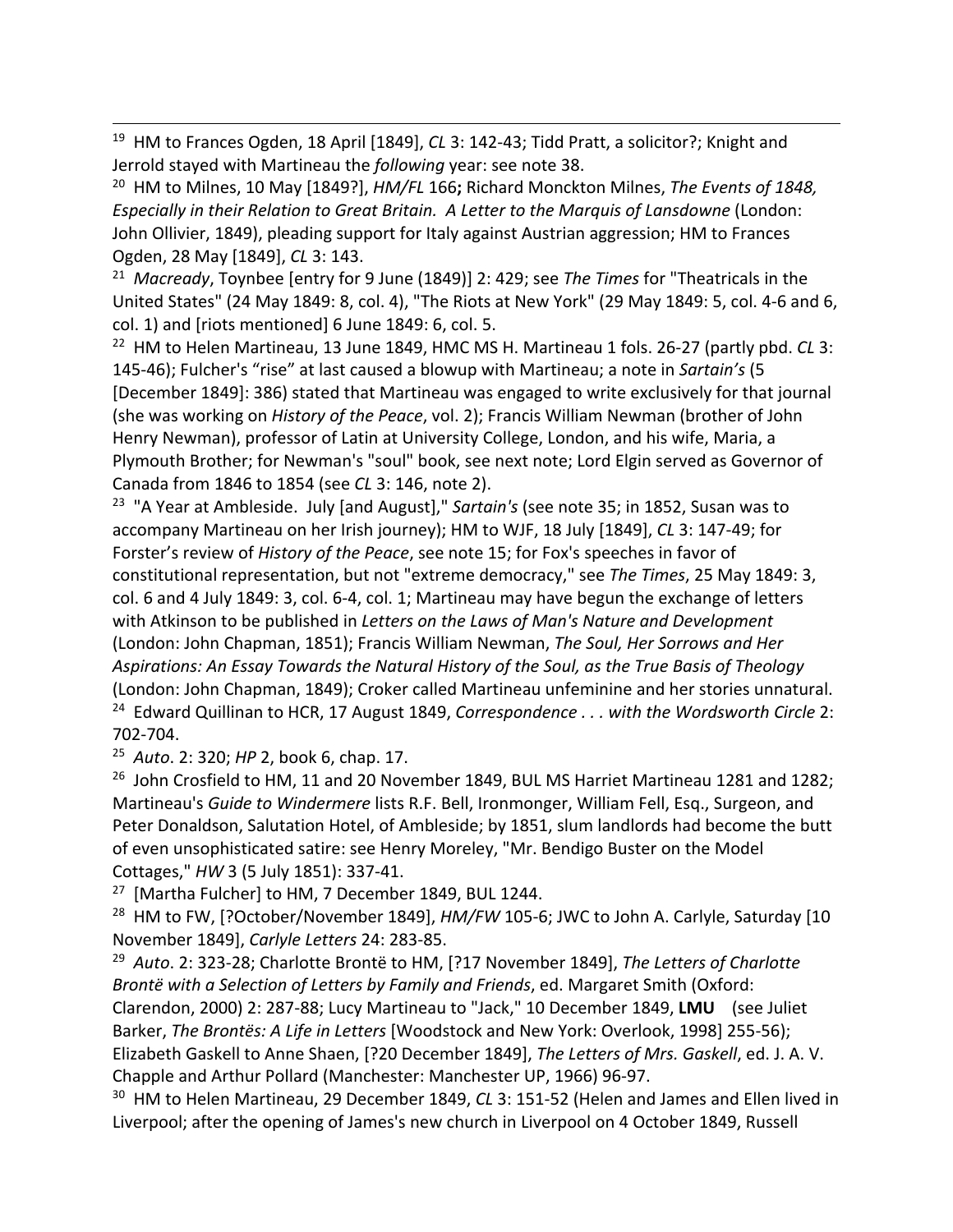played the organ before nine hundred listeners in "the adjacent Hall of the Philharmonic Society" (Drummond and Upton 1: 195).

<sup>31</sup> HM to FW, 19 January [1850], *HM/FW* 106-8; Elizabeth Newton Paulet of Seaforth (near Liverpool) had aroused Jewsbury's jealousy over her friendship with Jane Carlyle; James Anthony Froude, having attacked the Tractarians in his novel, *Nemesis of Faith* (London: John Chapman, 1849), resigned his fellowship at Exeter College, Oxford, and took a position as tutor in the family of Manchester solicitor Samuel Dukinfield Darbishire; *Eastern Life. A New Edition* (London: E. Moxon, 1850).

32 HM to Moxon, [2] February 1850, *HM/FL* 185-86; *Eastern Life, Present and Past. A New Edition* (London: Moxon, 1850) and [3rd edition] *Eastern Life, Present and Past. A New Edition, with Illustrations* (London: E. Moxon, Son, and Co. [1875]).

33 *Athen*. 9 and 16 February 1850: 149-51 and 177-79.

34 Macready, Toynbee [entry for 16 April 1850] 2: 464.

35 "A Year at Ambleside. January [-December]," *Sartain's* (Todd 41, 79, 112, 113, 116, 125, 127, 128 and 148).

36 HM to HGA, 5 May 1850, BANC [Box 1] 3 (partly pbd. *CL* 3: 159-60); Nassau William Senior, [rev. of George Cornwall Lewis, *An Essay on the Influence of Authority in Matters of Opinion* (London: [orig.] J. Murray, 1841; J. W. Parker, 1849)] *ER* 91 (April 1850): 508-58, Senior reluctantly accepting testimonies from Elliotson and Esdraile [in India] on the truth of mesmerism.

37 HM to Frances Ogden, 11 May [1850], *HM/FL* 187; Mrs. Grundy, an archtypical prude in T. Morton's *Speed the Plough* (1798); Ogden may allude to the civil case concerning unpaid alimony between Blenkinsopps (see *The Times*, 11 February 1850: 7, col. 1).

38 *Auto*. 2: 329-39; "Jerrold and Charles Knight . . . visited Harriet Martineau" after the opening of Jerrold's play *A Man Made of Money* on 9 May 1850: Michael Slater, *Douglas Jerrold. 1803- 1857* (London: Duckworth, 2002) 242; James, in his review of their book, sneered at Atkinson's grammar.

39 HM to FW, 23 May [1850], Wedgwood Papers, UKL (partly pbd., *HM/FW* 108-111); William Pitt the Younger, prime minister 1783-1802 and 1804-1806; Palmerston, foreign secretary, 1830-1834, 1835-1841 and 1846-1851 (Book I of *History of the Peace* was by George Lillie Craik and Charles McFarlane); "The Sickness and Health of the People of Bleaburn," *HW* 1 (25 May, l, 8 and 15 June 1850): 193-99, 230-38, 256-61 and 283-88 (see HM to Annie Bent Ware, *CL* 3: 165-66), "The Home of Woodruffe the Gardener," *HW* 1 (24, 31 August and 7 September 1850): 518-24, 540-47 and 569-74 (Martineau also contributed "The Ghost That Appeared to Mrs. Wharton," *HW* 2 (2 November 1850): 139-42).

<sup>40</sup> Forster (engaged to Jane Arnold) lived at Fox Ghyll; Martineau offered The Knoll to an acquaintance of Margaret Davy's at five guineas a week including "one maid in the house, & the gardener in his cottage, plate, linen & all comforts" (HM to Mr. Selfe, 14 May [1850], *HM/FL* 188.

<sup>41</sup> The Francis Jeffreys were friends of Fanny's family from early days in London; Martineau's estrangement from Lissey seemed forgiven; Francis William Newman, *Phases of Faith; or, Passages from the History of My Creed* (London: John Chapman, 1850), a rejection of traditional creeds ending with belief in simple morality and truth and the law of "progress;" JM, "The Church of England," *WR* 53 (April 1850): 165-218 (terming the Church reactionary, James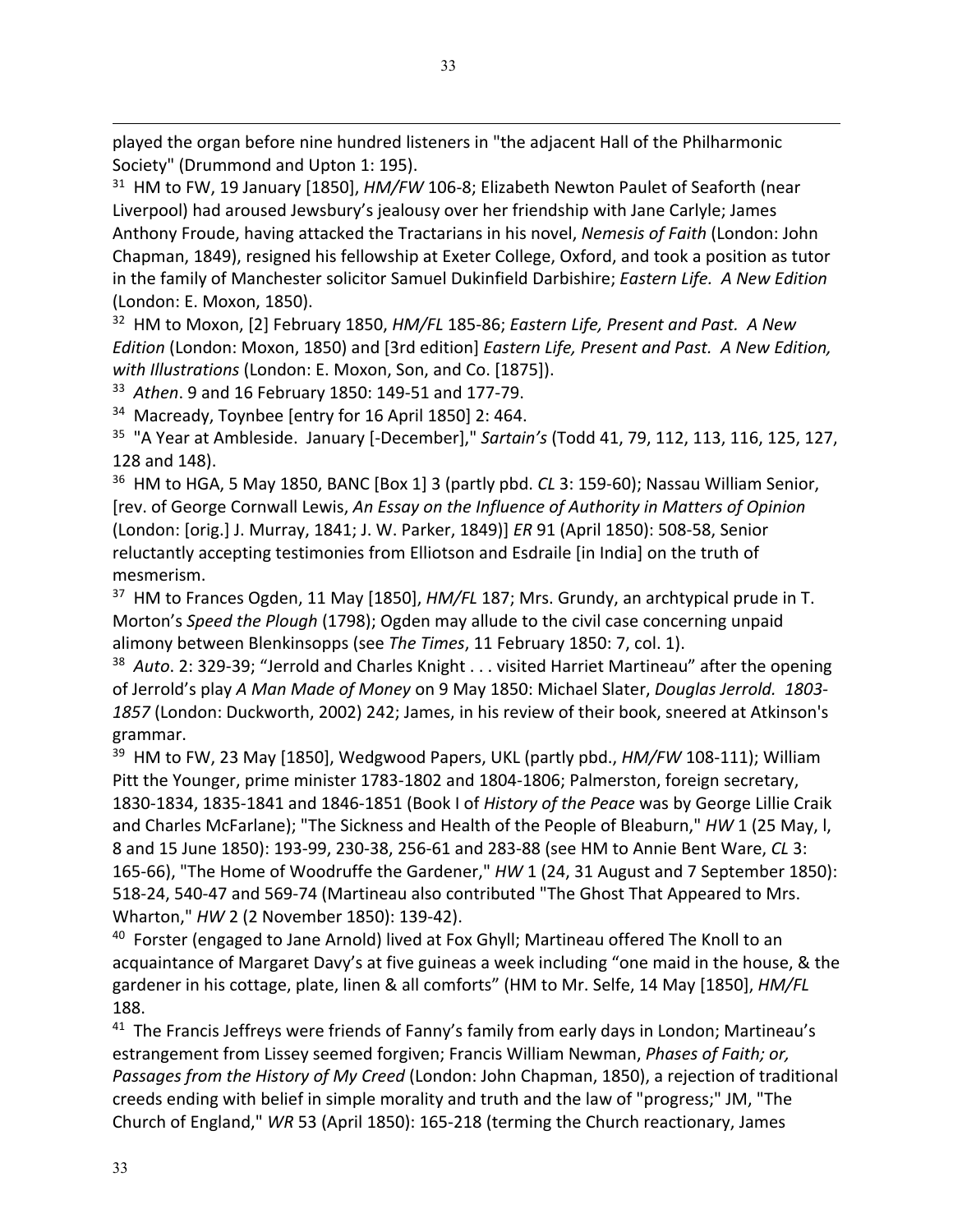recommended opening positions in the universities, the Church and Parliament to Englishmen of all religious persuasions).

42 *Robinson*, Sadler [diary entry for 13 June 1850] 3: 364-65.

43 HM to HCR, 6 July 1850, DWL HCR corr. 1850 50b-51 (partly pbd. *CL* 3: 162-64).

44 *Auto*. 2: 371, 339-40 (for Armathwaite, see above); *Robinson*, Hudson [entry for 25 August 1850] 263; "The Marsh Fog and the Sea Breeze," *HW* 3 (12 and 19 April 1851): 53-58 and 88-94; the *Leader* (launched on 30 March 1850 by G.H. Lewes and Thorton Hunt) reviewed two of Martineau's works: "Martineau's History of 1800-1815" (calling her "thoughtful and impartial") and "Letters on Man's Nature and Development" followed by "Martineau's Letters on Man," *Leader*, 31 May, 1 and 8 March 1851: 515-17, 201-3 and 227-28; Martineau claimed her short "Sketches from Life" were mostly based on true incidents: "The Old Governess," 9 November 1850: 788-89, "The Collegian [on bank failure]," 23 November 1850: 836-37, "The Maid-Servant," 7 and 14 December 1850: 883-84 and 907-908, "The Navvie," 21 December 1850: 931-32, "The Convert," 28 December 1850: 955-56, "The Factory Boy," 11 January 1851: 42-43, "The Farm Labourer--the Father," 15 February 1851: 155-56, "The Farm Labourer--the Son (a fictionized account of Fulcher's coming to Ambleside, his wife, his farming methods and prosperity)," 1 March 1851: 205-6, "The Convict," 15 March 1851: 252-53, "A Specimen of an Inferior Race [an American slave]," 5 April 1851: 324-25, "The Despised Woman [a humble wife]," 19 April 1851: 372, "The Shopman," 17 May 1851: 468-69, "The Stock Farmer," 5 and 12 July 1851: 637-38 and 661-62.

45 See *Auto*. 2: 340-42; *Two Letters on Cow-Keeping. Addressed to the Governor of the Guiltcross Union Workhouse* (London: Charles Gilpin and Edinburgh: Adam and Charles Black, n.d.); Gilpin, London publisher and bookseller in Bishopsgate Street to 1853 (see "Our Farm of Two Acres" [chap. 45, note 5]); for John Chapman's evident agreement to publish Martineau's pamphlet, see HM to Chapman, 2 October [1850], *HM/FL* 192).

46 "Harriet Martineau and Mesmerism," *The Times*, 18 October 1850: 5, col. 6 (from the *Eastern Counties Herald*); John Elliotson, "Mesmeric Cure of a Cow, by Miss Harriet Martineau," *Zoist* 8 (1850): 300-303 [including HM to John Elliotson, 19 August 1850, 301-302]; and "Distressing effects produced in a Doctor upon the removal of a Disease from a Cow with Mesmerism. By Miss Harriet Martineau. Communicated by Dr. Elliotson," *Zoist* 8 (1850): 333-35 [including HM to John Elliotson, 23 October 1850, 333-34]; "Our Weekly Gossip," *Athen.*, 26 October 1850: 1119, cols. 2-3; "Dr. Elliotson's Estimate of Miss Martineau," *Reasoner* 10, no. 4: 37. 47 HM to [Charles Gilpin], 28 September [*1850*], *HM/FL* 191-92; HM to Chapman, 2 October [1850], *HM/FL* 192; for Martineau's "farming letter," see note 45.

48 For Carlyles, see note 50; HM to Samuel Brown, 8 October [1850], *CL* 3: 170-71 (Brown graduated M.D. at the University of Edinburgh in spring 1839 and by 1842 was living at Rose Bank, Portobello [outside Edinburgh], where he carried out chemical experiments in an eccentric laboratory; in 1843 he failed to obtain the chemistry chair at the University of Edinburgh, choosing to be judged on the basis of his atomic theory [including the transmutation of base metal into gold, at which he failed to satisfy the referees], and Professor William Gregory of King's College, Aberdeen, got the chair; Brown continued his chemical experiments and in 1849 married his cousin Helen Littlejohn who became Martineau's lifelong friend: see Arbuckle, "Dr. Samuel Brown of Edinburgh"); for Martineau's "farming Letter," see note 45; Thornton Hunt, "SOCIAL REFORM. . . . No. VI.--The Land: its Slavery. To David Masson. [and]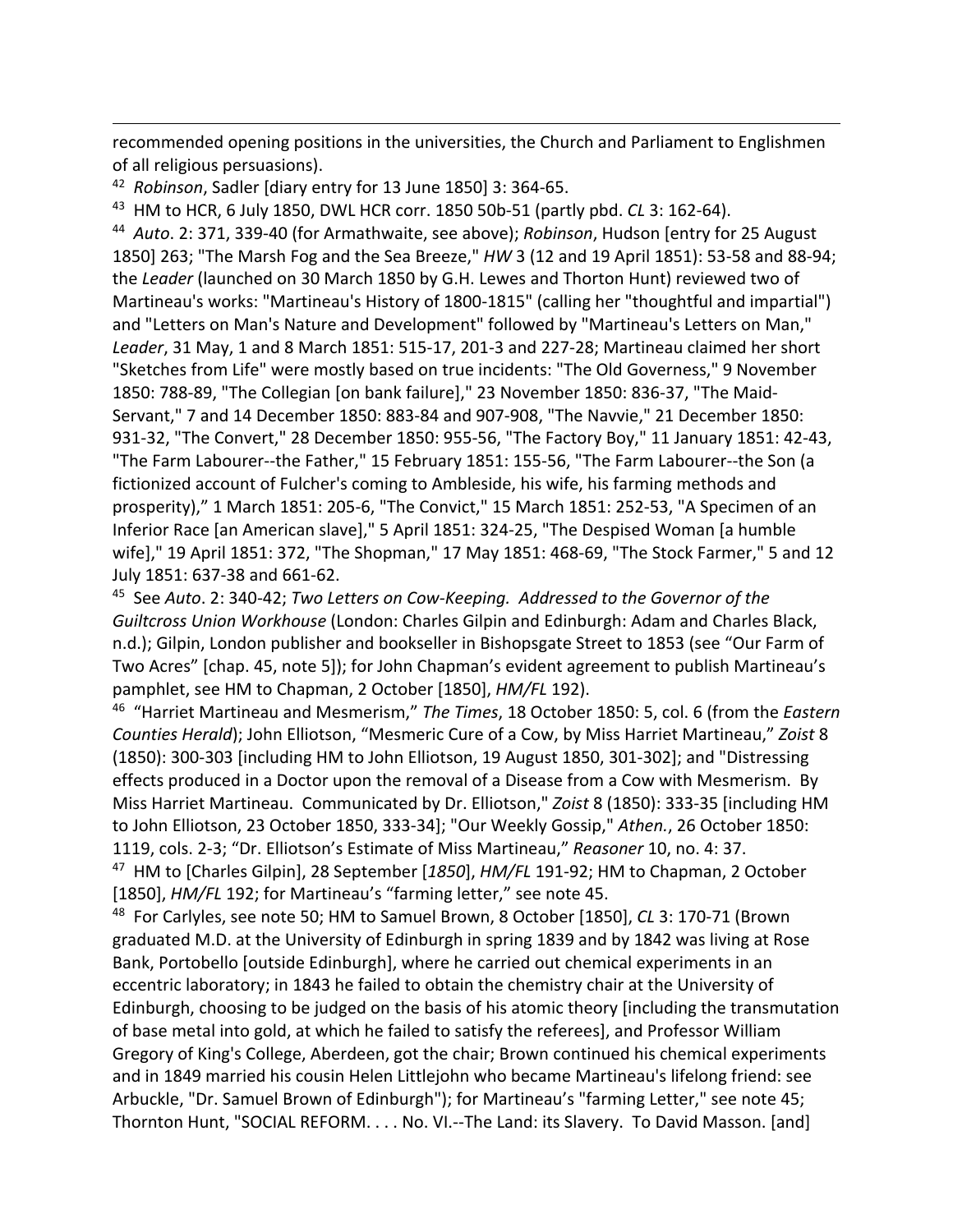No. VII - The Land: Its Bondage. To David Masson.," *Leader*, 7 and 14 September 1850: 563, cols. 2-3--564, cols. 1-2 and 589 [letters dated September 5 and 12, 1850] (on the importance of owning land and the hardship of not having access to it).

49 HM to WLG, 23 October 1850, *CL* 3: 173; the *National Anti-Slavery Standard*, published in New York 1840-1872 by the American Anti-Slavery Society; for Martineau's skepticism about American publishers' paying up, see HM to Ellis Gray Loring, 23 October 1850, *CL* 3: 171-73. <sup>50</sup> HM to JWC, 3 November [1850] (in private hands).

51 HM to ? [fragment, probably to Fanny Wedgwood], [?November 1850], *HM/FW* 111-13; Jane was depressed over Carlyle's flirtation with Lady Ashburton, but Martineau's friendship with the Carlyles had cooled; Fanny Lupton lived at Paternewton Hall, Leeds.

52 *Auto*. 2: 343; HM to Moxon, 6 November [1850], *CL* 3: 174-75.

53 HM to JWC, 19 November [1850], *CL* 3: 177.

54 *Auto*. 2: 349-50.

55 HM to George Henry Lewes, Sunday [*December 1850*] and 10 December [1850], *CL* 3: 180 and 181-82; "Associated Homes for Poor Ladies" [on female lodging houses], *Leader*, 19 October 1850: 708, col. 3--709, col. 1; for Martineau's "Sketches from Life," see note 44; for Charlotte Brontë's literary anti-Catholicism, see Janet Butler, "Brontë's VILLETTE," *Explicator* 17 [Spring 1989]: 22-25, citing Charlotte Brontë to Thornton Hunt and George Lewes, 23 November 1850, on establishing a Roman Catholic hierarchy in England.

56 Charlotte Brontë to William Smith Williams, 19 December 1849, quoted in Barker, *The Brontës: A Life in Letters* 257; Charlotte Brontë to Ellen Nussey, 18 December 1850, HL MS HM 24477; Charlotte Brontë to Patrick Brontë, 21 December 1850, Brontë Parsonage Museum MS BS 90.5; Juliet Barker, T*he Brontës* (New York: St. Martin's, 1994) 663-65 (during her stay, Brontë was taken to Fox How to see the oil portrait of Thomas Arnold "in full doctoral regalia with open book and penetrating expression:" see Valerie Sanders, *The Tragi-Comedy of Victorian Fatherhood* [Cambridge: Cambridge UP, 2009] 113); *Auto*. 2: 350.

57 HM to James McKee, Saturday [late December 1850], JRUL.

58 *Auto*. 2: 343-70 (Martineau may partly have anticipated an outcry at Atkinson's shaky qualifications); Crabb Robinson, calling in at John Chapman's, heard Mary Ann Evans pronounce the book "studiously offensive . . . absolutely atheistic!" *Robinson*, Hudson [entry for 8 February 1851] 265; Preface, *LLMND*: v-vi, and Appen., 293-390.

59 *Macready*, Toynbee [diary entry for 2 February 1851] 2: 491; *Robinson*, Hudson [entry for 4 March 1851] 265; George Eliot to Mr. and Mrs. Charles Bray, [15 February 1851], *The George Eliot Letters*, ed. Gordon S. Haight (New Haven: Yale UP, 1954-55; London: Oxford UP, 1955-56) 1: 346; FW to Julia Smith, 31 March 1851, Wedgwood Papers, UKL; Charlotte Brontë to James Taylor, 11 February 1851, p. 1, Harry Ransom Humanities Research Center, U of Texas at Austin. <sup>60</sup> For a summary of the work, probably by Martineau, see *An Analytic Catalogue of Mr. Chapman's Publications* (London: John Chapman, 1852) 57-60; Francis Espinasse (under "Philosophy"), *The Critic; London Literary Journal*, 10 (15 February 1851): 78-79; *Athen*., 1 March 1851: 244 (see also, J. Stevson Bushnan, M.D., "Miss Martineau and her Master," *Athen.*, 27 December 1851: 1374); [George Eliot], *Leader*, 1 and 8 March 1851: 201-3 and 227-28 [see John Chapman diary entry, 18 April 1851, and George Eliot to Charles Bray, 4 October 1851, *The George Eliot Letters* 1: 349 and 364].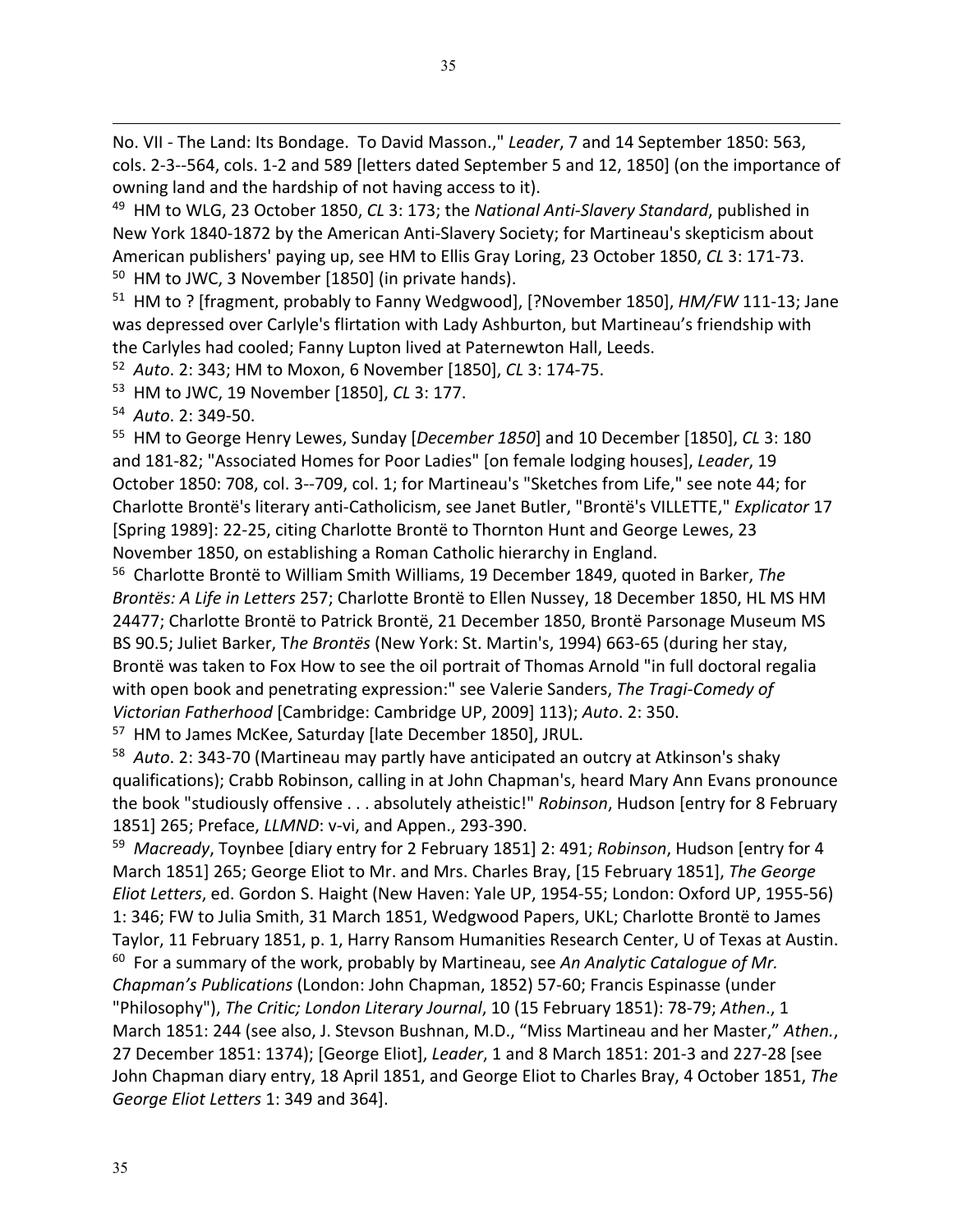61 James Anthony Froude, "Materialism: Miss Martineau and Mr. Atkinson," *Fraser's* 43 (April 1851): 418-34; *Eclectic* 2 n.s. (July-December 1851): 318-31; the reviewer in the *Reasoner and Theological Examiner*, vol. 10, cited the "coarse notice in the *Athenaeum*," the "brutal critique in the *Daily News*" and the "unexpected rudeness of the *Nonconformist*," adding that the work had not yet been examined (363), letters of support having come from H.B. and Arthur Trevelyan (428-29 and 429-30) and from G.J. Holyoake in "The Martineau and Atkinson Letters on Man. Why Miss Martineau Is not an Atheist" (471-72), [the reviewer] then rather confusedly defended Martineau - but not Atkinson - from the last charge and compared *Letters on the Laws* to Robert Chambers's *Vestiges* and "Mr. Holyoake's Lecture on the Martineau and Atkinson Letters" (477-78), [the reviewer] finally declaring that his lecture on the book would be written out when opportunity offered; "Martineau and Atkinson," *WR* 55 (April 1851): 83- 92; William Edward Hickson, "Life and Immortality," *WR* 56 (October 1851): 168-228; JM, "Mesmeric Atheism," *Prospective Review* 7 (3 May 1851): 229-62; for Atkinson's publications, see xxx

<sup>62</sup> HM to Eliza Fletcher, Wednesday [23 or 30 April 1851], JRUL, MS Cupboard [Packet] B 124 (for the Crafts, see below); for Fletcher's earlier letter to Martineau on the rescue of two young slaves by Granville Sharp, see *Autobiography of Mrs. Fletcher with Letters and Other Family Memorials* (Edinburgh: Edmonston and Douglas, 1875) 285-87; see "A New Plea for a New Food," *HW*, 3 (3 May 1851): 138-40, urging wider distribution of the new, better preserved American-grown maize to the Irish and the emaciated Highlanders (Martineau next contributed three stories: "A Real Sister of Charity," "The Highest House in Wathendale," and "The Fortunes of the Rev. Caleb Ellison," *HW* 3 [21 June, 19 July and 30 August 1851]: 291-98, 389-96 and 533- 90).

<sup>63</sup> HM to [?], [?spring 1851], *HM/FW* 113-14 (for a sympathetic portrait of John Davy, younger brother of Sir Humphrey Davy, see Richard Holmes, *The Age of Wonder. How the Romantic Generation Discovered the Beauty and Terror of Science* (London: HarperPress, 2008). 64 HM to Lucy [Martineau], 5 April [1851], *CL* 3: 195-97; the Crafts had disguised themselves as a deaf and infirm white man and his black servant to reach Boston, where they worked until passage of the Fugitive Slave Bill (1850) and were then hidden by abolitionists like Ellis Gray Loring; see *The Letters of William Lloyd Garrison* 3: 210, note 3, and William Craft, *Running a Thousand Miles from Slavery* (London: W. Tweedie, 1860); the Crafts came with William Wells Brown (see chap. 35, note 7); Lady Byron's son-in-law had set up an agricultural school at Ockham in Surrey.

65 Terézia (Walder) and Ferencz Aurelius Pulszky, *Tales and Traditions of Hungary* (London: H. Colburn, 1851); Otto Wenckstern, [rev.] *ER* 91 (April 1851): 503-8; the Browns came to stay with Martineau after her return in the autumn; visits by Lady Byron and Elizabeth Ker are not recorded.

<sup>66</sup> HM to Frances Ogden, Thursday [March-April 1851], Armitt Library MS 367/24; Russell Martineau, James's son, attended University College, London, and had studied at the universities of Berlin and Göttingen.

67 HM to Michael Faraday, 13 April [1851?], *CL* 3: 158-59; "Acarus Crossii," *HP* 2, chap. 17, book 5; HM to Chapman, 18 April [1851], *CL* 3: 197-98; Maria Weston Chapman quoted Martineau on Knight's objection to *Introduction to the History of the Peace* as owing to her attack on the Whigs and his fear of losing the printing "of the poor-law matter, &c., worth £800 to him" and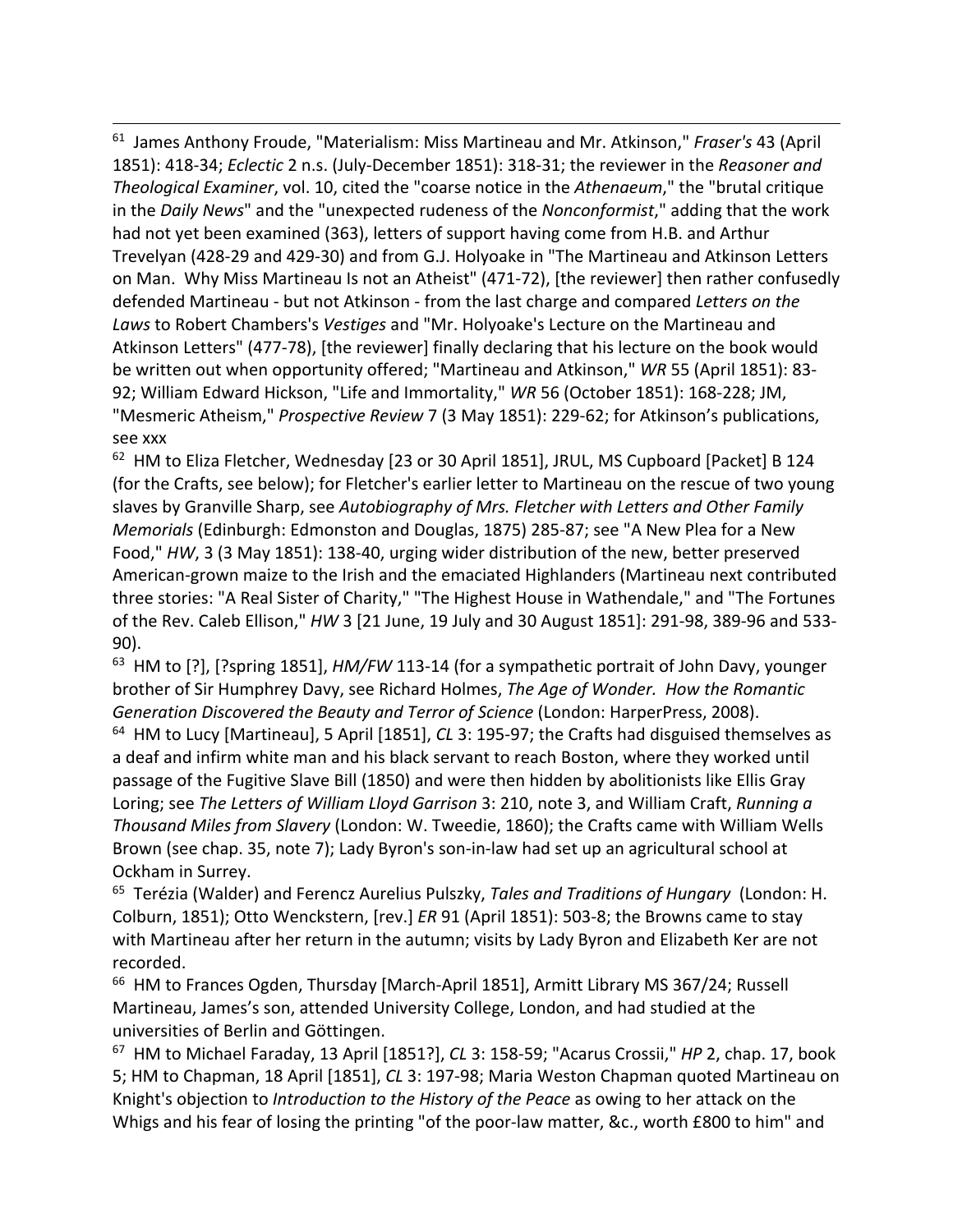that Knight's last payment for the history followed publication of *Letters on the Laws*: *Auto*. 3: 336; JM, "The Battle of the Churches," *WR* 54 (January 1851): 441-96 (James does not name Comte in his review of two books on contemporary religious belief published by Chapman); William Edward Hickson bought the *Westminster* from John Stuart Mill in 1840: see Gordon S. Haight, *George Eliot and John Chapman* ([New York]: Archon, 1969) 29; *Auto*. 2: 384.

68 *Auto*. 2: 371; George Henry Lewes, "Auguste Comte," *A Biographical History of Philosophy. Series II.--from Bacon to the Present Day* (a *Knight's Monthly Volume* [London: Charles Knight, 1846]) 4: 245-62; E. Littré, *De la Philosophie Positive* (Paris: Libraire Philosophique de Ladrange, 1845); for Comte and Littré, see *Auto*. 3: 307-12 and 312 (see also Rosemary Ashton, *George Henry Lewes. A Life* [Oxford: Clarendon, 1991] and Introduction, *Versatile Victorian. Selected Writings of George Henry Lewes*, ed. Rosemary Ashton [London: Britstol Classical Press, 1992]). <sup>69</sup> HM to ?, 11 May [1851], Dove Cottage Museum Library 1988:124 WLMS A/Martineau, 4/1a; Louisa Augusta Claude lived at Broadlands, Ambleside, with her daughter Jane and at times Jeannetta Claude, "the South American girl."

70 HM to FW, 15 May [1851], *HM/FW* 114-18 (Martineau may have displaced anger at her reviewers on to the government's ineptitude - as in Lord John Russell's "Durham letter" to the Bishop of Durham [24 September 1850] referring to High Churchmen and Roman Catholics in insulting terms.

<sup>71</sup> Fanny Anne Martineau's mother, née Ann Dorothy Elwin, died on 14 March 1851; one new engagement was the translation of Comte; the Great Exhibition in the Crystal Palace, opened by the Queen on 1 May; Martineau must mean Susan, Maria and possibly "Frank," Robert's children.

72 *Auto*. 2: 372-77.

73 John Chapman [diary entries], 19, 24 April and 4 July 1851 (Haight, *George Eliot and John Chapman* 156, 159 and 189). 74 HM to Holyoake, 31 May 1851, *CL* 3: 200.

75 HM to FW, 22 June [1851], MS Wedgwood Papers, UKL (partly pbd. *HM/FW* 118-19); for Martineau's visit to the Guiltcross workhouse and to Harling with Martha, see *Auto*. 2: 379-80; Martineau's "authorship" may have been "The Highest House in Wathendale," *HW*, 19 July 1851: 389-96 (on the drunkenness and death of a Westmorland farmer); "The Nile" must mean the moving panorama in the Egyptian Hall, Piccadilly; "the North Pole" must be Gompertz's Polar Regions, a panorama at the Parthenon Assembly Rooms; "Wyld's World" probably refers to James Wilde's inside-out relief map of the world displayed in a brick rotunda in Leicester Square; "the Prodique" was a production of Scribe and Auber's grand opera *Il Prodigo* at Her Majesty's Theatre.

76 HM to Frances Ogden, 21 June [1851], *CL* 3: 201-202.

77 *Auto*. 2: 374-75; in his last lecture on "English Humourists of the Eighteenth Century," 3 July 1851, Thackeray contentiously upheld the "dignity of literature" (see JWC to Helen Walsh, [4 July 1851], *Carlyle Letters* 26: 98-100 and note 2); Charles Buller died in 1848; Martineau disliked *Vanity Fair* "from the moral disgust it occasions" (*Auto*. 2: 376).

78 HM to Frances Ogden, 9 July [1851], *CL* 3: 202-203; Chapman had heard of Knight's fears but did not record an interest in publishing Martineau's *History of the Peace* (see note 73); Knight sold the whole work to William S. Orr, "a London publisher [of Paternoster Row] associated with Chambers of Edinburgh" (Haight, *George Eliot and John Chapman* 151, note 97) and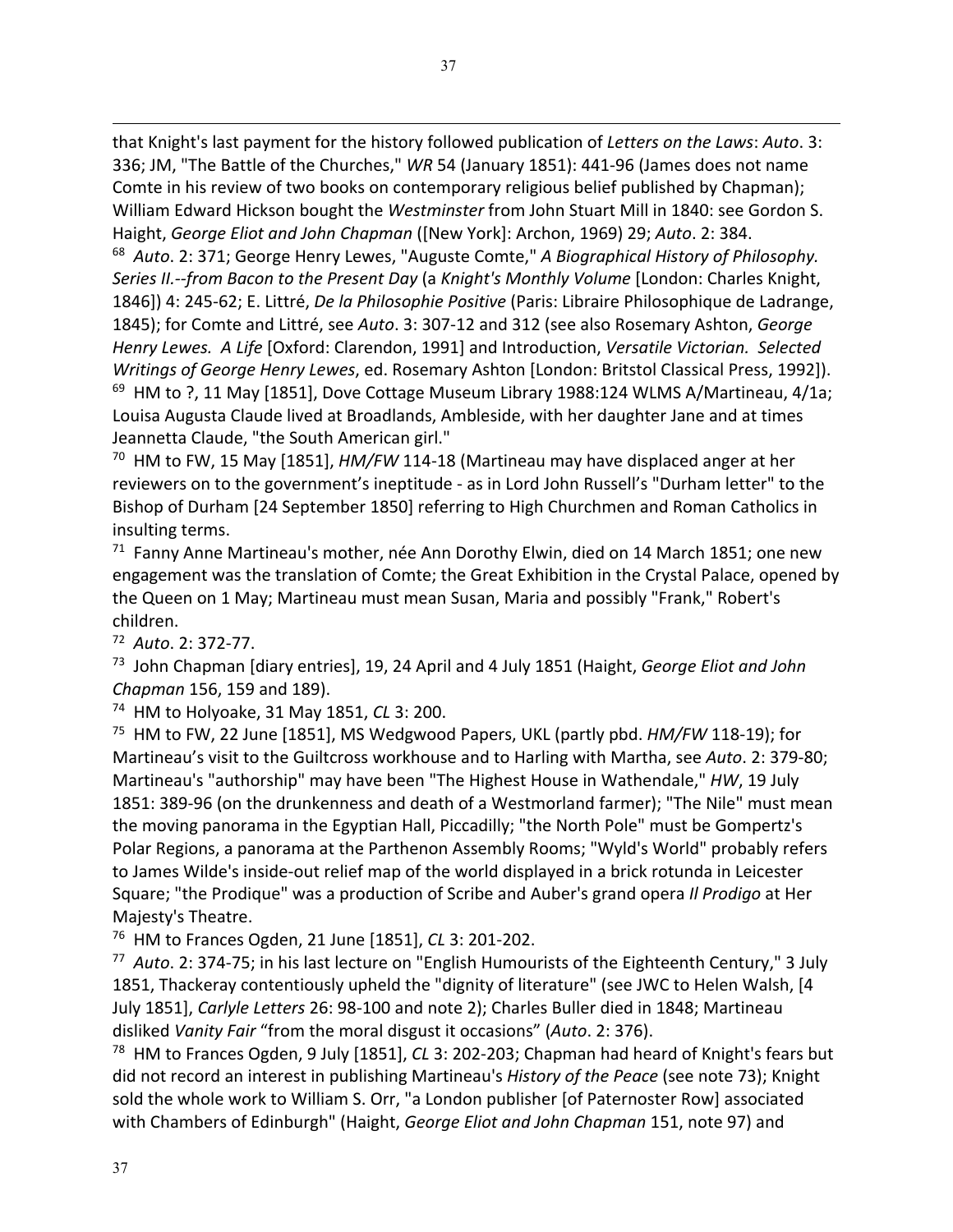William S. Orr to HM, 1 and 5 January 185[2], sUL 1192a-d and 1193 (reminded by Martineau that others had written parts of the *Introduction to the History of the Peace*, Orr responded: "we did not know that any third party had a hand in it [but] you appear as the sole Author");

Orr also seemed to take credit for the words "Half Century," for "brevity & Euphony"; the "Prospectus" and new title page read: *[Part I. - Price Four Shillings. To Be Completed in Ten Monthly Parts.] A History of the British Empire During the First Half of the Nineteenth Century being An Introductory Narrative of Events from 1800 to 1815, and the History of the Peace, from*  1815 to the Present Time. By Harriet Martineau. Embellished with Portraits. (London and Liverpool: William S. Orr; Dublin: James M'Glashan; Edinburgh: J. Menzies, and Fraser, January 1852.), BUL 1194.

79 *Auto*. 2: 380-85; Martineau began her novel at The Knoll but had trouble keeping the plan a secret from Atkinson, in "almost daily correspondence" with her, as well as from Chapman, who did not understand "what was delaying the philosophical half" of her translation of Comte: see Haight, *George Eliot and John Chapman* 55-56 and (Chapman's diary entries of 9 and 28 August 1851) 199-200 and 206.

<sup>80</sup> Lombe meant for Chapman to recompense Martineau for her translation, she chosing to pay "the expenses of paper, print, and publication . . . taking £200 for my own remuneration" (*Auto*. 2: 384); on Lombe's death the following winter, Martineau added a codicil to her will appointing two trustees of the money in case she did not live to finish the work.

81 HM to FW, 13 November [1851], *HM/FW* 119-23; "Flower Shows in a Birmingham Hot-House," "The Magic Troughs at Birmingham," "Wonders of Nails and Screws," "Kendal Weavers and Weaving" and "The Bobbin Mill at Ambleside," *HW* 4 (18, 25 October, 1, 15 and 29 November 1851): 82-85, 113-17, 138-42, 183-89 and 224-28; in addition to stories, Martineau's total contributions to *Household Words* included more than thirty further articles on manufacturing, specialized vocations and educational methods (for a partial list, see *Auto*. 2: 385-88, and see note 90): see Anne Lorhli, *Household Words. A Weekly Journal 1850-1859. Conducted by Charles Dickens* (Toronto: Toronto UP, 1973).

82 HM to Holyoake, 6 October [1851], *CL* 3: 212-14; W.E. Hickson, "Life and Immortality," *WR* 56 (October 1851): 168-228; G.J. Holyoake, *The Logic of Death, or, Why Should the Atheist Fear to Die?* (London: J. Watson, 1851); the other translator must have been Wathen Mark Wilks Call who wrote to Chapman to say *he* had translated one-half of Comte, planned to make two volumes and hoped Martineau would give up, Martineau then asserting she did "not like to relinquish the task" (Haight, *George Eliot and John Chapman* [Chapman's diary entries, 13 and 16 September 1851] 209-10 and 211); Martineau may have seen Richard Congreve's manuscript of *The Catechism of Positive Religion* (London: John Chapman, 1858).

<sup>83</sup> HM to FW, 13 November [1851], *HM/FW* 119-23; in addition to Brown's scientific endeavors, he wrote a poetic drama, *The Tragedy of Galileo Galilei* (Edinburgh: James Hogg, 1850) about (a fellow) unappreciated genius, dabbled in mesmerism and phrenology and planned a work on "the entire mutual relation of God, Man, and Nature"; George Combe later asked Brown for advice, saying he had heard him declare there were no laws in nature, "only facts, facts, facts" while Harriet Martineau said there was "nothing in nature but law" (George Combe to Samuel Brown, 27 March 1852, NLS MS. 1889 [108-9]).

84 HM to Frances Ogden, 26 October [1851], *CL* 3: 214; Mrs. Green and Miss Morse, of Gale cottage and Gale Lodge, Ambleside (*Guide to Windermere*).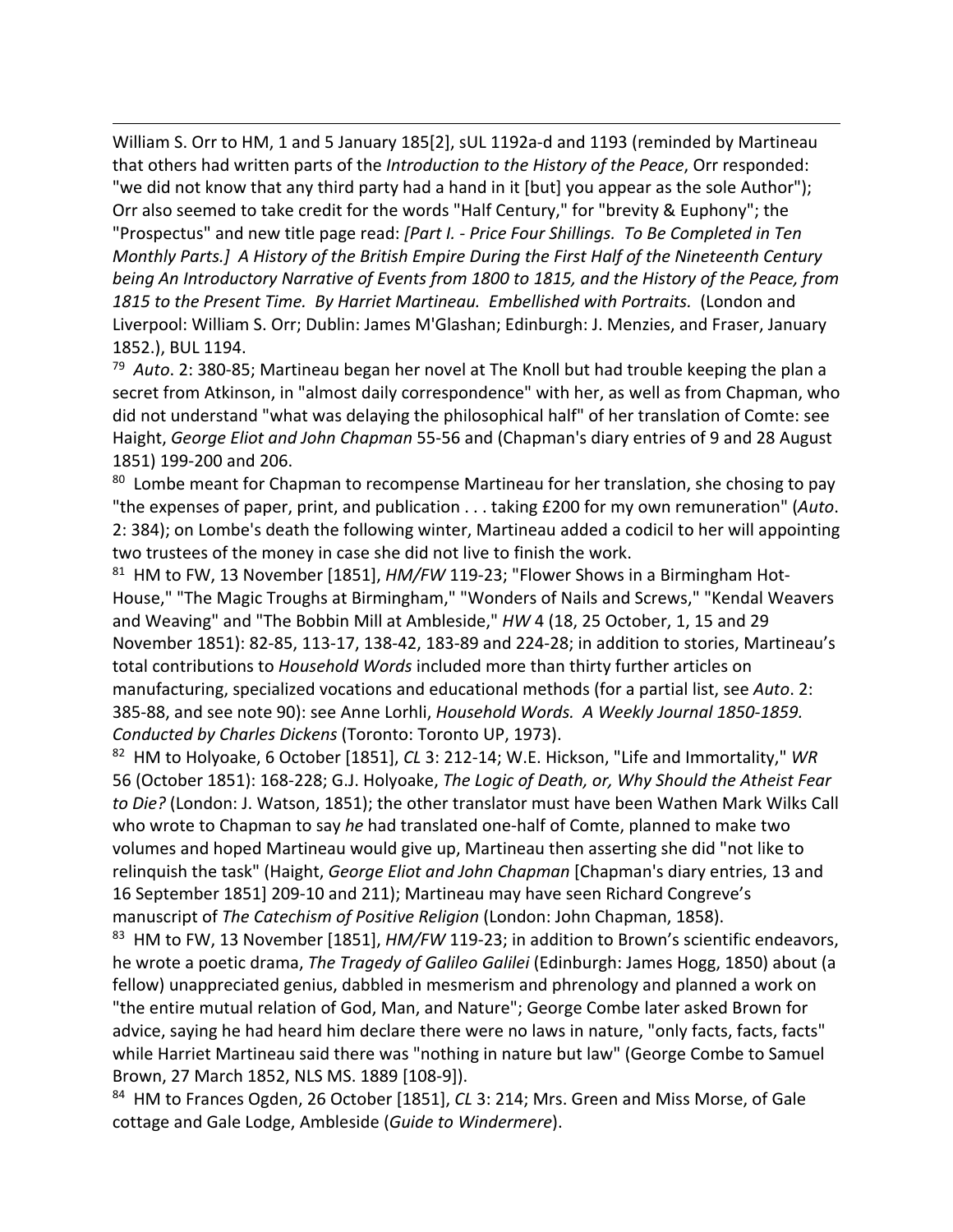85 HM to Holyoake, 13 November [1851?], *CL* 3: 215 (Holyoake later became a bookseller and publisher at 147 Fleet Street); Moxon reissued *Household Education* at least twice, in 1849? and 1852, while Smith, Elder published new editions of the work in 1861 and 1867; later editions of *Household Education* included those in Boston and New York to 1886; see Rivlin 66-68. 86 HM to FW, 13 November [1851], UKL, MS Wedgwood Papers (partly pbd. *HM/FW* 119-23); HM to Dr. Samuel Brown, 27 March 1852, NLS MS 1889 [108-9]; Edward Baring of Cromer Hall, Norfolk, later a senior partner in Baring Bros. & Co., bankers); Reeve became editor of the *Edinburgh Review* in 1855 and in 1858 accepted Martineau as a contributor; Peter Taylor, Radical MP and follower of John Stuart Mill; "Malvern Water," *HW* 4 (11 October 1851): 67-71. 87 (Martineau's plot may have caused Smith to worry about lingering anti-Catholic sentiment in England following the "Durham letter"); George Smith, "The Recollections of a Long and Busy Life," NLS, George Smith Papers Acc. 6713, 5/4-5, vol. 2: 1-4; "Memoir of George Smith by Sidney Lee," *George Smith. A Memoir with Some Pages of Autobiography (For Private Circulation)* (London, 1902) 27.

88 Canning's "war of opinion" concerned European powers like Russia, France and Austria (see note 93); for Martineau's admiration of Canning, see *HM/DN*; for Russell's weak ministry, see K. Theodore Hoppen, *The Mid-Victorian Generation 1846-1886* (Oxford: Clarendon, 1998) 147. 89 HM to George Combe?, 27 December [*1849*] 1851?, *HM/FL* 172.

90 "What Christmas Is in Country Places," *HW* 4 (20 December 1851): 8-11; diary entry of 30 December 1851, *Auto*. 2: 389.

91 HM to Holyoake, 2 January [1852], *CL* 3: 217 (see note 4).

92 *Auto*. 2: 385-88.

 $93$  HM to [Jonathan Ogden], Shortest day [1851], Armitt Library MS 367/11; HM to [Frances] Ogden, [January 1852], Armitt Library MS 367/13 (the gun may have been for hunting); by a *coup d'état* in December 1851 President Louis Napoleon of France became Emperor Napoleon III, causing a war scare; Dr. Joseph Toynbee, the "aurist" to whom Martineau willed her ears (see HM to [Dr. Joseph] Toynbee, [Autumn 1851], *CL* 3: 210.

94 Martineau's ten articles appeared over five months: *HW* 4 (24, 31 January, 14, 28 February and 6, 13 March 1852): 415-20, 449-55, 485-90, 540-46, 555-59 and 580-85, and *HW* 5 (27 March, 17 April, 15 May and 10 April, 1852): 32-38, 106-12, 192-97 and 84-89; see *Auto*. 2: 387- 88; for Martineau's later contributions, see chap. 34.

95 HM to RWE, 25 February [1852], *CL* 3: 221-23; Emerson may have sent the English edition of *Representative Men. Lectures. Chapman's Library for the People. No. III* (London: John Chapman, 1851); *Memoirs of Margaret Fuller Ossoli*, ed. Ralph Waldo Emerson, James Freeman Clarke, and William Henry Channing (London: Richard Bentley, 1852) 1: 267 [Emerson's sections were "Concord" (1: 265-314, 2: 1-118) and "Boston" (2: 119-68) beginning with Martineau's visit to him "during a week in the winter of 1835-36" when she had "returned again and again to the topic of Margaret's excelling genius and conversation;" Channing edited most other sections]; [rev.], *Athen*., 7 February 1852: 159-61 (faulting Channing's "inflated and entangled style" and scoffing at Fuller's failure to reach her potential); Fuller said of Atkinson that "he does not think, but perceives and acts" 3: 79]; for Carlyle's impatience with Thackeray's "rigmarole about the dignity of the Literary Profession" (in Jane Carlyle's version of the evening), see JWC to Helen Welsh, [4 July 1851], *Carlyle Letters* 26: 98-100.